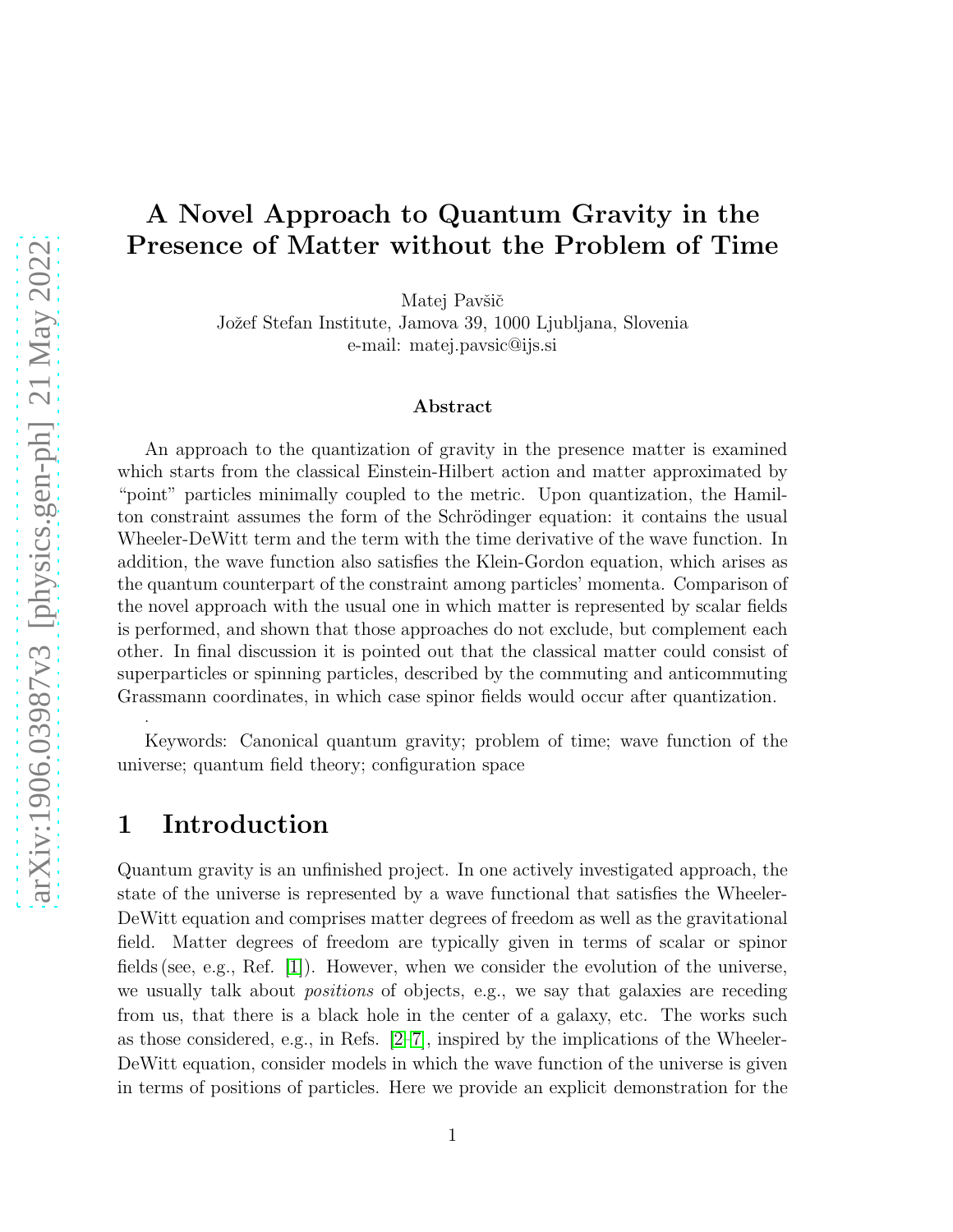first time of how a wave functional of, e.g., a scalar field and a gravitational field is related to a wave functional of many particle positions and a gravitational field. In the literature on quantum gravity the space of configurations of a scalar or whatever field is called configuration space, but the same name 'configuration space' is used in other branches of physics for the configuration space of one, two three, or many particle positions.

First we analyze the conventional field theory of a scalar field in the Schrödinger functional representation in which quantum fields are c-numbers, whilst the corresponding canonically conjugated variables are functional derivatives. A generic state, represented as a functional of the scalar field, can be expanded over the basis of the Fock space. In distinction to the usual approaches, in which a generic state as a superposition of multiparticle states in momentum space, we consider multiparticle states in position space. The scalar field QFT state functional can then be generalized to include a fixed (background) metric field  $q_{ij}(\boldsymbol{x})$  on a space like 3D hypersurface  $\Sigma$ in spacetime.

Next, the theory is formulated within a more general framework in which an unfixed, dynamical 4D metric is taken into account and is split according to the ADM prescription. The classical action contains a matter part,  $I<sub>m</sub>$ , plus the gravitational part  $I_{\rm G}[\mathfrak{g}_{\mu\nu}]$ . For the matter part it is customary to take a functional of some fields, such as a scalar, spinor or Maxwell field, etc. In the case of a scalar field,  $\varphi$ , the action is thus  $I_m[\varphi, g]$ .

In this paper we explore an alternative procedure in which we start directly from a classical action  $I_m[X^{\mu}, g_{\mu\nu}]$  for a system of "point particles" coupled to a gravitational field. We point out that such a procedure makes sense, if the coordinates  $X^{\mu}$  are not assumed to be associated with true point particles, but with effective positions of extended particles. In the Gupta-Bleuler quantization the classical constraints, obtained by variation of the Lagrange multipliers, become operator constraints on the quantum states. As usual, the Lagrange multipliers in  $I_m[\varphi, g]$  are the lapse and shift functions N,  $N_i$ ,  $i = 1, 2, 3$ , whereas in  $I_m[X^{\mu}, g]$  we also have the Lagrange multiplier  $\lambda$ , associated with the  $\tau$ -reparametrization invariance, which gives the mass shell constraint, and, after quantization, the Klein-Gordon equation.

In the procedure, discussed in this paper, in which we start from the classical action  $I_m[X^{\mu}, g] + I_G[g_{\mu\nu}]$ , upon quantization the time  $X^0$  does not disappear from the equations. On the contrary, in the usual procedure that starts from the action  $I_m[\varphi, g] + I_G[g_{\mu\nu}]$ , there is manifestly no time in the quantum equations, which is the notorious "problem of time". In Ref. [\[8\]](#page-28-1) are reviewed many different approaches to the resolution of this tough problem.

The paper is organized as follows. In Sec. 2 we first briefly review some basic facts about the Schrödinger functional representation for a scalar field and show how a fixed gravitational field can be included into the description. In Sec. 3 we consider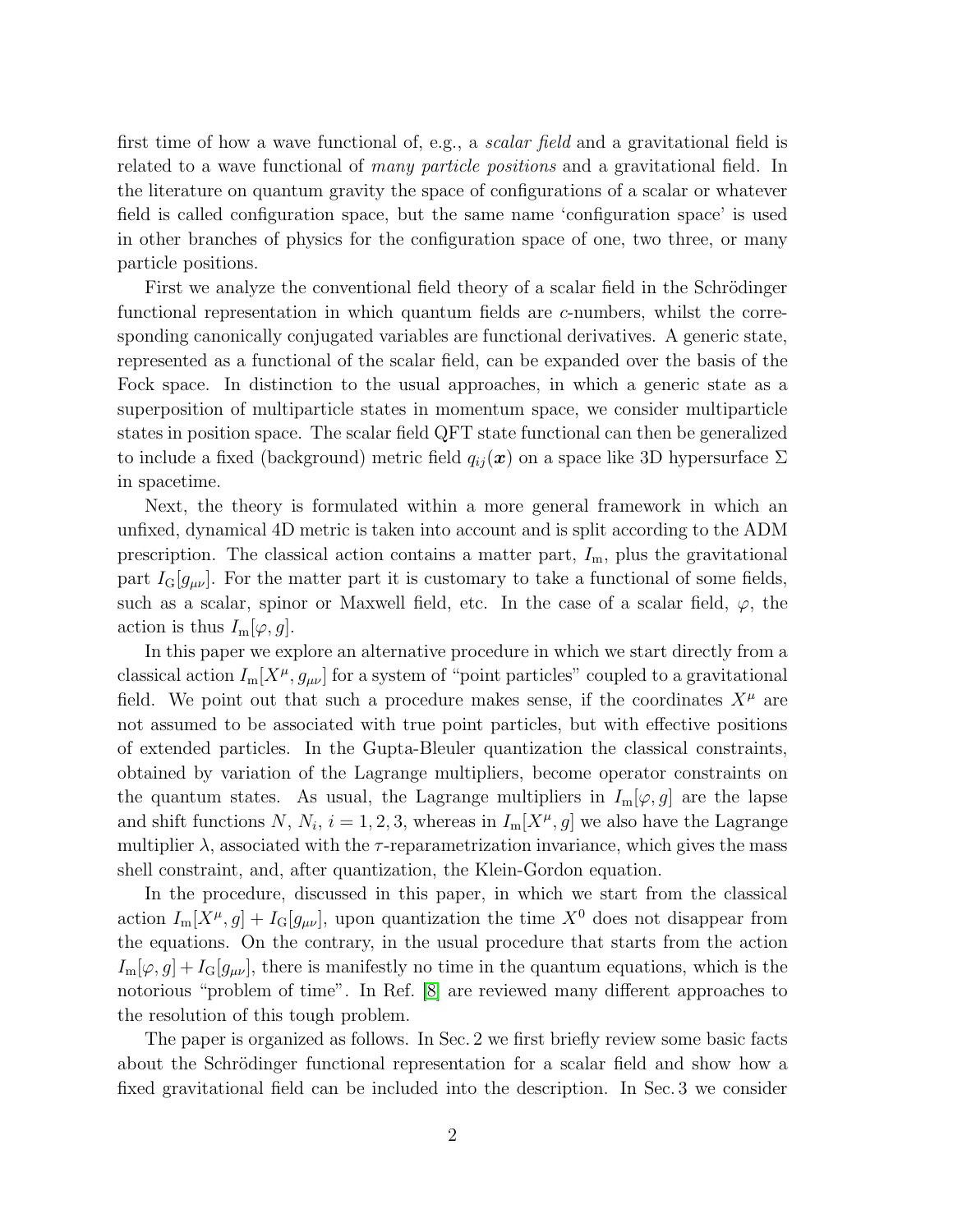the dynamical gravity as well, first with the novel and then with the traditional approach to the matter term, and show how those distinct procedures are related to each other. In Sec. 4 we resume our findings, and discuss a larger framework into which they can be embedded. In particular, we point out, that the classical matter, consisting of particles, can be extended to superparticles or spinning particles that are described not only by the commuting coordinates  $X^{\mu}$ , but also by anticommuting coordinates, in the literature often denoted as  $\xi^{\mu}$  or  $\theta^{\mu}$ . Coupling of such a system to gravity and quantizing it along the lines discussed in this paper, would then bring spinor fields into the description.

## 2 Wave function in quantum field theory

To make our presentation self-consistent we will first review some known facts from quantum field theory, and then show a novel way of introducing the gravitational field into the description of quantum states. But first let us recall how in flat spacetime we arrive at a quantum field theory from a relativistic point particle. It is described by a "minimal" length action that can be cast into the following equivalent form:

$$
I[X^{\mu}(\tau) = \frac{1}{2} \int d\tau \left( \frac{\dot{X}^{\mu} \dot{X}^{\mu}}{\lambda} + \lambda m^2 \right), \qquad (1)
$$

where  $\lambda$  is a Lagrange multiplier, variation of which gives the constraint  $(p^{\mu}p_{\mu} - m^2) = 0$ . Upon quantization it becomes the Klein-Gordon equation

<span id="page-2-0"></span>
$$
\left(\partial_{\mu}\partial^{\mu} + m^{2}\right)\varphi(x)\right) = 0.
$$
\n(2)

The latter can be derived from the action for a scalar field,

$$
I[\varphi(x)] = \frac{1}{2} \int d^4x \left( \partial_\mu \varphi \partial^\mu \varphi - m^2 \varphi^2 \right), \qquad (3)
$$

Here  $x \equiv x^{\mu} = (t, \boldsymbol{x}), \mu = 0, 1, 2, 3, \boldsymbol{x} \equiv x^{i}, i = 1, 2, 3$ , are spacetime coordinates. The canonically conjugated variables,  $\varphi(t, x)$  and  $\Pi(t, x) = \varphi(t, x)$ , where dot denotes the derivative with respect to the time t, become upon quantization the operators  $\hat{\varphi}(t,\bm{x}),$  $\Pi(t, x)$ , satisfying the equal time commutation relations

<span id="page-2-2"></span>
$$
[\hat{\varphi}(t,\boldsymbol{x}),\hat{\Pi}(t,\boldsymbol{x})]=i\delta^3(\boldsymbol{x}-\boldsymbol{x}'),\tag{4}
$$

<span id="page-2-3"></span>
$$
[\hat{\varphi}(t,\boldsymbol{x}),\hat{\varphi}(t,\boldsymbol{x})] = 0 , \qquad [\hat{\Pi}(t,\boldsymbol{x}),\hat{\Pi}(t,\boldsymbol{x})] = 0.
$$
 (5)

A general solution of the Klein-Gordon equation [\(2\)](#page-2-0) can be expanded according  $\mathrm{to}^1$  $\mathrm{to}^1$ 

$$
\hat{\varphi}(t,\boldsymbol{x}) = \int \frac{\mathrm{d}^3 \boldsymbol{p}}{\sqrt{(2\pi)^3 2\omega_{\boldsymbol{p}}}} \left( a(\boldsymbol{p}) e^{-ipx} + a^\dagger(\boldsymbol{p}) e^{ipx} \right),\tag{6}
$$

<span id="page-2-1"></span><sup>&</sup>lt;sup>1</sup>We use the normalization as adopted, e.g., in the textbook by Peskin [\[9\]](#page-28-2)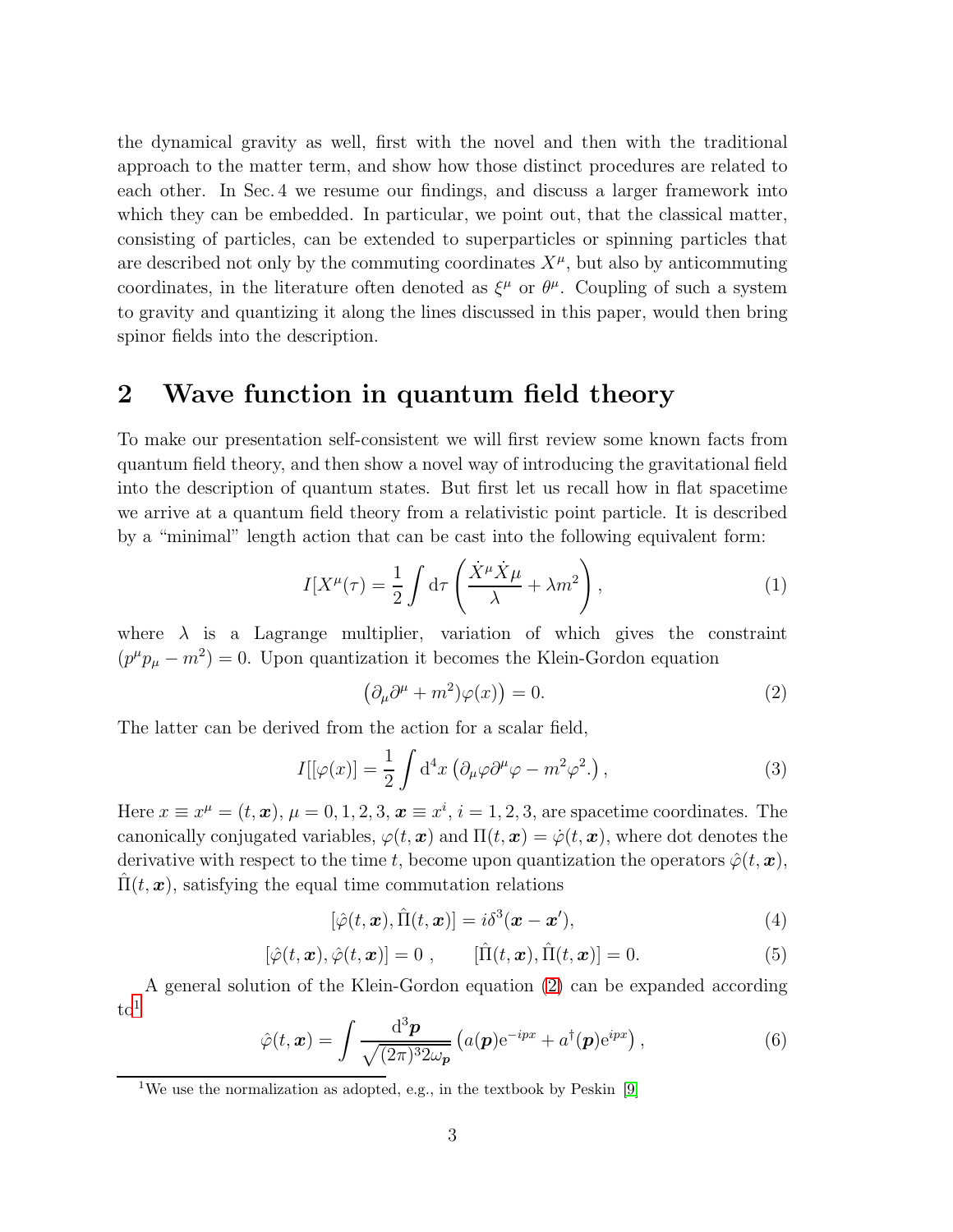where  $\omega_p = \sqrt{m^2 + p^2}$  and  $px \equiv k_\mu x^\mu$ . The operators  $a(p)$ ,  $a^\dagger(p)$  are consistent with  $(4)$ ,  $(5)$  if they satisfy

$$
[a(\mathbf{p}), a^{\dagger}(\mathbf{p}')] = \delta^3(\mathbf{p} - \mathbf{p}'), \tag{7}
$$

$$
[a(\mathbf{p}), a(\mathbf{p}')] = 0 , \qquad [a^{\dagger}(\mathbf{p}), a^{\dagger}(\mathbf{p}')] = 0.
$$
 (8)

In the  $\varphi(x)$  representation the field operator is represented by a c-number, time independent, field  $\varphi(\mathbf{x})$ , whereas the conjugate momentum operator is represented by the functional derivative [\[10,](#page-28-3) [11\]](#page-28-4):

<span id="page-3-3"></span>
$$
\hat{\varphi}(\boldsymbol{x}) \longrightarrow \varphi(\boldsymbol{x}) , \qquad \hat{\Pi}(\boldsymbol{x}) \longrightarrow -i \frac{\delta}{\delta \varphi(\boldsymbol{x})} . \tag{9}
$$

A state  $|\Psi\rangle$  is represented by a time dependent wave functional  $\Psi[t, \varphi(\boldsymbol{x})] \equiv$  $\langle \varphi(\bm{x})|\Psi\rangle$ , which satisfies the Schrödinger functional equation

<span id="page-3-5"></span>
$$
i\frac{\partial\Psi[t,\varphi(\boldsymbol{x})]}{\partial t} = H\Psi[t,\varphi(\boldsymbol{x})].\tag{10}
$$

The Hamilton operator is (see e.g.,Ref. [\[11\]](#page-28-4))

<span id="page-3-0"></span>
$$
H = \int d^3x \left( \hat{\Pi} \dot{\hat{\varphi}} - \mathcal{L} \right) = \frac{1}{2} \int d^3x \left( -\frac{\delta^2}{\delta \varphi(\mathbf{x})^2} + \varphi(m^2 - \nabla^2) \varphi \right) \tag{11}
$$

One could object that the second order functional derivatives give singularity. And yet, this is precisely what happens in quantum field theory in whatever representation. Namely, stacionary solution of Eq. [\(11\)](#page-3-0) satisfy

<span id="page-3-1"></span>
$$
H\Psi[\varphi(\boldsymbol{x})] = E\Psi[\varphi(\boldsymbol{x})]. \tag{12}
$$

An example of a solution is the vacuum functional

<span id="page-3-4"></span>
$$
\Psi_0[\varphi(\boldsymbol{x}) = \eta \exp\left[-\frac{1}{2} \int d^3 \boldsymbol{x} \varphi(\boldsymbol{x}) \sqrt{m^2 - \nabla^2} \varphi(\boldsymbol{x})\right],
$$
\n(13)

which, when inserted into the stacionary Schrödinger equation  $(12)$ , gives

$$
\frac{1}{2} \int d^3 x \left( \sqrt{m^2 - \nabla^2} \, \delta(0) \right) \Psi_0 = E \Psi_0. \tag{14}
$$

This corresponds to the singular ("zero point") energy of the vacuum.

However, in Ref. [\[12,](#page-28-5)[13\]](#page-28-6) (see also [\[14\]](#page-28-7)) the following generalization of the Hamilton operator [\(11\)](#page-3-0) was considered:

<span id="page-3-2"></span>
$$
H = \frac{1}{2} \left( -\rho^{a(\boldsymbol{x})b(\boldsymbol{x}')} \partial_{a(\boldsymbol{x})} \partial_{b(\boldsymbol{x}')} + \varphi^{a(\boldsymbol{x})} \omega_{a(\boldsymbol{x})b(\boldsymbol{x}')} \varphi^{b(\boldsymbol{x}')} \right), \tag{15}
$$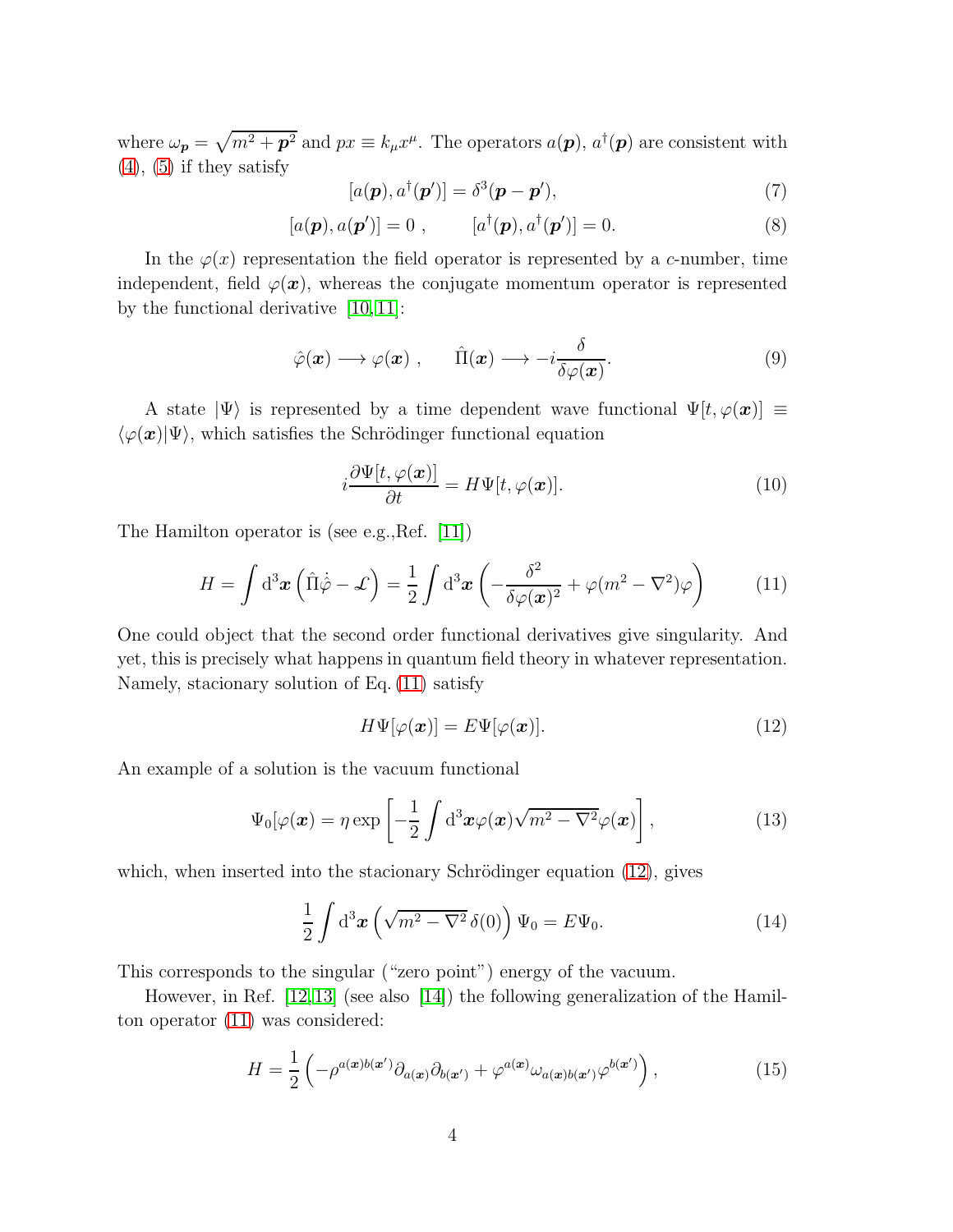where  $\rho^{a(x)b(x')}$  is a metric in the space of fields  $\varphi^{a(x)} \equiv \varphi^{a}(x)$ . Then, in general, no singularity arises, despite that the expression contains the second order functional derivatives  $\partial_{a(x)} \equiv \frac{\partial}{\partial \varphi^{a(x)}}$ . As to the ordering ambiguity, one can extend the procedure of Ref. [\[15\]](#page-28-8) by introducing the basis vectors  $h_{a(x)}$ , satisfying the Clifford algebra relations

$$
h_{a(\boldsymbol{x})} \cdot h_{b(\boldsymbol{x}')} \equiv \frac{1}{2} \left( h_{a(\boldsymbol{x})} h_{b(\boldsymbol{x}')} + h_{b(\boldsymbol{x}')} h_{a(\boldsymbol{x})} \right) = \rho_{a(\boldsymbol{x})b(\boldsymbol{x})}, \tag{16}
$$

and, instead of [\(15\)](#page-3-2), define the following Hamilton operator, covariant in function space:

$$
H = -\frac{1}{2} \left( \left( h^{a(\boldsymbol{x})} \partial_{a(\boldsymbol{x})} \right) \left( h^{b(\boldsymbol{x}')} \partial_{b(\boldsymbol{x}')} \right) + \varphi^{a(\boldsymbol{x})} \omega_{a(\boldsymbol{x})b(\boldsymbol{x}')} \varphi^{b(\boldsymbol{x}')} \right). \tag{17}
$$

Here  $\omega_{a(x)b(x')}$  is a coupling between the fields that generalizes  $\sqrt{m^2 - \nabla^2}$ , The momentum vector operator  $\Pi = h^{a(x)} \Pi_{a(x)} = -i h^{a(x)} \partial_{a(x)}$  is then Hermitian [\[15\]](#page-28-8).

We are not interested here into the mathematical intricaces [\[16\]](#page-28-9) concerning hermiticity of the momentum operator  $\Pi(\boldsymbol{x})$  that must be taken into account in the cases of generic function spaces. For us it is important that the definition [\(9\)](#page-3-3) works well in the relevant physical calculations as nicely shown in Ref. [\[11\]](#page-28-4). The expectation value is

$$
\langle \hat{\Pi}(\boldsymbol{x}) \rangle = \int \mathcal{D}\varphi(\boldsymbol{x}) \Psi^*[\varphi(\boldsymbol{x})](-i) \frac{\delta}{\delta \varphi(\boldsymbol{x})} \Psi[\varphi(\boldsymbol{x})], \tag{18}
$$

where for the measure we take

$$
\mathcal{D}\varphi(\boldsymbol{x}) = \prod_{\boldsymbol{x}} d\varphi(\boldsymbol{x}),\tag{19}
$$

which holds in the function space with the metric

$$
\rho(\mathbf{x}, \mathbf{x}') = \delta^3(\mathbf{x} - \mathbf{x}'),\tag{20}
$$

so that the squared distance element in the function space is

$$
\int d^3x d^3x' \rho(\boldsymbol{x}, \boldsymbol{x}') d\varphi(\boldsymbol{x}) d\varphi(\boldsymbol{x}') = \int d^3x d\varphi(\boldsymbol{x})^2.
$$
 (21)

Taking the complex conjugate, we have

$$
\langle \hat{\Pi}(\boldsymbol{x}) \rangle^* = \int \mathcal{D}\varphi(\boldsymbol{x}) \Psi[\varphi(\boldsymbol{x})] i \frac{\delta}{\delta \varphi(\boldsymbol{x})} \Psi^*[\varphi(\boldsymbol{x})]
$$

$$
= \int \mathcal{D}\varphi(\boldsymbol{x}) \left[ \Psi^*[\varphi(\boldsymbol{x})](-i) \frac{\delta}{\delta \varphi(\boldsymbol{x})} \Psi[\varphi(\boldsymbol{x})] - i \frac{\delta}{\delta \varphi(\boldsymbol{x})} (\Psi^* \Psi) \right] \quad (22)
$$

Let us assume that  $\Psi^*[\varphi(\boldsymbol{x})] \Psi[\varphi(\boldsymbol{x})] \to 0$  if  $\varphi \to \infty$ , which means that the state is localized around a fixed, expected field configuratiion Then the expectation value is real and the momentum operator is Hermitian. If we also assume that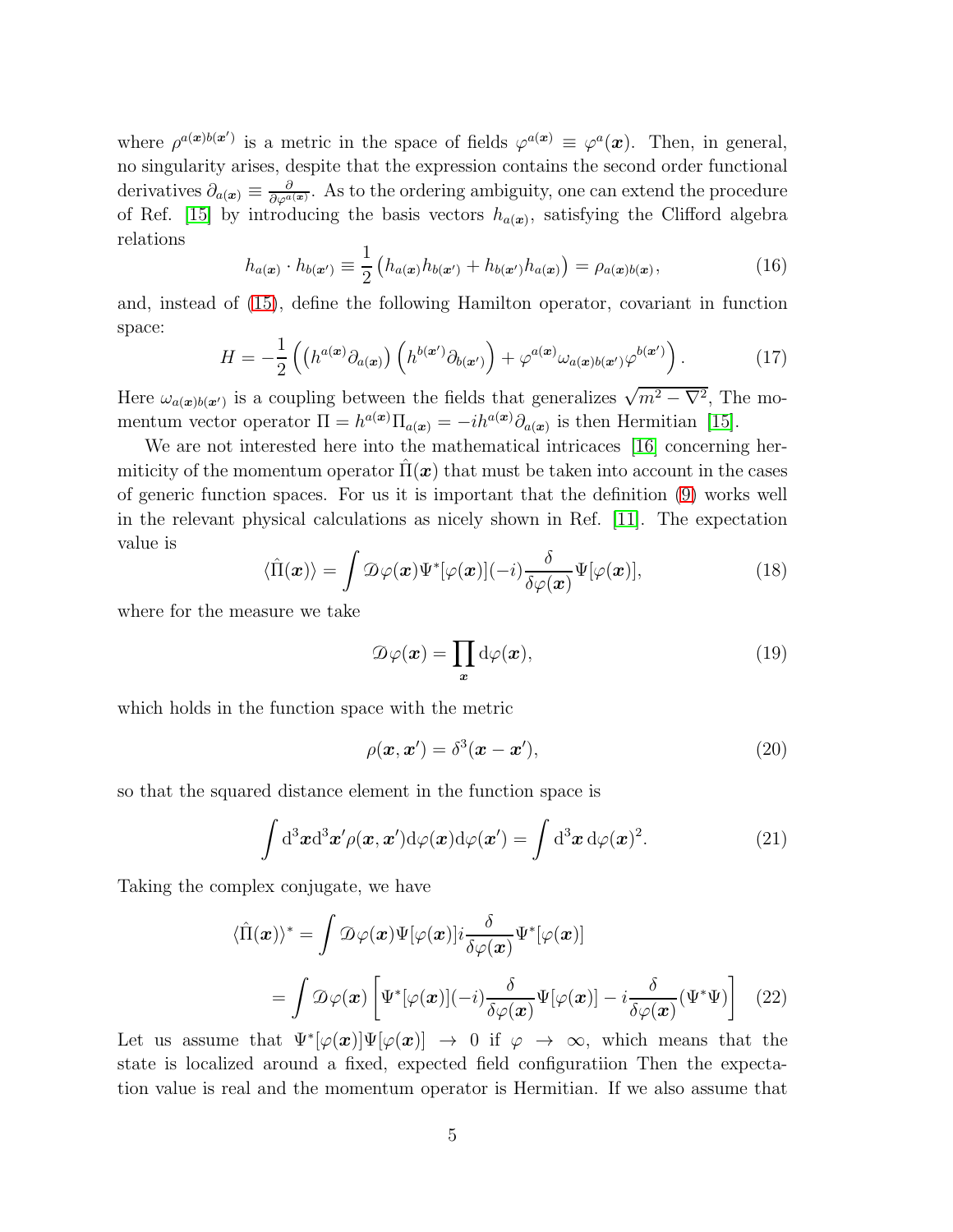$\int \mathcal{D}\varphi(\bm{x}) \Psi^*[\varphi(\bm{x})] \Psi[\varphi(\bm{x})] = 1$ , then  $\Psi[\varphi(\bm{x})]$  can be interpreted as the probability amplitude, and  $\Psi^*[\varphi(\bm{x})]\Psi[\varphi(\bm{x})]$  as the probability density for the field configuration  $\varphi(\boldsymbol{x})$ , whose expectation value is

$$
\langle \varphi(x) \rangle = \int \mathcal{D}\varphi(\boldsymbol{x}) \Psi^*[\varphi(\boldsymbol{x})] \varphi(x) \Psi[\varphi(\boldsymbol{x})]. \tag{23}
$$

Using [\(9\)](#page-3-3), the operators  $a(\mathbf{p})$ ,  $a^{\dagger}(\mathbf{p})$  can be represented as follows [\[10\]](#page-28-3):

<span id="page-5-2"></span>
$$
a^{\dagger}(\mathbf{p}) = \int d^3 \mathbf{x} e^{-i\mathbf{p}\mathbf{x}} \left( \sqrt{(2\pi)^3 2\omega_{\mathbf{p}}} \varphi(\mathbf{x}) - \frac{1}{\sqrt{(2\pi)^3 2\omega_{\mathbf{p}}} } \frac{\delta}{\delta \varphi(\mathbf{x})} \right), \tag{24}
$$

<span id="page-5-3"></span>
$$
a(\mathbf{p}) = \int d^3 \mathbf{x} e^{i\mathbf{p}\mathbf{x}} \left( \sqrt{(2\pi)^3 2\omega_{\mathbf{p}}} \varphi(\mathbf{x}) + \frac{1}{\sqrt{(2\pi)^3 2\omega_{\mathbf{p}}} \delta \varphi(\mathbf{x})} \right), \tag{25}
$$

If we take the Fourier transform of the operators  $a^{\dagger}(\mathbf{p})$ ,  $a(\mathbf{p})$ , namely

<span id="page-5-6"></span>
$$
a^{\dagger}(\boldsymbol{x}) = \frac{1}{\sqrt{(2\pi)^3}} \int d^3 \boldsymbol{p} e^{i \boldsymbol{p} \cdot \boldsymbol{x}} a^{\dagger}(\boldsymbol{p})
$$
 (26)

<span id="page-5-7"></span>
$$
a(\boldsymbol{x}) = \frac{1}{\sqrt{(2\pi)^3}} \int d^3 \boldsymbol{p} e^{-i\boldsymbol{p}\boldsymbol{x}} a(\boldsymbol{p})
$$
 (27)

we obtain

<span id="page-5-0"></span>
$$
[a(\boldsymbol{x}), a^{\dagger}(\boldsymbol{x}')] = \delta^3(\boldsymbol{x} - \boldsymbol{x}'), \tag{28}
$$

<span id="page-5-1"></span>
$$
[a(\boldsymbol{x}), a(\boldsymbol{x}')] = 0 , \qquad [a^{\dagger}(\boldsymbol{x}), a^{\dagger}(\boldsymbol{x}')] = 0.
$$
 (29)

These are the commutation relations for creation (annihilation) operators that create (annihilate) a particle at  $x$ . From [\(28\)](#page-5-0),[\(29\)](#page-5-1), by using [\(24\)](#page-5-2),[\(25\)](#page-5-3), we find the following explicit expressions:

<span id="page-5-9"></span>
$$
a^{\dagger}(\boldsymbol{x}) = \sqrt{(2\pi)^3 \, 2} (m^2 - \nabla^2)^{1/4} \varphi(\boldsymbol{x}) - \frac{1}{\sqrt{(2\pi)^3 \, 2} (m^2 - \nabla^2)^{1/4}} \frac{\delta}{\delta \varphi(\boldsymbol{x})}
$$
(30)

<span id="page-5-8"></span>
$$
a(\boldsymbol{x}) = \sqrt{(2\pi)^3 \, 2} (m^2 - \nabla^2)^{1/4} \varphi(\boldsymbol{x}) + \frac{1}{\sqrt{(2\pi)^3 \, 2} (m^2 - \nabla^2)^{1/4}} \, \frac{\delta}{\delta \varphi(\boldsymbol{x})} \tag{31}
$$

From the latter equations we obtain

<span id="page-5-4"></span>
$$
\varphi(\boldsymbol{x}) = \frac{1}{\sqrt{(2\pi)^3 2(m^2 - \nabla^2)^{1/4}}} \left( a(\boldsymbol{x}) + a^\dagger(\boldsymbol{x}) \right),\tag{32}
$$

<span id="page-5-5"></span>
$$
\frac{\delta}{\delta\varphi(\boldsymbol{x})} = \sqrt{(2\pi)^3 \, 2} (m^2 - \nabla^2)^{1/4} (a(\boldsymbol{x}) - a^\dagger(\boldsymbol{x})). \tag{33}
$$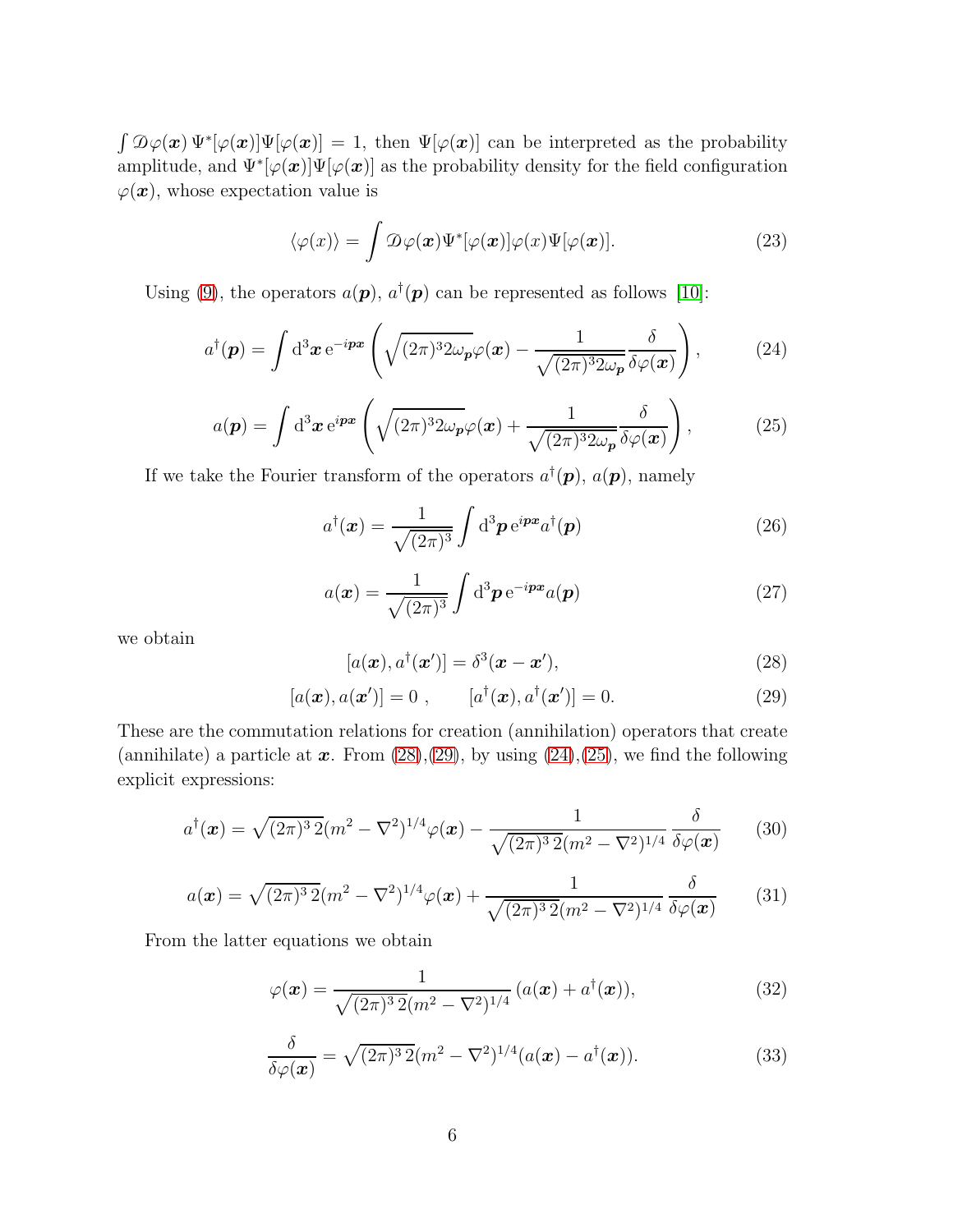Using [\(32\)](#page-5-4), [\(33\)](#page-5-5), we can express the Hamiltonian [\(11\)](#page-3-0) in terms of  $a(\mathbf{x})$  and  $a^{\dagger}(\mathbf{x})$ :

<span id="page-6-2"></span>
$$
H = \frac{1}{2} \int d^3 x \left( a^\dagger(\boldsymbol{x}) \sqrt{m^2 - \nabla^2} a(\boldsymbol{x}) + \left( \sqrt{m^2 - \nabla^2} a(\boldsymbol{x}) \right) a^\dagger(\boldsymbol{x}) \right). \tag{34}
$$

If expressed in terms of  $a(\mathbf{p}), a^{\dagger}(\mathbf{p}),$  the Hamiltonian has the usual form,

$$
H = \frac{1}{2} \int d^3 \boldsymbol{p} \,\omega_{\boldsymbol{p}} \left( a^\dagger(\boldsymbol{p}) a(\boldsymbol{p}) + a(\boldsymbol{p}) a^\dagger(\boldsymbol{p}) \right). \tag{35}
$$

A generic state is a superposition of many particle states:

$$
\Psi[t,\varphi(\boldsymbol{x})] = \sum_{r=0}^{\infty} \int d^3 \boldsymbol{p}_1 d^3 \boldsymbol{p}_2 ... d^3 \boldsymbol{p}_r \phi(t,\boldsymbol{p}_1,\boldsymbol{p}_2,...,\boldsymbol{p}_r) a^{\dagger}(\boldsymbol{p}_1) a^{\dagger}(\boldsymbol{p}_2)...a^{\dagger}(\boldsymbol{p}_r) \Psi_0[\varphi(\boldsymbol{p})],
$$
\n(36)

where  $\phi(t, p_1, p_2, ..., p_r)$  is a complex valued wave packet profile for an r-particle state in momentum representation

In terms of the Fourier transformed creation operators  $(26),(27)$  $(26),(27)$ , the same state reads:

<span id="page-6-1"></span>
$$
\Psi[t,\varphi(\boldsymbol{x})] = \sum_{r=0}^{\infty} \int d^3x_1 d^3x_2...d^3x_r \psi(t,\boldsymbol{x}_1,\boldsymbol{x}_2,...,\boldsymbol{x}_r) a^{\dagger}(\boldsymbol{x}_1) a^{\dagger}(\boldsymbol{x}_2)...a^{\dagger}(\boldsymbol{x}_r) \Psi_0[\varphi(\boldsymbol{x})],
$$
\n(37)

where  $\psi(t, x_1, x_2, ..., x_r)$  is a complex valued wave packet profile for an r-particle state in position representation. Its absolute square  $|\psi|^2 = \psi^* \psi$  gives the probability density of observing at a time t a multi particle configuration at positions  $x_1, x_2, ..., x_r$ , and as discussed in the next paragraph and the references cited therein, the apparent non covariance of  $|\psi(\boldsymbol{x})|^2$  is not problematic.

Within relativistic quantum field theories, the wave packet profiles in momentum representation are occasionally used in the literature when considering the S-matrix. In the textbook by Peskin and Schröder [\[9\]](#page-28-2), a single particle wave packet is considered, and it is mentioned that  $\phi(\mathbf{p})$  is the Fourier transform of the spatial wavefunction. In general, a wave packet depends on time. In a given Lorentz reference frame one can thus consider either  $\phi(t, \mathbf{p})$  or  $\psi(t, \mathbf{x})$  (and their multiparticle extensions), the corresponding creation operators being  $a^{\dagger}(\mathbf{p})$  or  $a^{\dagger}(\mathbf{x})$ . Although asymptotic states are usually taken to have definite momenta<sup>[2](#page-6-0)</sup>, there are situations, when they form wave packet profiles, in which case it is possible to measure the detection time, the time of flight, etc. Such wavepacket profiles, of course, can be observed from different Lorentz reference frames. When observed from another Lorentz frame, the wave packet, and hence the probability density, looks different, it is subjected to an

<span id="page-6-0"></span><sup>&</sup>lt;sup>2</sup>A state with definite momentum,  $a^{\dagger}(\boldsymbol{p})|0\rangle \equiv |\boldsymbol{p}\rangle$ , is an approximation. In reality, there is always some spreading. A sharp momentum state is not in Hilbert space, it belongs to generalized states.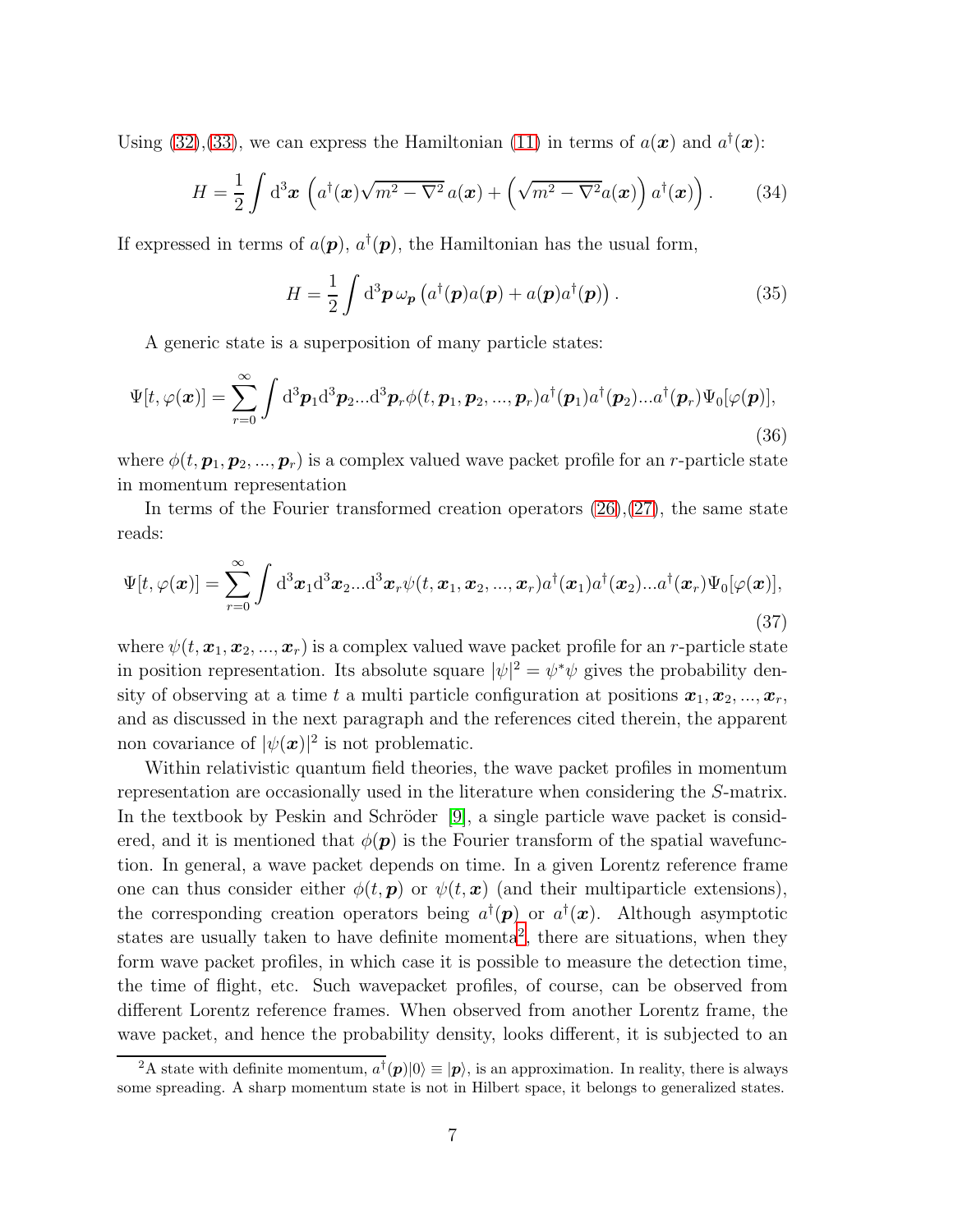appropriate transformation, but it is still spread around a centroid momentum, or equivalently, around a centroid position [\[17\]](#page-28-10).

The vacuum state satisfies

$$
a(\boldsymbol{x})\Psi_0[\varphi(\boldsymbol{x})] = 0.
$$
\n(38)

Using Eq. [\(31\)](#page-5-8) in the latter equation, we find for the solution the vacuum functional  $(13)$  that was obtained directly from the stacionary Schrödinger equation  $(12)$ .

Usually authors do not work in the coordinate  $(x)$ , but in the momentum  $(p)$ representation, which in many respects is more practical. In particular, in momentum representation it is straightforward to calculate the normalization constant for the vacuum functional. But for the purposes of our paper, the coordinate representation is useful, because once the expressions [\(30\)](#page-5-9),[\(31\)](#page-5-8) and [\(13\)](#page-3-4) are obtained, we can generalize them to include the metric field  $q_{ij}(\boldsymbol{x})$  on a 3D hypersurface  $\Sigma$  by replacing  $\nabla^2$  with the covariant operator  $q^{ij}D_iD_j$ , which when acting on a scalar field gives  $\frac{1}{\sqrt{q}}\partial_i(\sqrt{q}\partial^i\varphi(\boldsymbol{x}))$ , where  $q = \det q_{ij}$ , i.e., the determinant of the 3-metric. To our knowledge such procedure has not yet been considered in the literature, and in the following we will show its usefulness in introducing a gravitational field into the description.

If we make the replacement

<span id="page-7-4"></span>
$$
\nabla^2 \to q^{ij} D_i D_j = D_i D^i \equiv D^2,\tag{39}
$$

then the creation and annihilation operators [\(30\)](#page-5-9),[\(31\)](#page-5-8) become functionals of  $q_{ij}(\boldsymbol{x})$ , and so does the vacuum functional [\(13\)](#page-3-4):

<span id="page-7-1"></span>
$$
a(\boldsymbol{x}) \to a[\boldsymbol{x}, q_{ij}(\boldsymbol{x})], \tag{40}
$$

<span id="page-7-2"></span>
$$
a^{\dagger}(\boldsymbol{x}) \to a^{\dagger}[\boldsymbol{x}, q_{ij}(\boldsymbol{x})], \qquad (41)
$$

<span id="page-7-5"></span>
$$
\Psi_0[\varphi(\boldsymbol{x})] \to \Psi_0[\varphi(\boldsymbol{x}), q_{ij}(\boldsymbol{x})]. \tag{42}
$$

It turns out that they satisfy the same commutation relation [\(28\)](#page-5-0),[\(29\)](#page-5-1)

The so modified operator  $a^{\dagger}[\boldsymbol{x}, q_{ij}(\boldsymbol{x})]$  creates a particle<sup>[3](#page-7-0)</sup> at position  $\boldsymbol{x}$  in the gravitational field  $q_{ij}(\boldsymbol{x})$ . One finds that the modified operator  $a[\boldsymbol{x}, q_{ij}(\boldsymbol{x})]$  annihilates the modified vacuum functional  $\Psi_0[\varphi(\boldsymbol{x}), q_{ij}(\boldsymbol{x})]$ . A generic state can then be represented by the following functional:

<span id="page-7-3"></span>
$$
\Psi[t, \varphi(t, \boldsymbol{x}), q_{ij}(\boldsymbol{x})] = \sum_{r=1}^{\infty} \int d^3 x_1 ... d^3 x_r \psi[t, x_1, ..., x_r, q_{ij}(\boldsymbol{x})]
$$

$$
\times a^{\dagger}[\boldsymbol{x}_1, q_{ij}(\boldsymbol{x})] ... a^{\dagger}[\boldsymbol{x}_r, q_{ij}(\boldsymbol{x})] \Psi_0[\varphi(\boldsymbol{x}), q_{ij}(\boldsymbol{x})]. \tag{43}
$$

<span id="page-7-0"></span><sup>&</sup>lt;sup>3</sup>It is usually stated that the notion of particle depends on the metric, and by "particle" it is understood an excitation with definite momentum. Here by "particles" we mean just the excitations, created or annihilated by the modified position dependent operators [\(40\)](#page-7-1),[\(41\)](#page-7-2).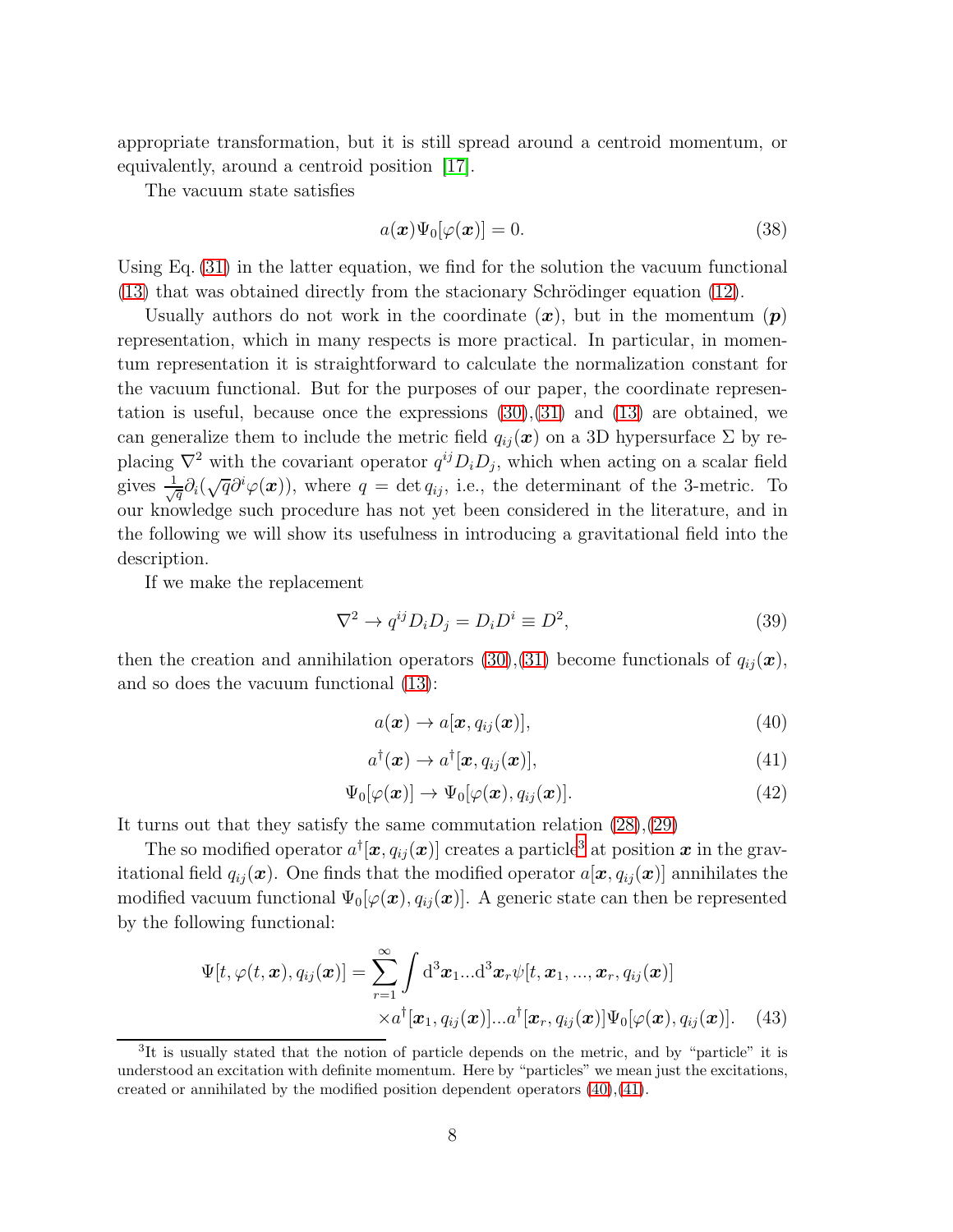Here  $\psi[t, \mathbf{x}_1, ..., \mathbf{x}_r, q_{ij}(\mathbf{x})]$  is the amplitude for the probability that we will find matter particles at positions  $x_1, x_2, ..., x_r$  in a gravitational field  $q_{ij}(x)$ . This is thus a wave functional that depends on particle positions and on the corresponding gravitational field at those positions. In the case when only one particle is created, its wave functional is  $\psi[\mathbf{x}_1, q_{ij}(\mathbf{x})]$ . The state [\(43\)](#page-7-3) is then given by

<span id="page-8-0"></span>
$$
\Psi[t,\varphi(\boldsymbol{x}),q_{ij}(\boldsymbol{x})] = \int d^3\boldsymbol{x}_1 \psi[t,\boldsymbol{x}_1,q_{ij}(\boldsymbol{x})] a^{\dagger}[\boldsymbol{x}_1,q_{ij}(\boldsymbol{x})] \Psi_0[\varphi(\boldsymbol{x}),q_{ij}(\boldsymbol{x})]. \tag{44}
$$

In Ref. [\[18\]](#page-28-11) the wave functional of the form  $\psi[X^{\mu}, q_{ij}(\boldsymbol{x})]$ , which depends on a particle position and a gravitational field, was considered, and found to satisfy the Klein-Gordon and the Wheeler-DeWitt equation. This was an alternative to the usually considered state functional  $\Psi[\varphi(\bm{x}), q_{ij}(\bm{x})]$  that depends on a scalar field  $\varphi(\bm{x})$  instead on  $x$ . In Eq. [\(44\)](#page-8-0) we have a translation between those two possible descriptions, and in Eq. [\(43\)](#page-7-3) we have a translation for the general case of many particles. In one description we have a functional  $\Psi[t, \varphi(\boldsymbol{x}), q_{ij}(\boldsymbol{x})]$ , and in the other description we have a set of functionals  $\psi[t, \boldsymbol{x}_1, q_{ij}(\boldsymbol{x})], \psi[t, \boldsymbol{x}_1, \boldsymbol{x}_2, q_{ij}(\boldsymbol{x})], \dots, \psi[t, \boldsymbol{x}_1, ..., \boldsymbol{x}_n, q_{ij}(\boldsymbol{x})],$ which are components of the expansion of the state functional in terms of the basis states  $a^{\dagger}[\bm{x}_1, q_{ij}(\bm{x})]...a^{\dagger}[\bm{x}_r, q_{ij}(\bm{x})]\Psi_0[\varphi(\bm{x}), q_{ij}(\bm{x})], r = 0, 1, 2, ..., N$ , where  $N$  is arbitrary and can go to infinity.

#### Schrödinger equation

If we substitute the expression [\(37\)](#page-6-1) for the state functional and [\(34\)](#page-6-2) for the Hamiltonian into the Schrödinger equation  $(10)$ , we obtain a set of equations for the multiparticle wavefunctions:

<span id="page-8-1"></span>
$$
i\frac{\partial\psi((t,\boldsymbol{x}_1,...,\boldsymbol{x}_r)}{\partial t}=\sum_{\ell=1}^r\sqrt{m^2-\nabla_{\boldsymbol{x}_\ell}^2}\,\psi\left(t,\boldsymbol{x}_1,...,\boldsymbol{x}_r\right)\,,\quad r=1,2,...,\infty,\qquad(45)
$$

where

$$
\nabla_{\ell}^{2} \equiv -\frac{\partial^{2}}{\partial x_{\ell}^{i} \partial x_{i\ell}} , \quad i = 1, 2, 3,
$$
\n(46)

In Eq. [\(45\)](#page-8-1) we have omitted the infinite zero point energy, because it cancels out in the expressions containing the probability density  $\psi^*\psi$ .

If we take into account also the gravitational field  $q_{ij}(\boldsymbol{x})$ , the Schrödinger equation [\(10\)](#page-3-5) generalizes so that instead of  $\Psi[t, \varphi(\boldsymbol{x})]$  we have  $\Psi[t, \varphi(\boldsymbol{x}), q_{ij}(\boldsymbol{x})]$  and in the Hamiltonian [\(34\)](#page-6-2) the operator  $\nabla^2$  generalizes according to [\(39\)](#page-7-4):

<span id="page-8-2"></span>
$$
i\frac{\partial\Psi[t,\varphi(\boldsymbol{x}),q_{ij}(\boldsymbol{x})]}{\partial t} = H\Psi[t,\varphi(\boldsymbol{x}),q_{ij}(\boldsymbol{x})].
$$
\n(47)

Then, instead of [\(45\)](#page-8-1) we obtain

<span id="page-8-3"></span>
$$
i\frac{\partial\psi[t,\boldsymbol{x}_{1},...,\boldsymbol{x}_{r},q_{ij}(\boldsymbol{x})]}{\partial t}=\sum_{\ell=1}^{r}\sqrt{m^{2}-D_{\boldsymbol{x}_{\ell}}^{2}}\,\psi\,[t,\boldsymbol{x}_{1},...,\boldsymbol{x}_{r},q_{ij}(\boldsymbol{x})],\quad r=1,2,...,\infty.
$$
\n(48)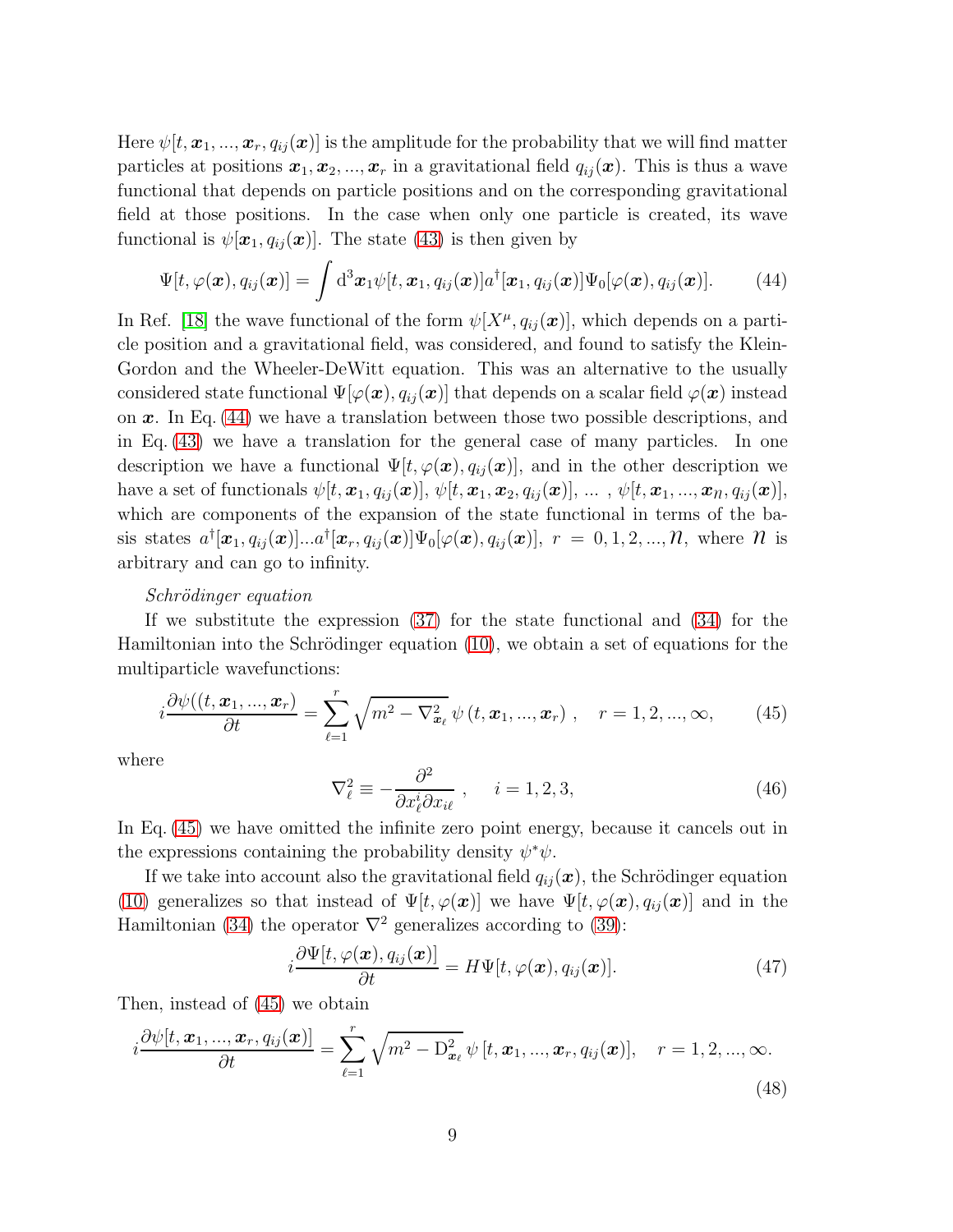Equation [\(47\)](#page-8-2), or equivalently, [\(48\)](#page-8-3), describes the evolution of a many particle state in the presence of a bakground gravitational field  $q_{ij}(\boldsymbol{x})$ . At a certain time t, the probability density  $|\psi[t, \boldsymbol{x}_1, ..., \boldsymbol{x}_r, q_{ij}(\boldsymbol{x})]|^2$  is centered around a configuration  $x_1, ..., x_r$  and a 3-metric  $q_{ij}(x)$ . At another time t, it is centered around a different configuration and a different intrinsic metric. In other words,  $\int_{\Omega} |\psi(t, x_1, ..., x_r, q_{ij}(x)||^2 d^3 x_1 d^3 x_2 ... d^3 x_r \mathcal{D} q_{ij}(x)$  is the probability that at time t we find r particles within a domain  $\Omega$  around the positions  $x_1, x_2, ..., x_r$  and in the gravitational field  $q_{ij}(\mathbf{x})$ . Because in the right hand side of Eq. [\(48\)](#page-8-3) there is no operator term acting on  $q_{ij}(\boldsymbol{x})$ , the probability density remains at all times t centered around the same 3-metric  $q_{ij}(\boldsymbol{x})$ . In particular, it can be  $q_{ij}(\boldsymbol{x}) = \delta_{ij}$ , but in general it is a position dependent metric with a non vanishing 3-curvature. Equation [\(48\)](#page-8-3) then describes evolution of a wave function in a fixed non trivial gravitational field. There is no dynamics of  $q_{ij}(\boldsymbol{x})$  itself in such a formalism

# 3 Dynamics of matter coupled to gravity

#### 3.1 A novel approach

In the previous section we started from a relativistic point particle in flat spacetime and arrived upon first quantization at the Klein-Gordon equation for a scalar field  $\varphi(x)$ . Then we quantized the field  $\varphi(x)$  as well, and arrived at quantum field theory in which a generic state can be represented as a functional  $\Psi[t, \varphi(\boldsymbol{x})]$ , expanded in terms of many particle states with wave packet profiles (wave functions)  $\phi(t, \mathbf{p}_1, \mathbf{p}_2, ..., \mathbf{p}_r)$ , or equivalently,  $\psi(t, x_1, x_2, ..., x_r)$ , satisfying the Schrödinger equation [\(45\)](#page-8-1). We then discussed how such wavefunctions can be generalized to include a fixed gravitational field. We have thus arrived at the quantum evolution of a many particle wave function [\(48\)](#page-8-3) in a fixed 3-metric field  $q_{ij}(\boldsymbol{x})$  on a simultaneity hypersurface  $\Sigma$ . In order to include a dynamics of the gravitational field  $g_{\mu\nu}(x)$ ,  $x \equiv x^{\mu}$ ,  $\mu = 0, 1, 2, 3$ , and consequently of the induced metric  $q_{ij}(\boldsymbol{x})$  on  $\Sigma$ , let us consider the classical action for a many particle system coupled to gravity:

<span id="page-9-2"></span>
$$
I[X_n^{\mu}, g_{\mu\nu}(x), \lambda_n] = I_m[X_n^{\mu}, g_{\mu\nu}(x), \lambda_n] + I_G[g_{\mu\nu}(x)],
$$
\n(49)

 $where<sup>4</sup>$  $where<sup>4</sup>$  $where<sup>4</sup>$ 

<span id="page-9-1"></span>
$$
I_{\mathbf{m}}[X_n^{\mu}, g_{\mu\nu}(x), \lambda_n] = \frac{1}{2} \sum_{n=1}^n \int \mathrm{d}\tau \left( \frac{\dot{X}_n^{\mu} \dot{X}_n^{\nu} g_{\mu\nu}}{\lambda_n} + \lambda_n m_n^2 \right),\tag{50}
$$

and

$$
I_{\mathcal{G}} = \kappa \int d^4x \sqrt{-g} R, \qquad \kappa = (16\pi G)^{-1}.
$$
 (51)

<span id="page-9-0"></span><sup>&</sup>lt;sup>4</sup>The parameter  $\tau$  is arbitrary and in principle different on each worldline. To simplify the notation we write  $\tau$  instead of  $\tau_n$ ,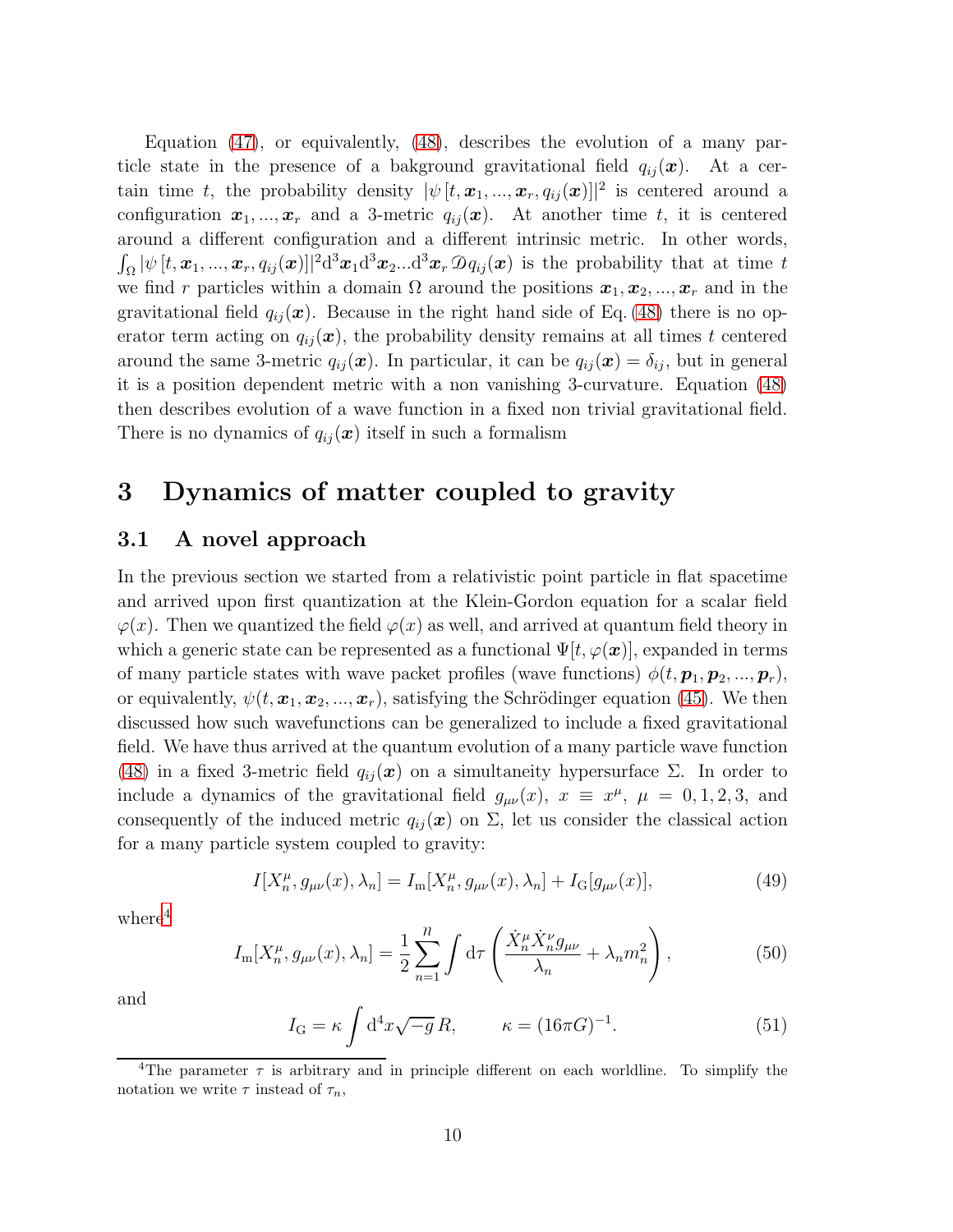Here the functions  $X_n^{\mu}(\tau)$  of an arbitrary monotonically increasing parameter  $\tau$  describe the worldlines associated with positions of particles, e. g., their centers of mass. Realistic particles are not point like, they are extended beyond their Schwarzschild radii<sup>[5](#page-10-0)</sup>, but in our description we take into account only the particle's center of mass.

Despite that the definition of the center of mass is a subject of controversy [\[19\]](#page-28-12), for our purpose here it is important that each of the objects whose motion is governed by the action [\(50\)](#page-9-1) is extended, not point like, and that can be described by four coordinates only, so that the infinitely many degrees of freedom of an extended object are neglected. How this works for an extended object confined within a narrow tube in spacetime is shown in the derivation of the Papapetrou equation [\[20\]](#page-29-0). The derivation is based on the moments of the stress-energy tensor around a chosen worldline within the tube. If only the first moment ("monopole") is taken into account, one obtains the geodesic equation for such a worldline. In such sense one should also consider the wordlines occurring in the action [\(50\)](#page-9-1). For further support of our argument, see Appendix A.

In the continuum limit of many densely packed worldlines the action [\(50\)](#page-9-1) becomes the dust action. Coupling of dust to gravity was considered by Brown and Kuchar [\[21\]](#page-29-1) in order to resolve the problem of time in quantum gravity. In their approach dust is supposed to be present everywhere and its degrees of freedom incorporate time. We will show that instead of dust one can as well employ a system of "point" particles that even need not be present everywhere. It comes out that the generator of time translations is directly associated with the stress-energy tensor of such system of particles.

If one performs the ADM split of spacetime, then the action [\(49\)](#page-9-2) can be written as a functional of the 3-metric  $q_{ij}$ , and the lapse and shift functions, N and  $N^i$ ,  $i, j = 1, 2, 3$ . Rewriting the matter part of the action, [\(50\)](#page-9-1), into the phase space form,

<span id="page-10-1"></span>
$$
I_{\mathbf{m}}[X_n^{\mu}, p_{n\mu}, \lambda_n, g_{\mu\nu}] = \sum_n \int \mathrm{d}\tau \left( p_{n\mu} \dot{X}_n^{\mu} - \frac{\lambda_n}{2} (g_{\mu\nu} p_n^{\mu} p_n^{\nu} - m_n^2) \right),\tag{52}
$$

and performing the ADM split, we obtain [\[18\]](#page-28-11)

<span id="page-10-2"></span>
$$
I_{\rm m}[X_n^{\mu}, p_{n\mu}, \lambda_n, q_{ij}, N, N^i] = \sum_n \int \mathrm{d}\tau \left( p_{n\mu} \dot{X}_n^{\mu} - \frac{\lambda_n}{2} \left[ \frac{1}{N^2} (p_{n0} - N^i p_{ni})(p_{n0} - N^j p_{nj}) - q^{ij} p_{ni} p_{nj} - m_n^2 \right] \right) \tag{53}
$$

<span id="page-10-0"></span><sup>&</sup>lt;sup>5</sup>The action [\(50\)](#page-9-1) can also describe a system of (mini) black holes with their positions being parametrized with  $X_n^{\mu}$  and tracing the worldlines  $X_n^{\mu}(\tau)$ . Such a system, instead of being considered within a complicated detailed description involving the mutual dynamics of black holes' gravitational field, could be as well approximately described in terms of their positions  $X_n^{\mu}$ . The very fact that we talk about a black hole in the center of our galaxy, or in the center of another galaxy, means that we ascribe to a black hole a position, and parametrize it by a set of coordinates.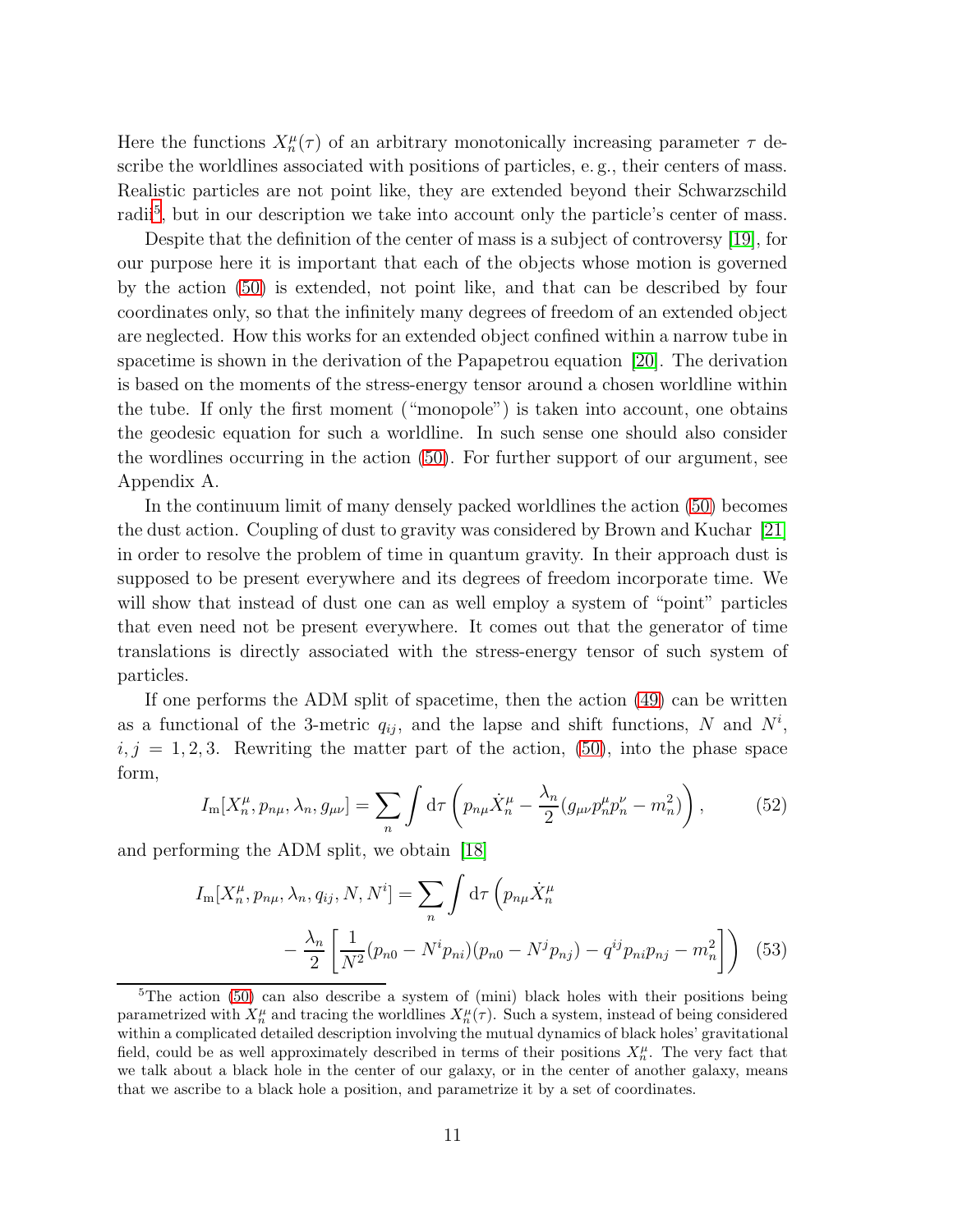In the above action, momenta are the quantities, variation of which gives the relation  $p_n^{\mu} = \dot{X}_n^{\mu}/\lambda_n.$ 

In order to have the matter action on the same footing as the gravitational action, we must insert  $1 = \int \sqrt{-g} d^4x \, \delta^4(x - X_n(\tau)) / \sqrt{-g} = \int d^4x \, \delta^4(x - X_n(\tau))$ . But our particle is not exactly point like, it is extended, e.g., a ball, whose worldvolume is described by  $X^{\mu}(\tau,\sigma)$ ,  $\sigma \equiv \sigma^a = (R,\vartheta,\varphi)$ ,  $0 \le R \le R_0$ ,  $0 \le \vartheta \le \pi$ ,  $0 \le \varphi \le$ 2π, where  $R_0$  is greater than the Schwarzschild radius. Therefore,  $\delta^4(x - X_n(\tau))$ should be considered as an approximation to  $\int d^3\sigma \sqrt{-\bar{f}} \,\delta^4(x - X_n(\tau,\sigma))$ , where  $\bar{f} \equiv \det \bar{f}_{ab}, \ \partial_a \equiv \partial/\partial \sigma^a$  (see also [\[22\]](#page-29-2), where the so called "good" δ-function is defined). Despite that such a  $\delta$ -function associated with a ball is not *invariant*, it is *covariant*<sup>[6](#page-11-0)</sup>. In Appendix A we consider the dynamics of a ball, modelled by a space filling brane, described by the action that is covariant with respect to general coordinate transformation of  $x^{\mu}$  and  $\xi^{A} = (\tau, \sigma^{a}).$ 

For the gravitational part of the action we obtain [\[23\]](#page-29-3)

$$
I_{\mathcal{G}}[q_{ij},\pi^{ij},N,N^{i}]=\int \mathrm{d}t\,\mathrm{d}^{3}\boldsymbol{x}\left[\pi^{ij}\dot{q}_{ij}-N\mathcal{H}_{\mathcal{G}}(q_{ij},\pi^{ij})-N^{i}\mathcal{H}_{\mathcal{G}}(q_{ij},\pi^{ij})\right],\qquad(54)
$$

where

<span id="page-11-1"></span>
$$
\mathcal{H}_{\mathcal{G}} = -\frac{1}{\kappa} G_{ij\,k\ell} \pi^{ij} \pi^{k\ell} + \kappa \sqrt{q} R^{(3)},\tag{55}
$$

$$
\mathcal{H}_{\mathcal{G}}^{i} = -2D_{j}\pi^{ij},\tag{56}
$$

and

<span id="page-11-2"></span>
$$
G_{ij\,k\ell} = \frac{1}{2\sqrt{q}} \left( q_{ik} q_{j\ell} + q_{i\ell} q_{jk} - q_{ij} q_{k\ell} \right). \tag{57}
$$

is the Wheeler-DeWitt metric.

Variation of  $I = I_m + I_G$  with respect to  $\lambda_n$ , N, and  $N^i$ , which have the role of Lagrange multipliers, gives the constraints [\[18\]](#page-28-11) that involve both the gravitational

<span id="page-11-0"></span> ${}^{6}$ For instance, if we consider the case of *Minkowski space*, then in another Lorentz reference frame the δ-function, corresponding to a ball-like extended object, looks different (no longer associated with a ball at rest, but a moving ellipsoid). However, in a new Lorentz frame one can have with respect to the new simultaneity 3-surface a ball-like extended object, described by  $X_n(\tau, \sigma)$ , the corresponding delta-function being exactly the same as our "original" delta-function. The concept of the delta-function, though not invariant, is covariant.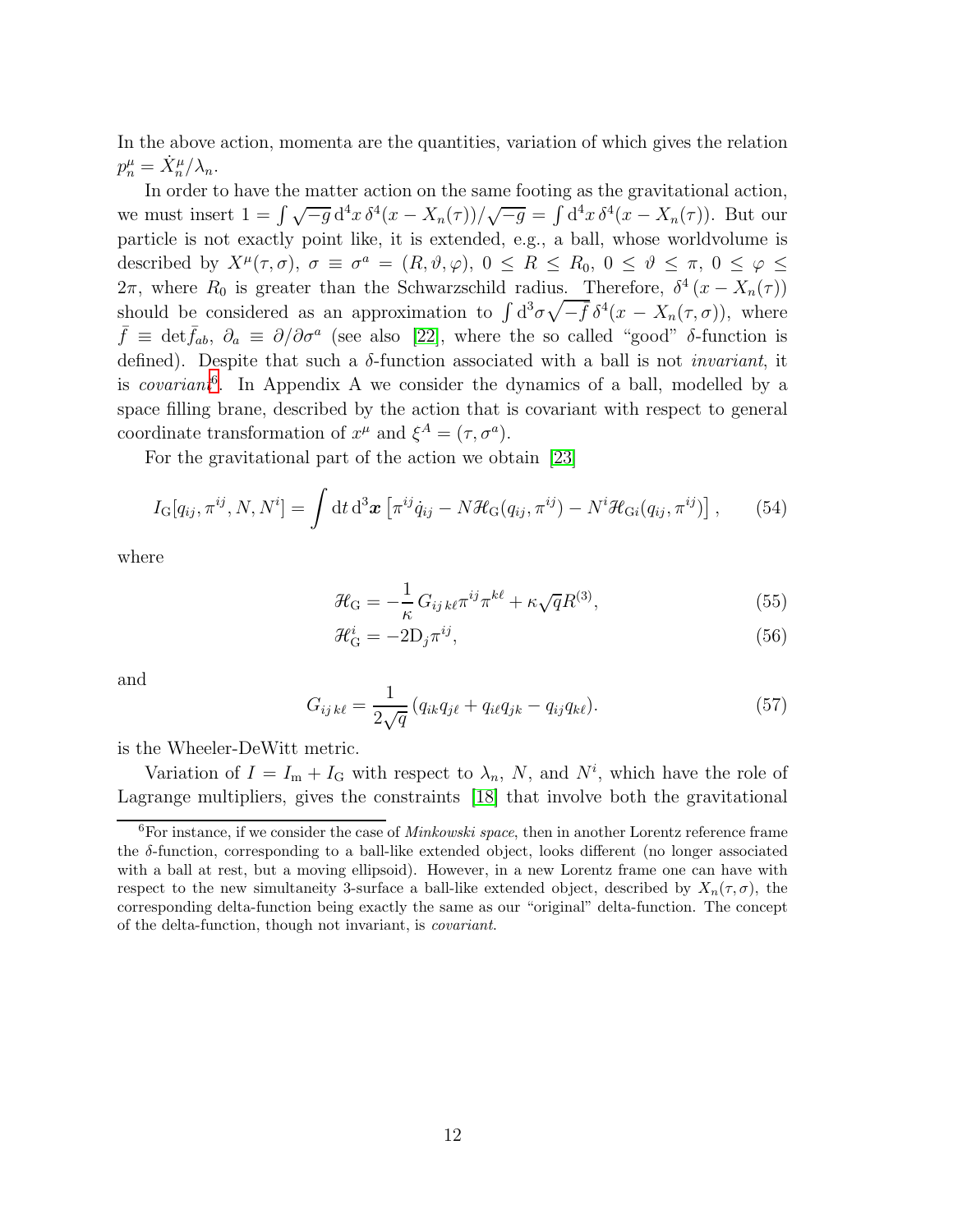and matter degrees of freedom:

<span id="page-12-0"></span>
$$
\delta\lambda_n: \frac{1}{N^2}(p_{n0} - N^i p_{ni})(p_{n0} - N^j p_{nj}) - q^{ij}p_{ni}p_{nj} - m_n^2,
$$
\n
$$
\delta N: \mathcal{H}_G = -\sum_n \int d\tau \,\lambda_n \frac{1}{N^3} \delta^4(x - X_n(\tau))(p_{n0} - N^i p_{ni})(p_{n0} - N^j p_{nj})
$$
\n(58)

$$
= -\sum_{n} \delta^{3}(\boldsymbol{x} - \boldsymbol{X}_{n}) \frac{1}{N} (p_{n0} - N^{i} p_{ni})
$$
\n(59)

$$
\delta N^{i} : \qquad \mathcal{H}_{\text{G}i} = -\sum_{n} \int \mathrm{d}\tau \,\lambda_{n} \frac{1}{N^{2}} \delta^{4}(x - X_{n}(\tau)) p_{ni} (p_{n0} - N^{j} p_{nj}),
$$

$$
= -\sum_{n} \delta^{3}(\boldsymbol{x} - \boldsymbol{X}_{n}) p_{ni}
$$
(60)

In Eq. [\(59\)](#page-12-0) we used  $p_n^0 = g^{0\nu} p_{n\nu} = (1/N^2)(p_{n0} - N^i p_{ni})$ , replaced  $(p_n^0)^2$  with  $\dot{X}_n^0/\lambda_n$ , and then proceeded as follows:

$$
\int d\tau \, \delta(x^0 - X_n^0(\tau)) \delta^3(\mathbf{x} - \mathbf{X}_n(\tau)) \frac{1}{N} (p_{n0} - N^i p_{ni}) \dot{X}_n^0
$$
  
= 
$$
\int d\tau \, \frac{1}{|\dot{X}_n^0|} \delta^3(\mathbf{x} - \mathbf{X}_n(\tau)) \frac{1}{N} (p_{n0} - N^i p_{ni}) \dot{X}_n^0 \Big|_{\tau = \tau_c} = \delta^3(\mathbf{x} - \mathbf{X}_n) \frac{1}{N} (p_{n0} - N^i p_{ni}),
$$
(61)

where  $\tau_c$  is the solution of the equation  $x^0 = X_n^0(\tau)$ , i.e.,  $\tau_c = (X_n^0)^{-1}(x^0)$ , and where we have taken positive  $\dot{X}_n^0$ . Since this equation is valid at any  $x^0$ , we omit in the last step the subscript  $|_{\tau=\tau_c}$ . Similarly we proceeded in Eq. [\(60\)](#page-12-0).

Algebraic structure of the constraints [\(58\)](#page-12-0)–[\(60\)](#page-12-0) is independent of foliation of spacetime, determined by  $N$ ,  $N<sup>i</sup>$ . In any foliation, the form of the equations remain the same. The constraints  $(58)$ – $(60)$  are thus covariant under diffeomorphisms.

By taking a linear combination of those constraints, we obtain a Hamiltonian:

$$
H = \int d^3x \left( N \mathcal{H} + N^i \mathcal{H}_i \right) = 0. \tag{62}
$$

Here  $\mathcal{H} = \mathcal{H}_G + \mathcal{H}_m$ ,  $\mathcal{H}_i = \mathcal{H}_{Gi} + \mathcal{H}_{mi}$ , where  $\mathcal{H}_m$ ,  $\mathcal{H}_{mi}$ ,  $\mathcal{H}_G$ , and  $\mathcal{H}_{Gi}$  are given in Eqs.  $(59)$ ,  $(60)$ ,  $(55)$ – $(57)$ . The terms with  $N^i p_{ni}$  cancel out, and so we obtain

<span id="page-12-1"></span>
$$
H = \int d^3 \boldsymbol{x} \left( N \mathcal{H}_G + N^i \mathcal{H}_{Gi} \right) + \sum_n p_{n0} = 0.
$$
 (63)

In the latter equation, which holds for arbitrary  $N$ ,  $N<sup>i</sup>$ , the matter Hamiltonian is just the sum of particle's momenta  $p_{n0}$ , i.e., their energies.

Eq. [\(63\)](#page-12-1) can also be obtained directly from the Einstein equations integrated over a space like hypersurface according to

<span id="page-12-2"></span>
$$
\frac{\kappa}{2} \int d\Sigma_{\nu} \sqrt{-g} \, G_0^{\nu} = -\int d\Sigma_{\nu} \sqrt{-g} \, T_0^{\nu} = -P_0. \tag{64}
$$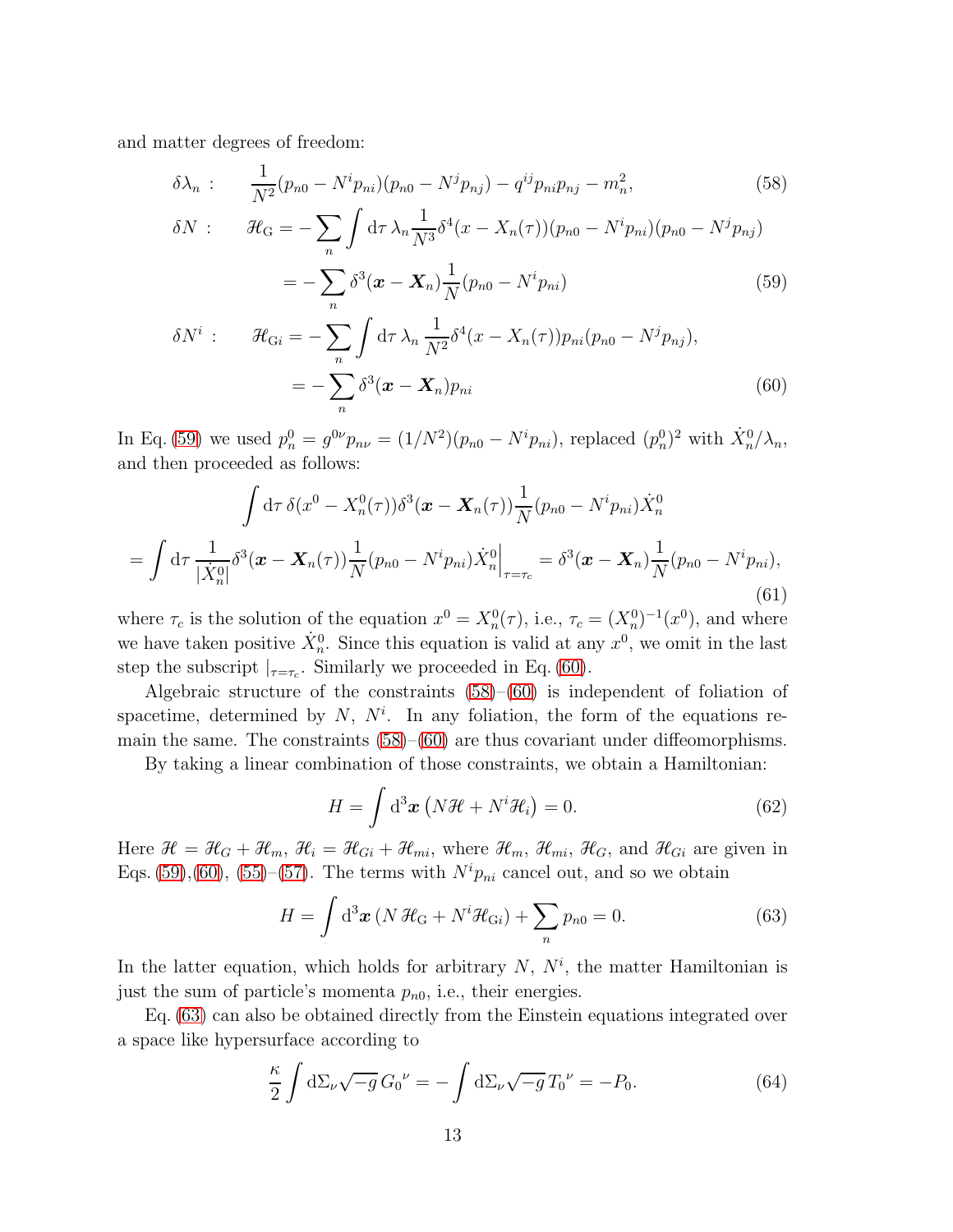If the stress-energy tensor is concentrated so that it effectively forms a discrete set of particles in the sense as previously described, then the total energy  $P_0$  in Eq. [\(64\)](#page-12-2) is just the sum of particle energies, occurring in Eqs. [\(63\)](#page-12-1).

Instead of Eq. [\(64\)](#page-12-2) we can take the corresponding covariant form

$$
\frac{\kappa}{2} \int d\Sigma_{\nu} \sqrt{-g} \, G_{\mu}^{\ \nu} n^{\mu} = -\int d\Sigma_{\nu} \sqrt{-g} \, T_{\mu}^{\ \nu} n^{\mu} = -P_{\mu} n^{\mu},\tag{65}
$$

where  $n^{\mu}$  is a unit vector field. If  $T^{\mu\nu} = \rho u^{\mu} u^{\nu}$ , i.e., a dust stress-energy tensor and  $u^{\mu}$  the 4-velocity, then it is convenient to take  $n^{\mu} = u^{\mu}$ . A discrete version of the dust stress energy tensor is the one obtained from the system of "point particles", described by the action [\(52\)](#page-10-1). Then for  $n^{\mu}$  we can take a vector field that at the locations of particles coincides with their 4-velocities  $u_n^{\mu} = p_n^{\mu}/m_n$ .

Because the constraints  $(59)$ – $(60)$  are in fact just the the ADM split of Einstein's equations, we see that as a consequence of the Bianchi identities they are conserved in time, or along any time like curve whose tangent is  $u^{\nu}$ :

$$
u^{\nu}D_{\nu}(G^{\mu\nu} + 8\pi T^{\mu\nu}) = 0.
$$
\n(66)

The constraint [\(58\)](#page-12-0), namely,  $g_{\mu\nu}p_n^{\mu}p_n^{\mu} - m_n^2 = 0$ , also is conserved,

<span id="page-13-0"></span>
$$
u^{\alpha} \mathcal{D}_{\alpha}(g_{\mu\nu} p_n^{\mu} p_n^{\nu} - m_n^2) = 2g_{\mu\nu} u^{\alpha} p_n^{\mu} \mathcal{D}_{\alpha} p_n^{\nu} = 2p_{n\nu} u^{\alpha} \mathcal{D}_{\alpha} p_n^{\nu} = 0, \tag{67}
$$

where we now assume that  $u^{\alpha}$  is tangent along a geodesic, so that  $p_n^{\alpha} = m_n u^{\alpha}$ . Then  $u^{\alpha}D_{\alpha}u^{\nu}=0$ , and the equality [\(67\)](#page-13-0) is satisfied.

When quantizing the theory, one has to fix a gauge. In our case this is achieved by choice of N,  $N^i$ . Because N and  $N^i$  behave as Lagrange multipliers, they can be arbitrary functions of spacetime coordinates  $x^{\mu}$ . We will use the choice  $N = 1$ ,  $N^{i} = 0$ . It is straightforward to show that such gauge fixing imposes no second class constraints<sup>[7](#page-13-1)</sup>. Upon quantization, in the Schrödinger representation in which  $X_n^{\mu}$  and  $q_{ij}$  are diagonal, the momentum operators are the covariant generalizations of  $\hat{p}_{n\mu} = -i\partial/\partial X_n^{\mu}$  and  $\hat{\pi}^{ij} = -i\delta/\delta q_{ij}$ . If acting on a functional only once, then  $\hat{p}_{n\mu}$  behaves as partial derivative, and  $\hat{\pi}^{ij}$  as functional derivative, otherwise  $\hat{p}_{n\mu}$  is covariant derivative with respect to  $g_{\mu\nu}$ , and  $\hat{\pi}^{ij}$  is covariant functional derivative with respect to the metric  $G_{ijk\ell}\delta(\mathbf{x}-\mathbf{x}')$ . The constraints [\(58\)](#page-12-0)–[\(60\)](#page-12-0) become conditions on a state represented as  $\tilde{\varphi}[T_1, T_2, ... T_N, X_1^i, X_2^i, ... X_N^i, q_{ij}(\boldsymbol{x})] \equiv \tilde{\varphi}[T_n, X_n^i, q_{ij}(\boldsymbol{x})]$ ,  $n =$  $1, 2, ..., \infty$ , where  $T_n \equiv X_n^{\mu}$ :

<span id="page-13-3"></span>
$$
\left(\hat{p}_{n0}^2 - q^{ij}\hat{p}_{ni}\hat{p}_{nj} - m_n^2\right)\tilde{\varphi}[T_n, X_n^i, q_{ij}(\boldsymbol{x})] = 0 \qquad , \qquad (68)
$$

<span id="page-13-2"></span>
$$
\left(\mathcal{H}_{\mathbf{G}}-\sum_{n}\delta^{3}(\boldsymbol{x}-\boldsymbol{X}_{n})\,i\frac{\partial}{\partial T_{n}}\right)\tilde{\varphi}[T_{n},X_{n}^{i},q_{ij}(\boldsymbol{x})]=0,
$$
\n(69)

<span id="page-13-1"></span> $7$ See explanation after Eq.  $(92)$ .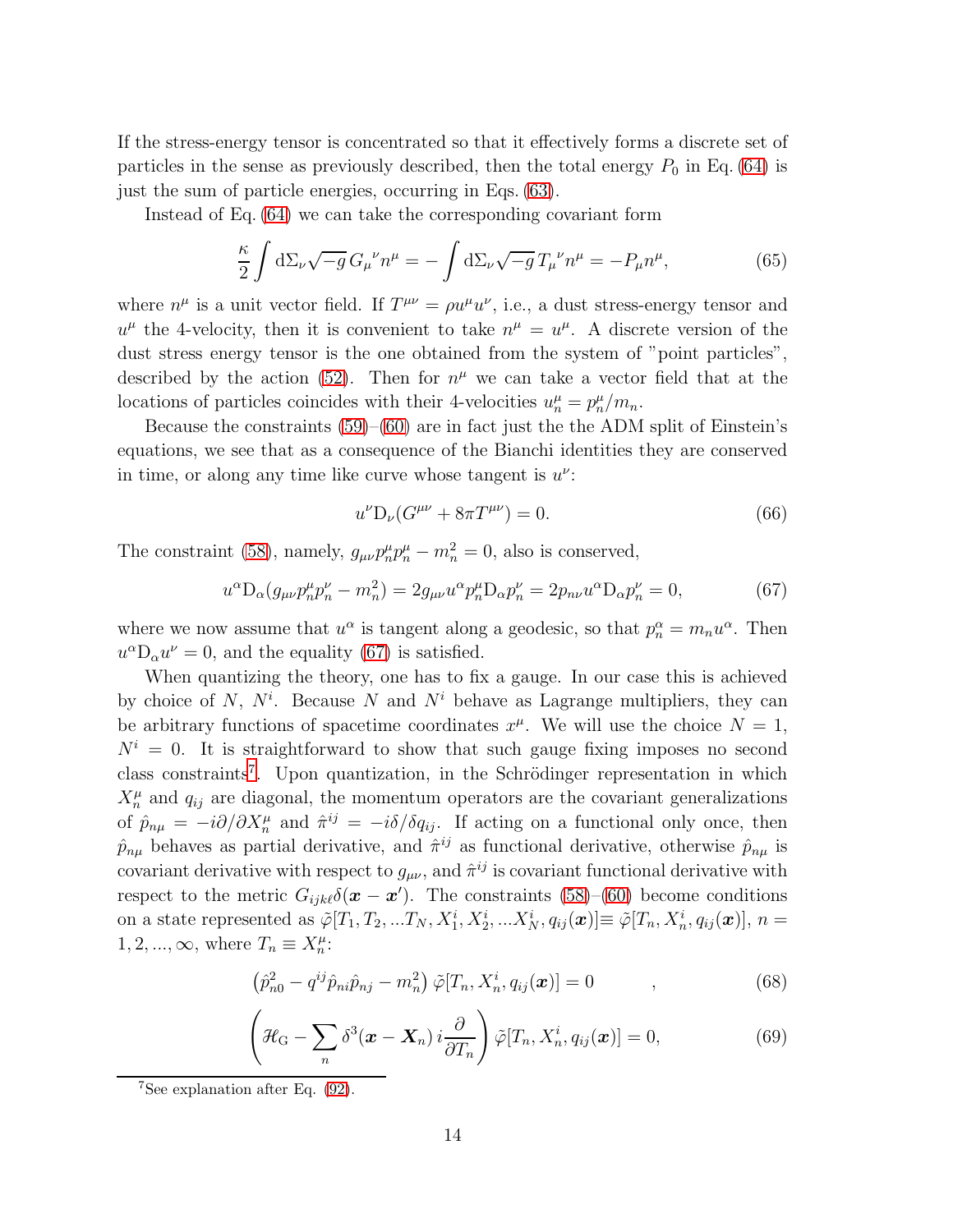<span id="page-14-3"></span>
$$
\left(\mathcal{H}_{Gi} - \sum_{n} \delta^{3}(\boldsymbol{x} - \boldsymbol{X}_{n}) i \frac{\partial}{\partial X_{n}^{i}}\right) \tilde{\varphi}[T_{n}, X_{n}^{i}, q_{ij}(\boldsymbol{x})] = 0.
$$
\n(70)

Integrating the last two equations over  $x$ , we obtain

<span id="page-14-1"></span>
$$
\left(H_{\mathcal{G}} - \sum_{n} i \frac{\partial}{\partial T_{n}}\right) \tilde{\varphi}[T_{n}, X_{n}^{i}, q_{ij}(\boldsymbol{x})] = 0, \qquad (71)
$$

<span id="page-14-4"></span>
$$
\left(H_{Gi} - \sum_{n} i \frac{\partial}{\partial X_n^i}\right) \tilde{\varphi}[T_n, X_n^i, q_{ij}(\boldsymbol{x})] = 0, \qquad (72)
$$

where<sup>[8](#page-14-0)</sup>

$$
H_{\rm G} = \int d^3 \boldsymbol{x} \, \mathcal{H}_{\rm G} = \int d^3 x \, \left( \frac{1}{\kappa} \, G_{ij \, k\ell} \, \frac{\delta^2}{\delta q_{ij} \delta q_{k\ell}} + \kappa \sqrt{q} R^{(3)} \right), \tag{73}
$$

$$
H_{\mathrm{G}i} = \int \mathrm{d}^3 \boldsymbol{x} \, \mathcal{H}_{\mathrm{G}i} = -\int \mathrm{d}^3 \boldsymbol{x} (-i) 2 \mathrm{D}_j \frac{\delta}{q_{ij}(\boldsymbol{x})}.
$$
 (74)

At this point let us recall that, as shown by Moncrief and Teitelboim [\[24\]](#page-29-4), the momentum constraint [\(60\)](#page-12-0) is a consequence of the conservation of the Hamilton constraint [\(59\)](#page-12-0). Therefore, it is sufficient if we consider the Hamilton constraint [\(59\)](#page-12-0) and its quantum versions [\(69\)](#page-13-2) or [\(71\)](#page-14-1) only. We then have

<span id="page-14-2"></span>
$$
(H_{\mathcal{G}} + H_{\mathbf{m}})\tilde{\varphi}[T_n, X_n^i, q_{ij}(\boldsymbol{x})] = 0,\t\t(75)
$$

where

$$
H_{\rm m} = \sum_{n} \hat{p}_{n0} = -i \sum_{n} \frac{\partial}{\partial T_n}.
$$
 (76)

In this description a quantum state is represented by  $\tilde{\varphi}[T_n, X_n^i, q_{ij}(\boldsymbol{x})]$ , which is a function of the particles' spacetime coordinates,  $X_n^{\mu} = (T_n, X_n^i)$ , and a functional of the dynamical variables of gravity,  $q_{ij}(\boldsymbol{x})$ . In the absence of horizons, which is the situation that we consider here, we can choose coordinates  $X_n^{\mu}$  so that all time coordinates  $X_n^0 \equiv T_n$  on a given 3-surface  $\Sigma$  are equal:  $T_1 = T_2 = ... = T_n = T$ . Then we can write  $\tilde{\varphi}[T_n, X_n^i, q_{ij}(\boldsymbol{x})]$  as a function of a single time coordinate T:

<span id="page-14-5"></span>
$$
\tilde{\varphi}[T_n, X_n^i, q_{ij}(\boldsymbol{x})] = \phi[T, X_n^i, q_{ij}(\boldsymbol{x})], \qquad n = 1, 2, ..., r,
$$
\n(77)

and

<span id="page-14-6"></span>
$$
\frac{\mathrm{d}\tilde{\varphi}}{\mathrm{d}T} = \sum_{n} \frac{\partial \tilde{\varphi}}{\partial T_n} \frac{\partial T_n}{\partial T} = \sum_{n} \frac{\partial \tilde{\varphi}}{\partial T_n} = \frac{\partial \phi}{\partial T}.
$$
\n(78)

<span id="page-14-0"></span><sup>&</sup>lt;sup>8</sup>The ordering issue can be settled by replacing  $\delta/\delta q^{ij}$  with covariant functional derivatives with respect to the Wheeler-DeWitt metric, and proceeding à la Ref. [\[15\]](#page-28-8). A further development of this important point is beyond the scope of the present paper. As in so many other papers, also here  $\delta/\delta q^{ij}$  has only a symbolic meaning, unless considered as the covariant functional derivative.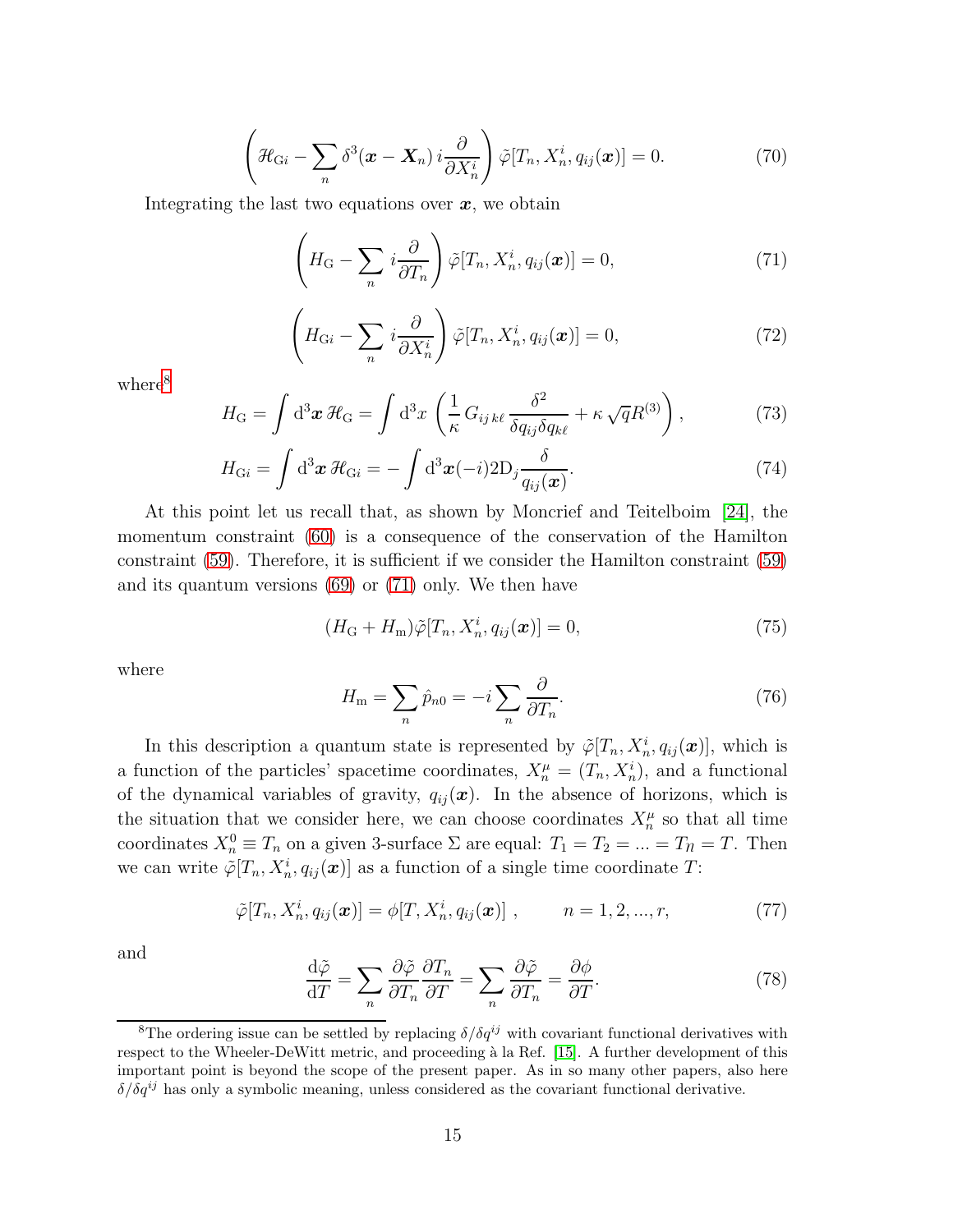Equation [\(75\)](#page-14-2) then becomes

<span id="page-15-0"></span>
$$
H_{\mathcal{G}}\phi[T, X_n^i, q_{ij}(\boldsymbol{x})] = i\frac{\partial\phi[T, X_n^i, q_{ij}(\boldsymbol{x})]}{\partial T}.
$$
\n(79)

We see that if one starts from the classical action [\(49\)](#page-9-2) in which the matter part is expressed in terms of the worldlines of individual particles, then upon quantization we arrive at the Wheeler-DeWitt equation [\(79\)](#page-15-0) which contain time. The wave functional depends on coordinates of particles,  $X_n^{\mu} = (T_n, X_n^i)$ , and the induced metric on a hypersurface  $\Sigma$ , defined by  $X_n^0 = T = \text{constant}$  (on which all particles have the same time coordinates  $T_n = T$ ).

Besides the time dependent equation [\(79\)](#page-15-0), the wave functional also satisfies the Klein-Gordon equation [\(68\)](#page-13-3). Assuming real  $\tilde{\varphi}$ , the second order Klein-Gordon equation can be cast into the form of a first order equation for a complex wave function  $[25, 26]$  $[25, 26]$ 

<span id="page-15-2"></span>
$$
\psi = \psi_R + i\psi_I,\tag{80}
$$

where

$$
\psi_R = \phi(T, \mathbf{X}_1, \mathbf{X}_2, ..., \mathbf{X}_r) = \tilde{\varphi}(T_1, T_2, ..., T_r, \mathbf{X}_1, \mathbf{X}_2, ..., \mathbf{X}_r),
$$
(81)

and

<span id="page-15-3"></span>
$$
\psi_I = i\Omega^{-1}\dot{\phi}(T, \mathbf{X}_1, \mathbf{X}_2, ..., \mathbf{X}_r). \tag{82}
$$

So instead of [\(68\)](#page-13-3) we obtain the equivalent equation (see Appendix B)

<span id="page-15-1"></span>
$$
i\frac{\partial \psi}{\partial T} = \Omega \psi.
$$
 (83)

Here  $\Omega$  is a matrix, by means of which the above equation is just a compact form of Eq.  $(48)$  that we derived in Sec. 2 after expanding the Schrödinger wave functional  $\Phi[t, \varphi(\boldsymbol{x})]$  in terms of multiparticle wave functions according to Eq. [\(37\)](#page-6-1), and after generalizing it so to include the 3-surface induced metric  $q_{ij}$  as well.

The function  $\psi$ , occurring in Eq. [\(83\)](#page-15-1), is the true, complex valued, wave function (related to the probability density), whilst the function  $\tilde{\varphi}$  satisfying the Klein-Gordon equation [\(68\)](#page-13-3), is just a real field.

By using the expression [\(80\)](#page-15-2) and Eq. [\(79\)](#page-15-0), it is straightforward to derive that in addition to Eq. [\(79\)](#page-15-0), valid for the real field  $\tilde{\varphi}$ , we also have the similar equation for the complex wave function  $\psi$ :

<span id="page-15-4"></span>
$$
H_{\mathcal{G}}\psi[T, X_n^i, q_{ij}(\boldsymbol{x})] = i\frac{\partial\psi[T, X_n^i, q_{ij}(\boldsymbol{x})]}{\partial T}.
$$
\n(84)

In the above treatment we started from the classical action [\(49\)](#page-9-2) and the corresponding constraints which upon quantization became the conditions on states [\(68\)](#page-13-3)–[\(70\)](#page-14-3) that can be represented either as a wave functional  $\tilde{\varphi}[T_n, X_n^i, q_{ij}(\boldsymbol{x})]$  or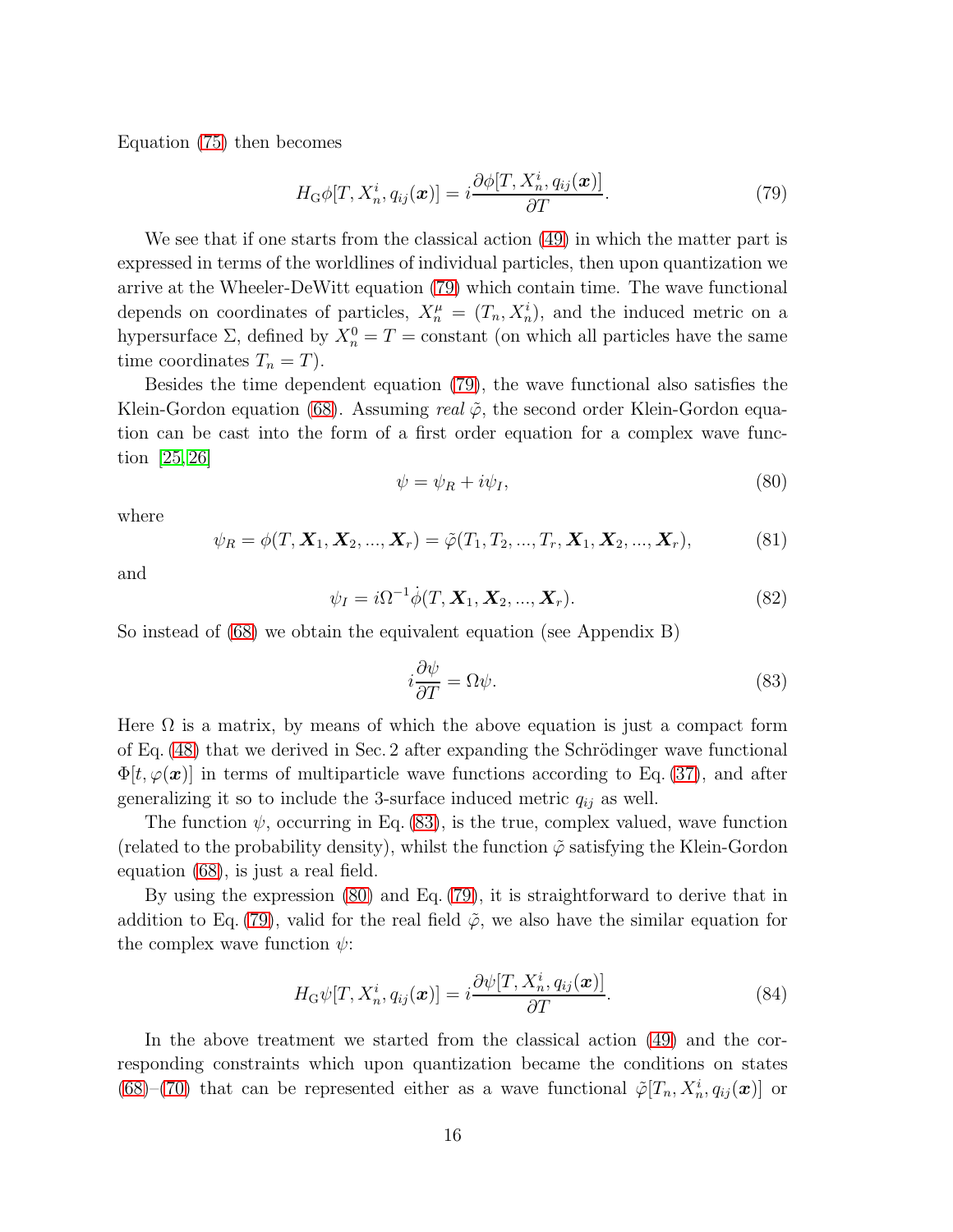$\phi[T, X_n^i, q_{ij}(\boldsymbol{x})].$  No further, i.e., a "second" quantization is performed here. The complex functionals  $\psi[T, X_n^i, q_{ij}(\boldsymbol{x})], n = 1, 2, 3, \dots$ , are obtained according to the prescriptions [\(80\)](#page-15-2)–[\(82\)](#page-15-3). The matter Hamiltonian  $H<sub>m</sub>$  plus the gravitational Hamiltonian  $H_G$  acting together on  $\psi[T, X_n^i, q_{ij}(\boldsymbol{x})]$  give zero. Time automatically appears in the equations, such as [\(83\)](#page-15-1) or [\(84\)](#page-15-4).

### 3.2 Multiparticle states arising from the traditional approach, and their relation to the novel approach

In the previous subsections we discussed a novel approach in which we started from a classical matter represented as a multi particle system. In the usual treatments matter action is not  $I_m[X_n^{\mu}, g_{\mu\nu}(x)]$ , or equivalently,  $I_m[X_n^{\mu}, p_{n\mu}, \lambda_n, g_{\mu\nu}]$  (Eqs. [\(52\)](#page-10-1), [\(53\)](#page-10-2)), but is a functional of fields, for instance scalar fields:

<span id="page-16-0"></span>
$$
I_{\rm m}[\varphi^a(x), g_{\mu\nu}(x)] = \frac{1}{2} \int d^4x \sqrt{-g} \left( g^{\mu\nu} \partial_\mu \varphi^a \partial_\nu \varphi_a - m^2 \varphi^a \varphi_a \right), \tag{85}
$$

which after the ADM split reads:

$$
I_{\mathbf{m}}[\varphi^a, q_{ij}, N, N^i] = \frac{1}{2} \int \mathrm{d}t \, \mathrm{d}^3 \boldsymbol{x} N \sqrt{q} \left[ \frac{1}{N^2} (\dot{\varphi}^a - N^i \partial_i \varphi^a)(\dot{\varphi}_a - N^j \partial_j \varphi_a) - q^{ij} \partial_i \varphi^a \partial_j \varphi_a - m^2 \varphi^a \varphi_a \right]. \tag{86}
$$

Variation of the total action

$$
I = I_{\rm m}[\varphi^a, q_{ij}, N, N^i] + I_{\rm G}[q_{ij}, N, N^i]
$$
\n(87)

with respect to N and N<sup>i</sup> gives the constraints  $\mathcal{H} = \mathcal{H}_{G} + \mathcal{H}_{m}$  and  $\mathcal{H}_{i} = \mathcal{H}_{Gi} + \mathcal{H}_{mi}$ . Here the gravitational part of the constraints,  $\mathcal{H}_{G}$ ,  $\mathcal{H}_{Gi}$ , are given in Eqs. [\(55\)](#page-11-1), [\(56\)](#page-11-1), whilst the matter parts  $\mathcal{H}_{m}$ ,  $\mathcal{H}_{mi}$  are now

$$
\mathcal{H}_{\rm m} = \frac{\sqrt{q}}{2} \left( \frac{\Pi^a \Pi_a}{q} + q^{ij} \partial_i \varphi^a \partial_j \varphi_a + m^2 \varphi^a \varphi_a \right) \tag{88}
$$

$$
\mathcal{H}_{\text{m}i} = \partial_i \varphi^a \Pi_a,\tag{89}
$$

where

$$
\Pi_a = \frac{\partial \mathcal{L}}{\partial \dot{\varphi}^a} = \frac{\sqrt{q}}{N} (\dot{\varphi}_a - N^i \partial_i \varphi_a). \tag{90}
$$

The Hamiltonian is a linear combination of the constraints

$$
H = \int d^3x (N\mathcal{H} + N^i \mathcal{H}_i).
$$
 (91)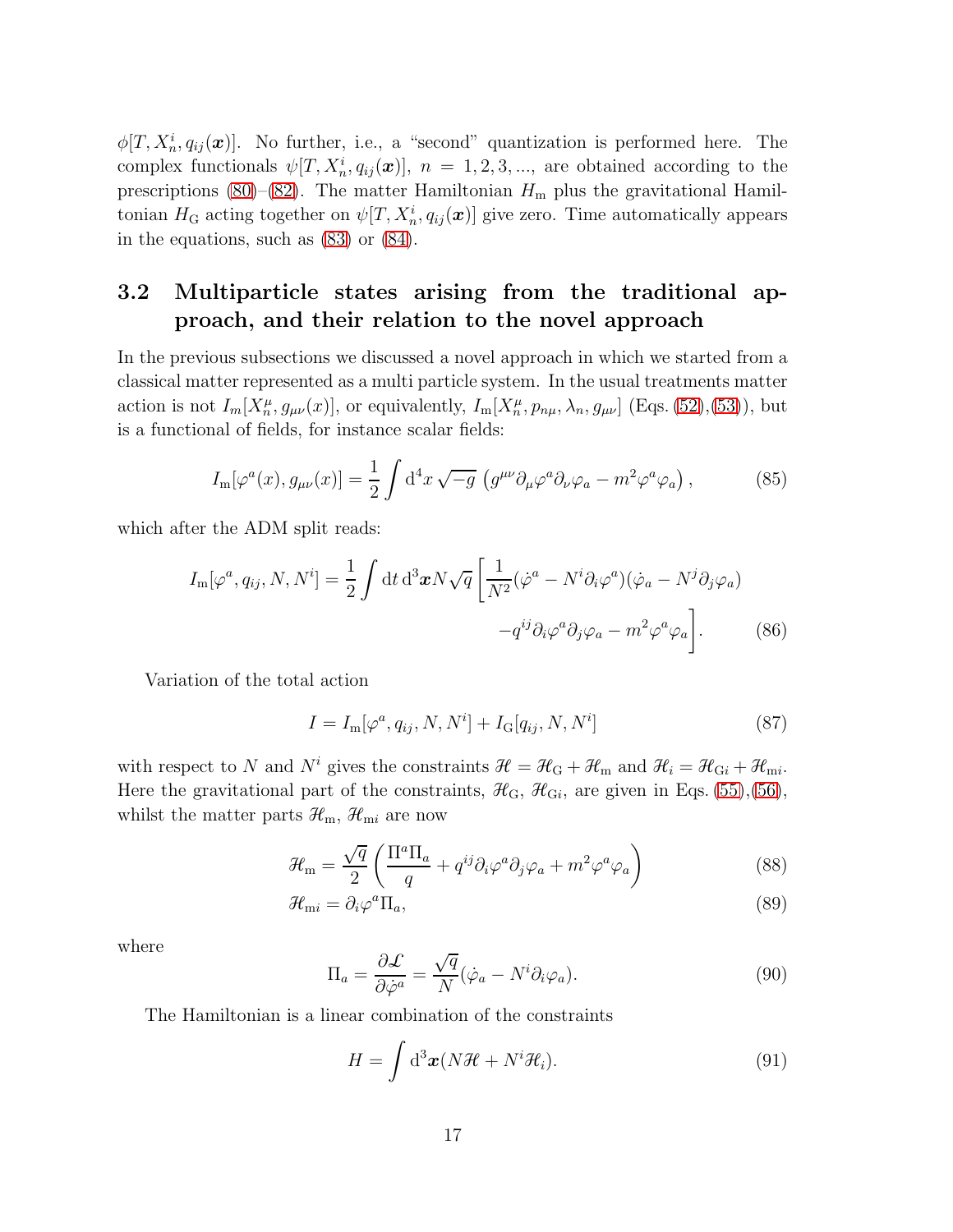The Lagrange multipliers N and  $N^i$  are arbitrary, and, as before, we choose  $N = 1$ ,  $N^i = 0$ , so that

<span id="page-17-0"></span>
$$
H = \int d^3 \boldsymbol{x} \, \mathcal{H} = \int d^3 \boldsymbol{x} \left( \mathcal{H}_G + \mathcal{H}_m \right) = H_G + H_m.
$$
 (92)

Such a choice brings no second class constraints, because it involves only Lagrange multipliers and their conjugate momenta  $\pi$ ,  $\pi_i$ , and no other phase space variables. Namely, setting  $\phi_1 = N - 1$ ,  $\phi_2 = \pi$ ,  $\phi_1^i = N^i$ ,  $\phi_{2i} = \pi_i$ , and calculating the time derivative of the constraints according to  $\dot{\phi} = \{\phi, H\}$ , we obtain  $\dot{\phi}_1 = 0$ ,  $\dot{\phi}_2 = -\mathcal{H}$ ,  $\dot{\phi}_1^i = 0, \, \dot{\phi}_{2i} = \mathcal{H}_i$ , which are the original constraints.

Upon quantization we have

$$
(H_{\rm G} + H_{\rm m})|\Phi\rangle = 0,\t\t(93)
$$

which in the Schrödinger functional representation gives

<span id="page-17-3"></span>
$$
\langle \varphi^a(\boldsymbol{x}), q_{ij}(\boldsymbol{x}) | (H_{\rm G} + H_{\rm m}) | \Phi \rangle = 0.
$$
\n(94)

Explicitly, the latter equations reads

$$
\int d^3x \left[ \frac{1}{\kappa} G_{ijk\ell} \frac{\delta^2}{\delta q_{ij} \delta q_{k\ell}} + \sqrt{q} R^{(3)} \right] + \frac{\sqrt{q}}{2} \left( -\frac{\delta^2}{\delta \varphi^a \delta \varphi_a} + \varphi^a (-D^i D_i + m^2) \varphi_a \right) \right] \Phi[\varphi^a(\boldsymbol{x}), q_{ij}(\boldsymbol{x})] = 0, \quad (95)
$$

<span id="page-17-1"></span>where  $H_G$ ,  $H_m$  are represented as matrices in the space of fields  $\varphi^a(\bm{x})$ ,  $q_{ij}(\bm{x})$ , i.e., as functional differential operators. Concerning the factor ordering of the operators  $\hat{\pi}^{ij}$ we can adopt and generalize the procedure of Ref. [\[15\]](#page-28-8).

The functional  $\Phi[\varphi^a(\bm{x}), q_{ij}(\bm{x})]$  is "first quantized" with respect to the metric  $q_{ij}(\boldsymbol{x})$ , and "second quantized" with respect to particle position. This is a "hybrid" procedure, and there is manifestly no time in Eq. [\(95\)](#page-17-1).

The matter Hamiltonian in Eq. [\(95\)](#page-17-1),

<span id="page-17-2"></span>
$$
H_m = \int \mathrm{d}^3 \boldsymbol{x} \, \frac{\sqrt{q}}{2} \left( -\frac{\delta^2}{\delta \varphi^a \varphi_a} + \varphi^a \left( -\mathrm{D}_i \mathrm{D}^i + m^2 \right) \varphi_a \right), \tag{96}
$$

can be expressed in terms of the operators  $a[\mathbf{x}, q_{ij}(\mathbf{x})]$ ,  $a^{\dagger}[\mathbf{x}, q_{ij}(\mathbf{x})]$ , defined in Sec. 2, so we have

$$
H_{\rm m} = \int d^3x \left( a^{\dagger} [\boldsymbol{x}, q_{ij}(\boldsymbol{x})] \sqrt{m^2 - D^i D_i} a[\boldsymbol{x}, q_{ij}(\boldsymbol{x})] + z.p. \right). \tag{97}
$$

This is an exact expression for  $H_{\rm m}$ .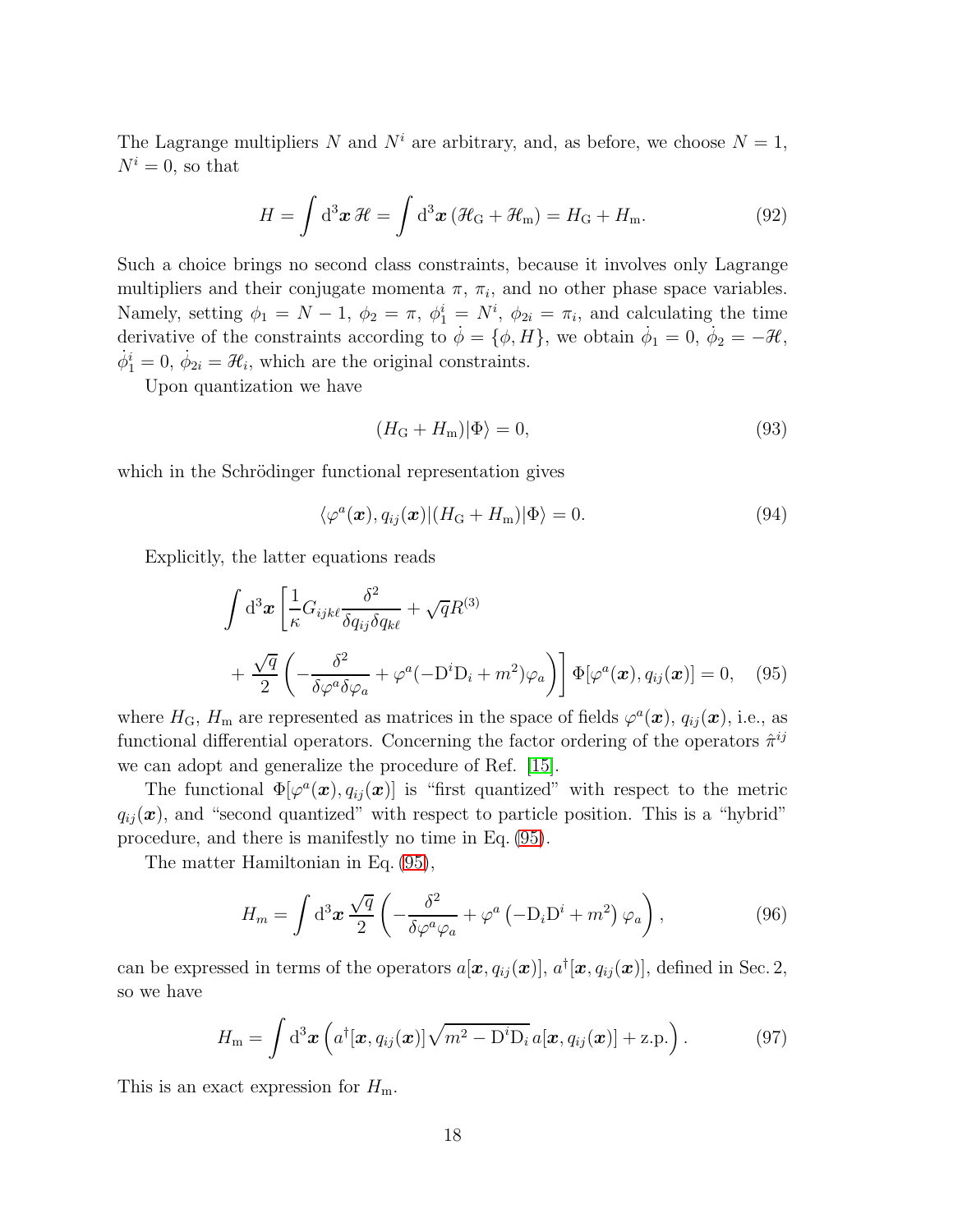Let us now take the following Ansatz:

<span id="page-18-1"></span>
$$
\Phi[\varphi^a(\boldsymbol{x}), q_{ij}(\boldsymbol{x})] = \sum_n d^3 \boldsymbol{x}_1 ... d^3 \boldsymbol{x}_n \, \psi[\boldsymbol{x}_1, ..., \boldsymbol{x}_n, q_{ij}(\boldsymbol{x})] \tilde{\Phi}_n[\varphi(\boldsymbol{x}), q_{ij}(\boldsymbol{x})], \qquad (98)
$$

where

$$
\tilde{\Phi}_n[\varphi(\boldsymbol{x}), q_{ij}(\boldsymbol{x})] = a^{\dagger}[\boldsymbol{x}_1, q_{ij}(\boldsymbol{x})...a^{\dagger}[\boldsymbol{x}_n, q_{ij}(\boldsymbol{x})\tilde{\Phi}_0[\varphi, q_{ij}(\boldsymbol{x})] \qquad (99)
$$

is obtained by the action of the creation operators on the vacuum  $\tilde{\Phi}_0[\varphi,q_{ij}(\boldsymbol{x})],$  which is now not the vacuum [\(42\)](#page-7-5), valid in the case of a fixed background metric, but a suitably generalized expression accounting for the fact that now the metric is dynamical. Formally, let us set

$$
\tilde{\Phi}_0[\varphi, q_{ij}(\boldsymbol{x})] \propto \exp\left[-\frac{1}{2}\int d^3\boldsymbol{x}\sqrt{q}\varphi(\boldsymbol{x})\sqrt{m^2-D^iD_i}\varphi+Q[q_{ij}]\right],\tag{100}
$$

which contains in the exponential an additional functional  $Q[q_{ij}]$ , that could contain, among others, the expressions such as  $\int d^3x \sqrt{q}R^{(3)}$ .

Using the commutation relations<sup>[9](#page-18-0)</sup>

$$
[a[\boldsymbol{x}, q_{ij}(\boldsymbol{x})], a^{\dagger}[\boldsymbol{x}', q_{ij}(\boldsymbol{x})]] = \delta^3(\boldsymbol{x} - \boldsymbol{x}'), \qquad (101)
$$

$$
[a[\boldsymbol{x}, q_{ij}(\boldsymbol{x})], a[\boldsymbol{x}', q_{ij}(\boldsymbol{x})]] = 0 , \quad [a^{\dagger}[\boldsymbol{x}, q_{ij}(\boldsymbol{x})], a^{\dagger}[\boldsymbol{x}', q_{ij}(\boldsymbol{x})]] = 0, \quad (102)
$$

the expansion [\(98\)](#page-18-1), and the matter Hamiltonian [\(96\)](#page-17-2), we find

$$
H_{\mathbf{m}}\Phi = \sum_{r=1}^{\infty} \int d^3 \boldsymbol{x}_1 d^3 \boldsymbol{x}_2 ... d^3 \boldsymbol{x}_n \sum_{n=1}^r \sqrt{m_n^2 - D_n^2} \psi[\boldsymbol{x}_1, \boldsymbol{x}_2, ..., \boldsymbol{x}_r, q_{ij}(\boldsymbol{x})]
$$

$$
\times a^{\dagger}[\boldsymbol{x}_1, q_{ij}(\boldsymbol{x})] ... a^{\dagger}[\boldsymbol{x}_r, q_{ij}(\boldsymbol{x})] \Phi_0[\varphi(\boldsymbol{x}), q_{ij}(\boldsymbol{x})], \qquad (103)
$$

where

$$
D_n^2 \equiv q^{ij} D_{ni} D_{nj} , \qquad D_{ni} \equiv \frac{D}{D X_{ni}}.
$$
 (104)

If we postulate that the quantizations based on the actions [\(49\)](#page-9-2) and [\(85\)](#page-16-0) are equivalent, then the wave functional  $\psi[\mathbf{x}_1, ..., \mathbf{x}_n, q_{ij}(\mathbf{x})]$  is the same one as considered in Eqs.  $(68)$ – $(72)$ , depends on time T and satisfies  $(84)$ . Here we have renamed  $X_n^i \equiv \mathbf{X}_n$ , occurring in Eqs. [\(68\)](#page-13-3)–[\(72\)](#page-14-4), into  $\mathbf{x}_n$ ,  $n = 1, 2, ..., \mathcal{N} = \infty$ . If time T occurs in  $\psi$ , then it automatically also occurs in  $\Phi$ .

Taking now into account Eq. [\(84\)](#page-15-4), we obtain

<span id="page-18-2"></span>
$$
H_{\rm m}\Phi = i\frac{\partial \Phi}{\partial T},\tag{105}
$$

<span id="page-18-0"></span><sup>&</sup>lt;sup>9</sup>As we pointed in Sec. 2, the metric and its determinant cancel out, so that they do not appear in the r.h.s. of the commutation relation.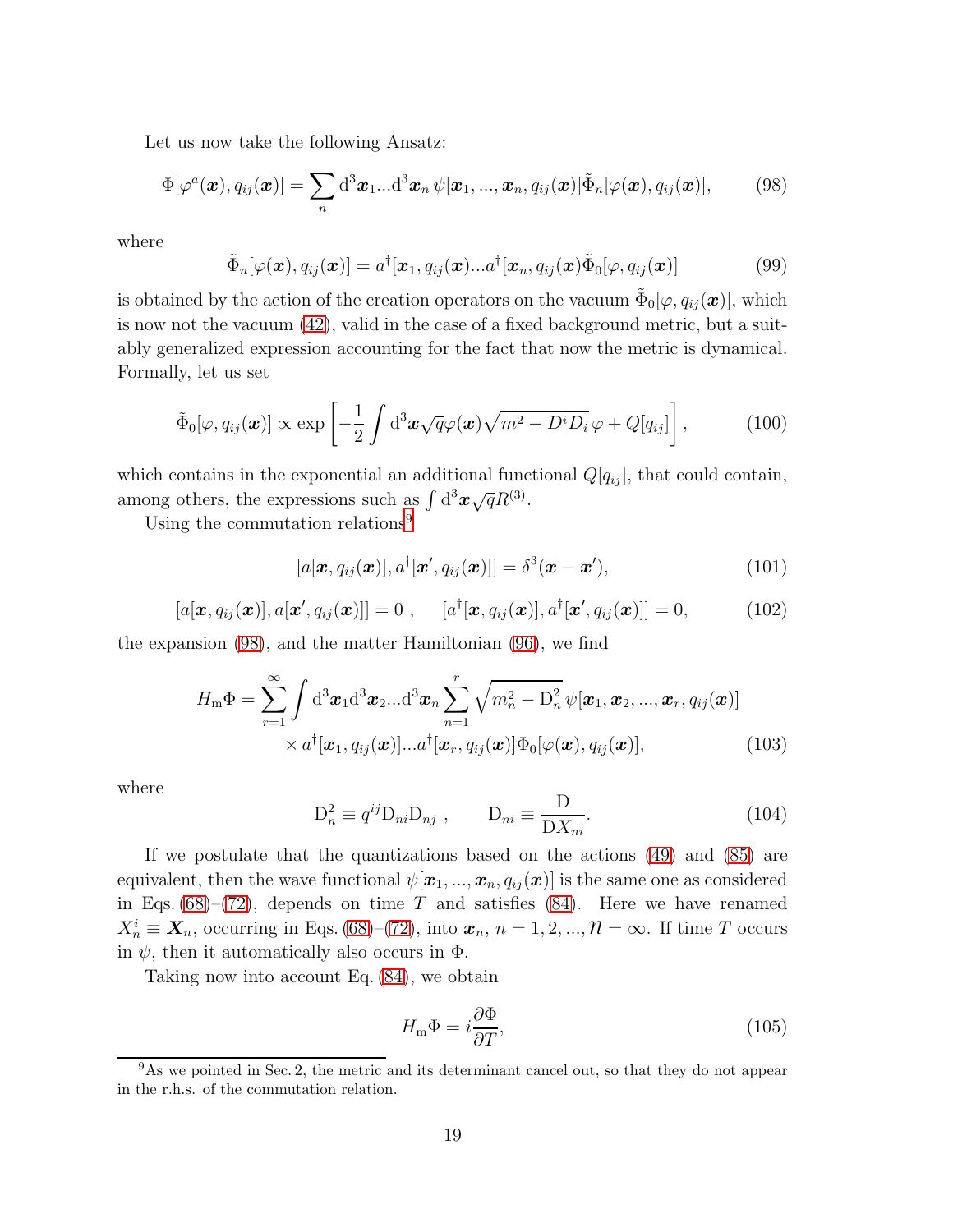We have thus reproduced the functional representation of the time dependent Schrödinger equation for the scalar field in the presence of a 3-metric field  $q_{ij}(\boldsymbol{x})$ .

Returning to Eq. [\(94\)](#page-17-3) and using the latter result, namely that  $H_m\Phi = i\partial\Phi/\partial T$ , we obtain

<span id="page-19-0"></span>
$$
H_{\rm G}\Phi = -i\frac{\partial \Phi}{\partial T}.\tag{106}
$$

We have thus obtained a time dependent Schrödinger equation for the gravitational part of the Hamilton operator. Both equations, [\(105\)](#page-18-2) and [\(106\)](#page-19-0), together give the Wheeler-DeWitt equation [\(94\)](#page-17-3). It thus turns out that though time does not manifestly take place in the Wheeler-DeWitt equation [\(94\)](#page-17-3), it is hidden in the wave functional  $\Phi$ , if the quantization procedures discussed in Secs.  $(3.1)$  and  $(3.2)$  are equivalent in the sense that they lead to the same physics.

In the approach considered in this paper the problem of time does not exist, because we started from the classical action in which gravity is coupled to a multiparticle system that by definition contains time; upon quantization of such system, time does not disappear. This is different from the usual approaches in which the classical action to be quantized contains gravity coupled to a field, for instance a scalar field, and there is a problem of how to assign the role of time to certain degrees of freedom entering the quantum equations.

There are many different approaches to the problem of time in quantum gravity, extensively reviewed by Anderson [\[8\]](#page-28-1). In particular, Lapchinsky and Rubakov [\[27\]](#page-29-7) showed that it is possible to introduce a Tomonaga bubble-time parameter  $\sigma(x)$ denoting spatial hypersurfaces that spacetime is foliated to. In their approach, the gravity part of the Hamilton constraint gives in the case where  $\sigma = const = t$ , the time derivative of the matter state in the presence of a quasiclassical background gravitational field.

Such an approach that requires consideration of the quasiclassical approximation was criticized by Barvinsky [\[28\]](#page-29-8), because it was not just a conventional calculational tool, but the only means to introduce the notion of time, probability, etc., in quantum cosmology. Therefore, Barvinsky developed a procedure that employed no (quasiclassical) approximation, but introduced spacetime foliation by imposing gauge conditions on the degrees of freedom of gravity and matter. In that approach, matter degrees of freedom were represented by scalar fields. But in principle an analogous procedure holds for the case in which matter degrees of freedom are represented by multi-particle spacetime coordinates  $X_n^{\mu}$  occurring in the action [\(53\)](#page-10-2). A peculiar feature of such approach is that the time-like coordinates  $X_n^0 \equiv T_n$  represent just the many-fingered time associated with a spacetime foliation. A particular choice of coordinates, such that  $T_1 = T_2 = ... = T_n = T$  (see Eq. [\(77\)](#page-14-5)) corresponds to  $\sigma = const = t$ , mentioned above. The many-fingured time thus occurs in the very construction of the matter action. Therefore, the gauge condition that reduces the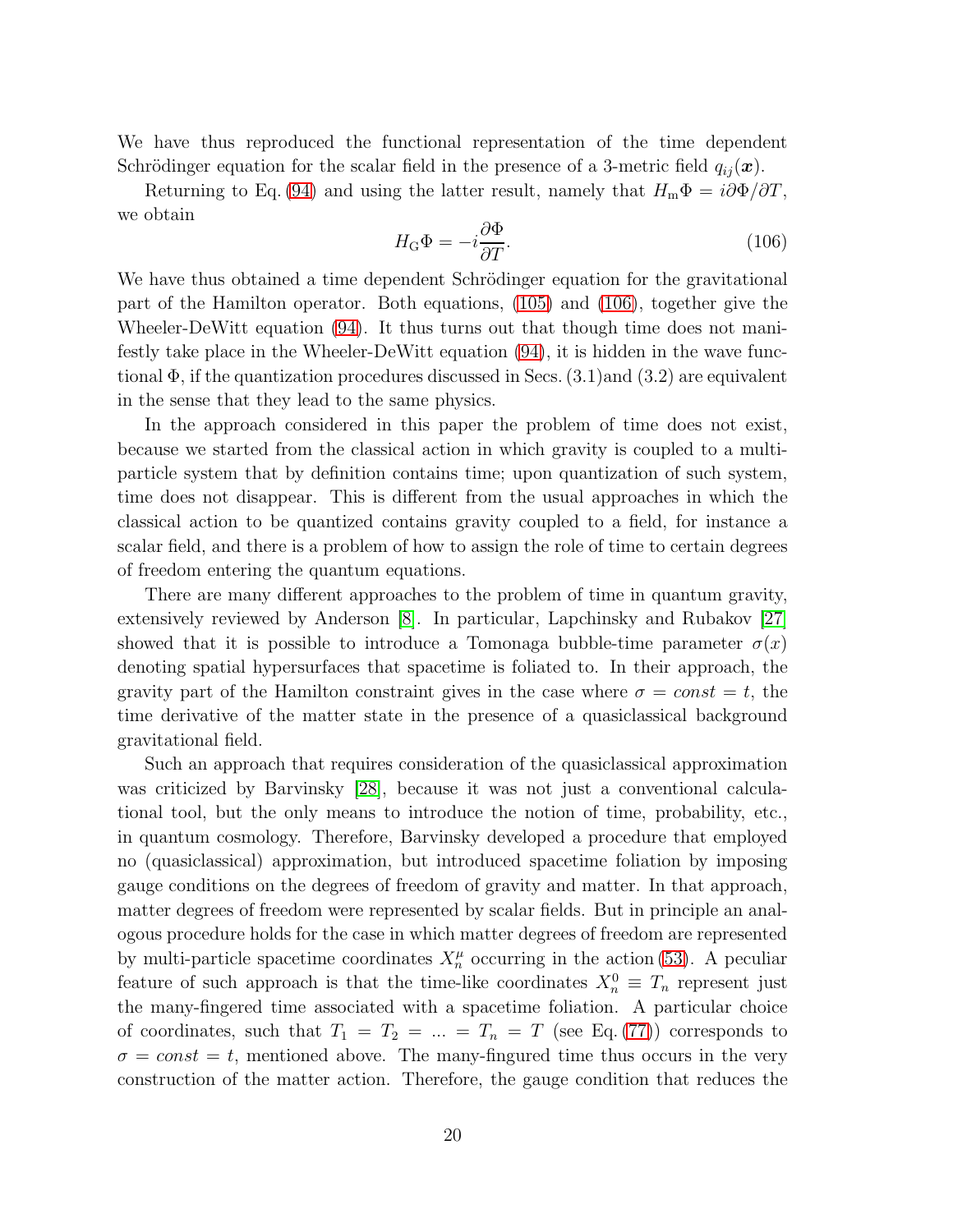number of variables to the physical degrees of freedom can be  $N = 1$ ,  $N^i = 0$  and is straightforwardly associated with a particular spacetime foliation in the quasiclassical limit.

An alternative procedure was considered by Peres [\[29\]](#page-29-9) who transformed a constrained system to an unconstrained one by a suitable canonical transformation of the phase space variables, such that one of the so obtained variables serves the role of time. No such a canonical transformation is necessary in our approach in which the coordinates  $X_n^0 \equiv T_n$  already have the role of (many-fingered) time.

## 4 Discussion

When investigating the universe and behaviour of objects in it, we normally have their positions in mind. In quantum gravity the entire universe is envisaged to be describable by a wave function. However, in practical calculations only few degrees of freedom of the universe are taken into account, but we assume that in reality there exists a wave function(al) of the universe that comprises all degrees of freedom, including those of observers. We base our discussion of the universe on canonical gravity which we modified in the part that relates to matter. Usually matter is represented by fields, such as a scalar, spinor, gauge field, etc. In the model considered in this paper we started directly from the classical action for a multi particle system coupled to gravity, and arrived after quantization to the Schrödinger equation for a set of multi-particle wave functionals  $\psi[t, \mathbf{x}_1, \mathbf{x}_2, ..., \mathbf{x}_r, q_{ij}(\mathbf{x})], r = 1, 2, ....$  Thus, in our approach a state satisfying the Wheeler-DeWitt equation is represented as a functional of gravity and matter degrees of freedom, the latter being given in terms of multi particle configurations. It then turns out that time does not disappear from the quantum equations, it is given in terms of the time like coordinates of particles, associated with the clocks situated on particle's worldlines. We have thus set up a theoretical framework for a quantum gravity description of the universe, which involves positions of particles, a concept in many respect closer to our intuition and observations than the concept of scalar field.

In this paper we have confined us to discussing the Wheeler-DeWitt equation whose semiclassical solutions are well-known to contain singularities. How to avoid singularities has been discussed, e.g., by Claus Kiefer and Barbara Sandhofer [\[30\]](#page-29-10) (see also refs [31–35] cited therein) who conclude: "Upon discussing the Wheeler-DeWitt equation, one finds that all normalizable solutions lead to a wave function that vanishes at the point of the classical singularity; this we interpret as singularity avoidance. An analogous situation of singularity avoidance is found in the loop quantum cosmology of this model [36]." Our classical action [\(49\)](#page-9-2) of point particles coupled to gravity, if taken literally, would be impossible, because at the positions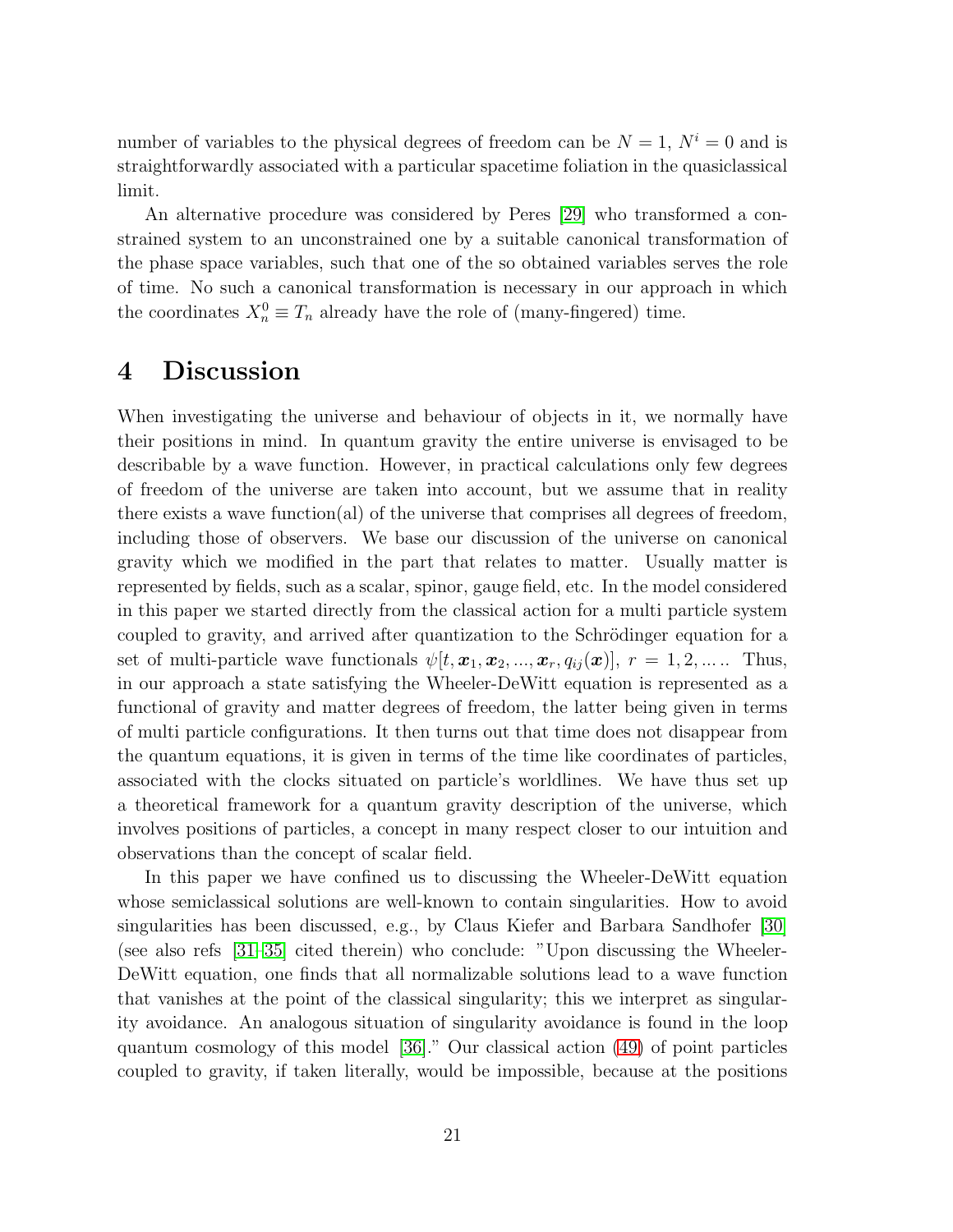$X_n^{\mu}$  of point particles there would be black hole singularities. We avoided singularity by postulating that the particles are extended and that  $X_n^{\mu}$  are coordinates of their effective positions (analogous to the center of mass of a non relativistic particle).

Our procedure could as well be upgraded into a promising direction: namely, by extending the classical point particle to the superparticle, by including, besides the commuting coordinates  $X^{\mu}$ , also the Grassmann anticommuting coordinates. and coupling such system to gravity. Thus, because of the presence of the additional, anticommuting coordinates,  $\xi^{\mu}$ , the problem of a point particle coupled to a gravitational field would be avoided, because the extra coordinates would bring into the game in an elegant way the particle's effective extension. Upon quantization of such a model in which a superparticle is coupled to the metric (which now depends on  $X^{\mu}$ and  $\xi^{\mu}$ ), spinor fields would occur in the description. For the time being, in our current paper we describe a classical particle by four coordinates  $X^{\mu}$  only, and assume that it is extended and held from collapsing into a black hole by the forces that are not included into the description. In our opinion this is legitimate, because a physical model necessarily involves a restricted set of variables, fields, etc., and neglects the rest.

However, we have to bear in mind that the action of Einstein's gravity containing only the first order term of the curvature scalar, R, leads upon quantization to divergences that cannot be renormalized. In the present paper we have not addressed this problem. One possibility is to include into the gravity part of the action [\(49\)](#page-9-2) the quadratic,  $R^2$ , and higher order/derivative terms as well, and re-run the procedure considered in this paper, either with the same matter action consisting of point particles, or generalizing them to superparticles, as mentioned above. Inclusion of higher derivative terms would then solve the problem of renormalizability. But, as widely recognized, we would then have problems with ghosts and instabilities. There is a vast literature on how higher derivative gravity theories can be made physically viable (see, e.g., [\[42\]](#page-30-0), and references therein.)

A higher derivative gravity action arises as an effective action of string theory.. Another promising direction of research is loop quantum gravity. Both those theories have satisfactorily addressed the issue of quantum divergences. But string theory has run into serious problems, including the so called "landscape", while in loop quantum gravity it is not yet clear how spacetime manifold emerges from such a setup. I anticipate that the different theoretical structures, such as a higher derivative canonical gravity with superparticles as sources (that can be extended to superstrings), string theory, and loop quantum gravity, will at the end turn out to be revelling different aspects of an underlying more fundamental theory that is being crystalized in numerous works based on the powers of Clifford algebras.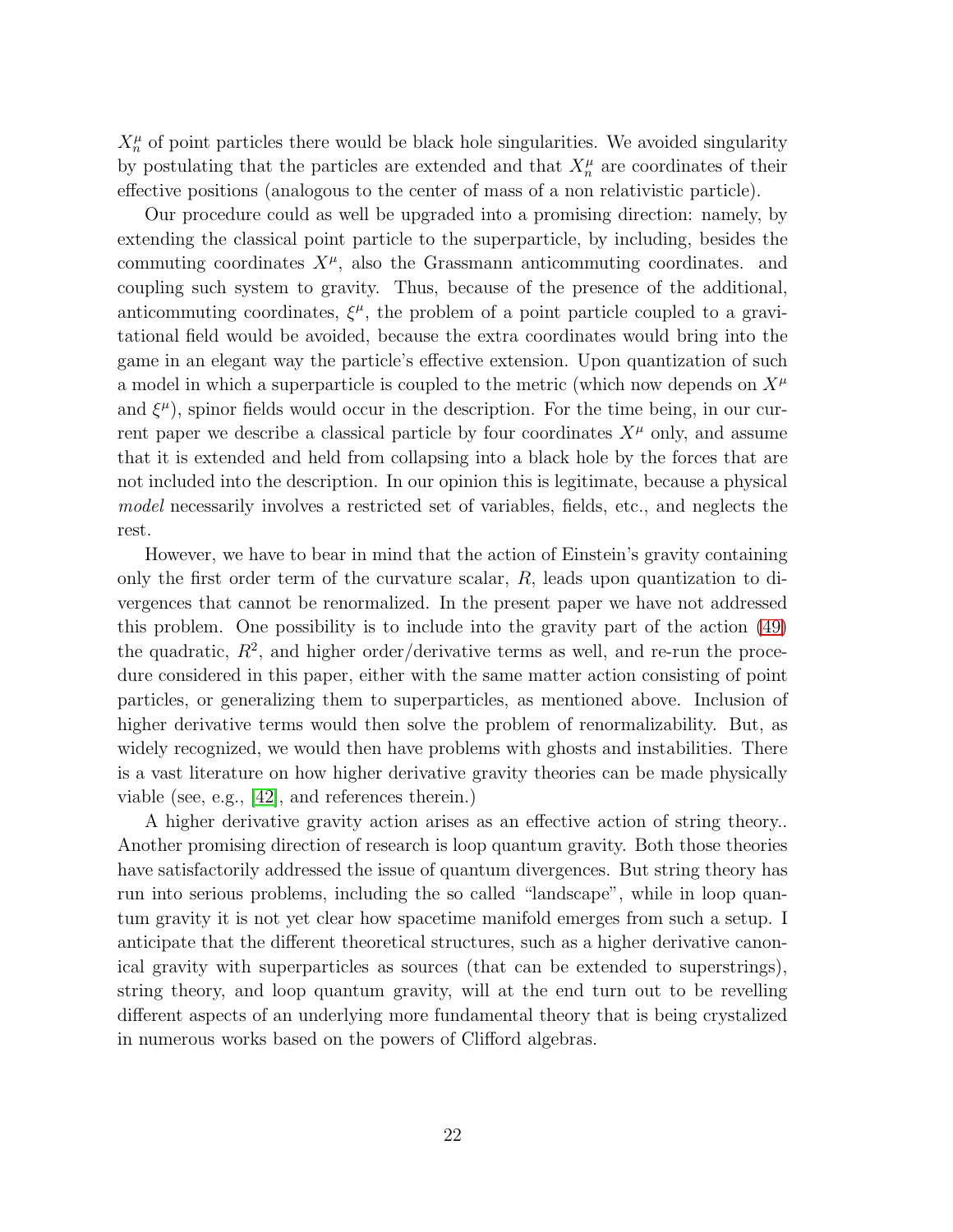#### Acknowledgement

This work has been partly supported by the Slovenian Research Agency.

#### Appenix A: Coupling of "point-like" sources to the gravitational field

Because classical gravity contains black hole solutions, point particle sources are problematic<sup>[10](#page-22-0)</sup>. However, if a particle is extended beyond its Schwarzschild radius, in principle there is no problem. When describing motion of an extended object, we may neglect its internal dynamics and consider only the motion of an effective worldline, a "center of mass". In such a case the coupling of the object with the gravitational field may be given by Eq. [\(53\)](#page-10-2), with understanding that  $X^{\mu}(\tau)$  are center of mass coordinates, and that the range of the considered spacetime coordinates is outside the Schwarzschild radius.

As a model of extended object let us consider an open<sup>[11](#page-22-1)</sup> space filling brane, described by coordinates  $X^{\mu}(\xi^{A}), \mu = 0, 1, 2, ..., D - 1, A = 0, 1, 2, ..., p$ , where in our case of a space filling brane,  $p = D - 1$ . The action for such a system is

<span id="page-22-5"></span>
$$
I_{\rm m} = \mu_B \int d^{p+1} \xi \left( -\det \partial_A X^\mu \partial_B X_\mu \right)^{1/2} , \qquad f_{AB} \equiv \partial_A X^\mu \partial_B X_\mu, \tag{107}
$$

where  $\mu_B$  is the brane tension. When considered as a matter source of gravity the above action has to be rewritte so to include a  $\delta$ -function:

<span id="page-22-2"></span>
$$
I_{\mathbf{m}} = \mu_B \int d^{p+1}\xi \left( -\det(\partial_A X^\mu \partial_B X_\mu)^{1/2} \delta^D(x - X(\xi)) d^D x. \right) \tag{108}
$$

This action is invariant under reparametrizations of the worldsheet parameters  $\xi^A$ , and under general coordinate transformations of spacetime coordinates  $x^{\mu}$ . Rewritten in terms of new  $\xi^A$  and  $x^{\mu}$ , it retains the same form [\(108\)](#page-22-2), but with new functions  $X^{\mu}(\xi^A)$ , representing the same worldsheet.

Let us now split the derivative according to [\[38,](#page-30-1) [39\]](#page-30-2)

<span id="page-22-4"></span>
$$
\partial_A = n_A \partial + \bar{\partial}_A,\tag{109}
$$

where  $n_A$  is a vector in the direction of the hypersurface element  $d\Sigma_A = d\Sigma n^A$ , and  $\partial$ is the derivative in the direction of  $n_A$  (normal derivative), whilst  $\partial_A$  is the tangential derivative, orthogonal to  $n_A\partial$ . Then we have

<span id="page-22-3"></span>
$$
f_{AB} = \partial_A X^\mu \partial_B X_\mu = n_A n_B \partial X^\mu \partial X_\mu + \bar{\partial}_A X^\mu \bar{\partial}_B X_\mu, \tag{110}
$$

<span id="page-22-0"></span><sup>&</sup>lt;sup>10</sup>See the paper [\[37\]](#page-30-3), where those problems are thoroughly analysed not only for point particles, but also for branes.

<span id="page-22-1"></span> $11$ This means that the brane does not fill the entire space, but only the volume inside a sphere, so that our brane is in fact a ball-filling brane.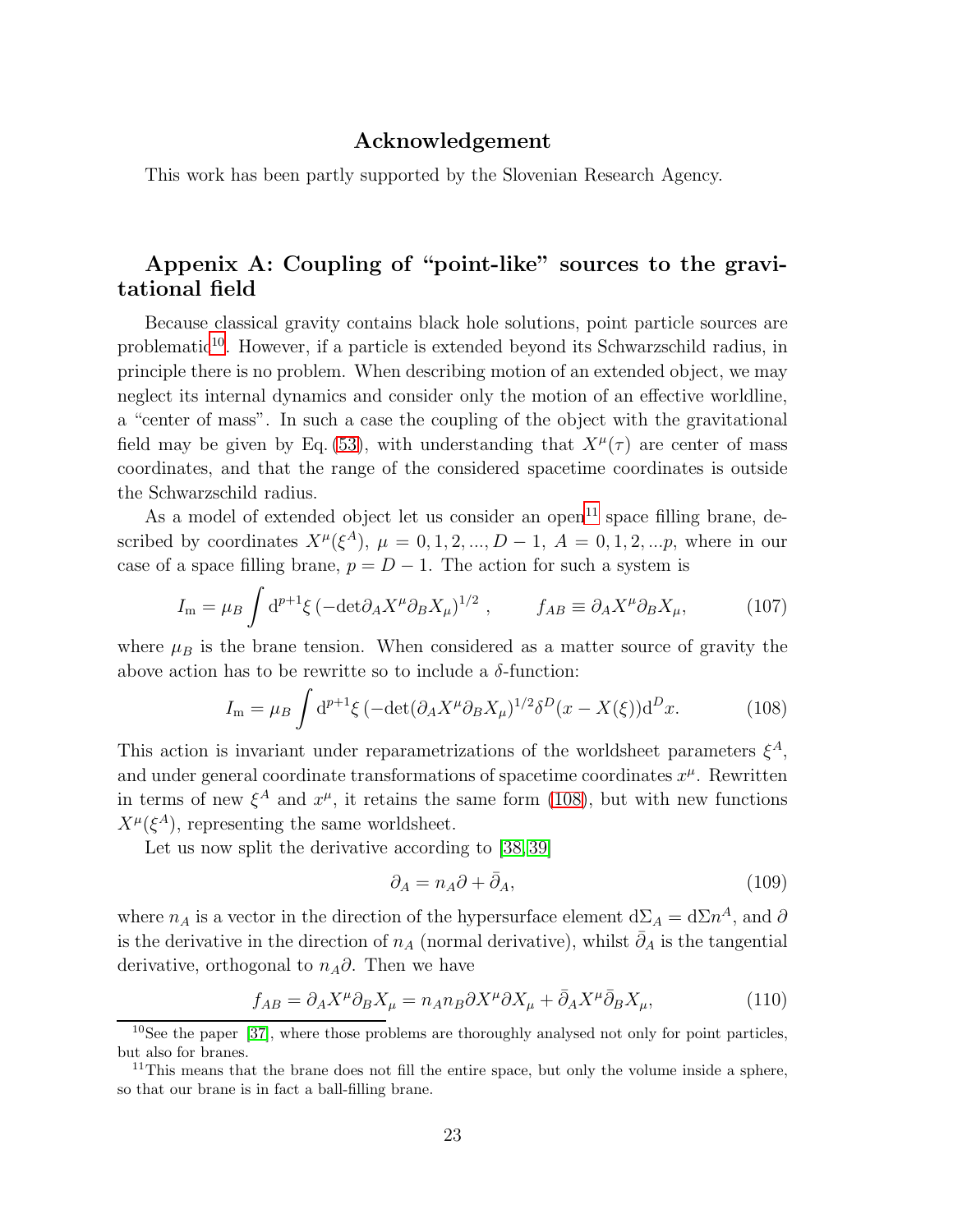from which we obtain

$$
n^A n_A = \frac{1}{\partial X^\mu \partial X_\mu},\tag{111}
$$

Inserting [\(110\)](#page-22-3) into the definition of  $f = det f_{AB}$ , we obtain [\[38,](#page-30-1) [39\]](#page-30-2)

<span id="page-23-0"></span>
$$
f = \frac{\tilde{f}}{n^2}, \qquad \tilde{f} = \frac{1}{p!} \epsilon^{A_1 \dots A_p} \epsilon^{B_1 \dots B_p} \bar{f}_{A_1 B_1} \dots \bar{f}_{A_p B_p} , \qquad \bar{f}_{AB} \equiv \bar{\partial}_A X^\mu \bar{\partial}_B X_\mu.
$$
 (112)

In a gauge in which  $n_A = (1, 0, 0, ...)$ , using the procedure of Ref. [\[39\]](#page-30-2), we have  $\xi^{A} = (\tau, \sigma^{a}), a = 1, 2, ..., p, \ \partial X^{\mu} = \partial/\partial \tau \equiv \dot{X}^{\mu}, \ \tilde{f} = \det f_{ab} \equiv \bar{f}, \ \partial_{a} = \partial/\partial \sigma^{a}, \ \text{and}$  $d\Sigma = d^p\sigma.$ 

Using  $(109)$ – $(112)$ , the action  $(108)$  then reads

$$
I_{\rm m} = \mu_B \int d\tau \, d^p \sigma \, \sqrt{-\tilde{f}} \sqrt{\partial X^\mu \partial X_\mu} \, \delta^D(x - X(\tau, \sigma)) d^D x,\tag{113}
$$

which is a covariant expression, because it does not change its form under the transformations  $\xi^A \to \xi'^A = \chi^A(\xi)$  and  $x^\mu \to x'^\mu = F^\mu(x)$ . In a particular gauge (choice of parameters  $\xi^{A}$ ), considered above, the action becomes

$$
I_{\rm m} = \mu_B \int d\tau \, d^p \sigma \, \sqrt{-\bar{f}} \sqrt{\dot{X}^\mu \dot{X}_\mu} \, \delta^D(x - X(\tau, \sigma)) d^D x,\tag{114}
$$

Let us now choose a line  $X_T^{\mu}$  $T(\tau)$  and write

$$
X^{\mu}(\tau,\sigma) = X^{\mu}_{\mathcal{T}}(\tau) + w^{\mu}(\tau,\sigma). \tag{115}
$$

Then

.

<span id="page-23-2"></span>
$$
I_{\rm m} = \mu_B \int d\tau \, d^p \sigma \, \sqrt{-\bar{f}} \sqrt{\dot{X}_{\rm T}^{\mu} \dot{X}_{\rm T\mu}} \, \delta^D(x - X_{\rm T}(\tau) - w(\tau, \sigma)) \, d^D x,\tag{116}
$$

where we have now  $\bar{f} = \det \partial_a w^{\mu} \partial_b w_{\mu}$ .

Next, let us use the expansion<sup>[12](#page-23-1)</sup>,

$$
\delta(x - X_{\mathcal{T}} - w(\tau, \sigma)) = \delta(x - X_{\mathcal{T}}(\tau)) + \int d^p \sigma w^{\mu}(\tau, \sigma) \frac{\delta \delta (x - X_{\mathcal{T}}(\tau) - w(\tau, \sigma))}{\delta w^{\mu}(\tau, \sigma)} \Big|_{w(\tau, \sigma) = 0} + ...,
$$
(117)

<span id="page-23-1"></span><sup>12</sup>We can verify on a simpler example that such expansion indeed works:

$$
\int dx F(x)\delta(x-a) = F(-a)
$$

$$
\int dx F(x)\left(\delta(x) + \frac{\partial \delta(x-a)}{\partial a}\bigg|_{a=0}a + \dots\right) = F(0) - F'(0)a + \dots = F(-a)
$$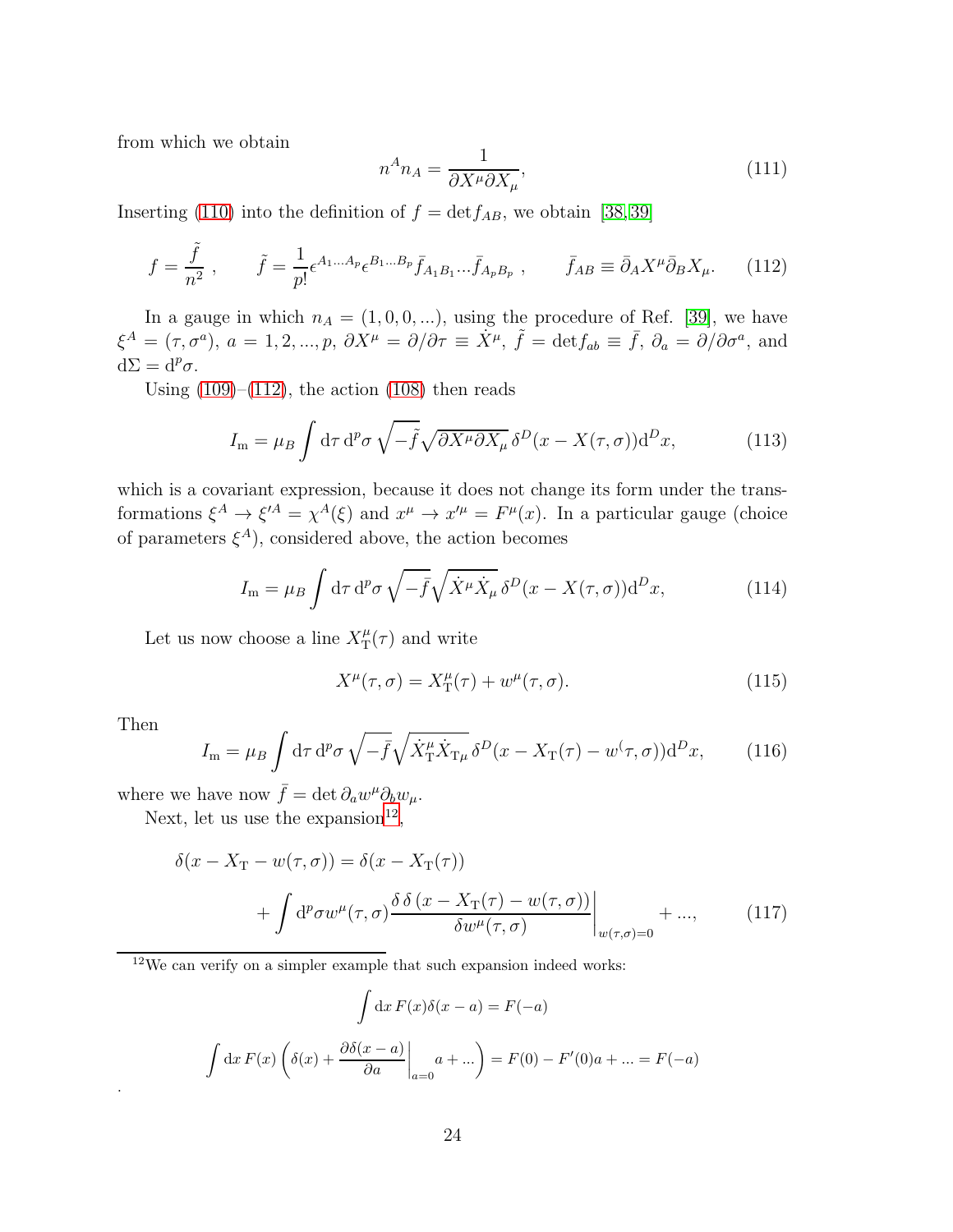and insert it into [\(116\)](#page-23-2). Taking also a gauge such that the determinant  $\bar{f}$  does not depend on  $\tau$ , the quantity  $m = \mu_B \int d^p \sigma \sqrt{-\bar{f}}$  can be factored out. Assuming that the size of the brane is small and neglecting the terms with the powers of  $w^{\mu}$ , we obtain

<span id="page-24-0"></span>
$$
I_{\rm m} = m \int d\tau \sqrt{\dot{X}_{\rm T}^{\mu} \dot{X}_{\rm T\mu}} d^D x \sqrt{-g} \frac{\delta^D (x - X_{\rm T}(\tau))}{\sqrt{-g}} , \qquad x \notin \Omega.
$$
 (118)

In the latter equation we have effectively approximated  $X^{\mu}(\tau,\sigma)$  with  $X_{\text{T}}(\tau)$ , and taken only the region  $x \notin \Omega$  of the spacetime outside the ball.

The action [\(118\)](#page-24-0) implies that  $X_T(\tau)$  is a geodesic. This is consistent with the brane equations of motions corresponding to the action [\(107\)](#page-22-5),  $D_A D^A X^{\mu} = 0$ , which can be split as  $D_{\tau}D^{\tau}X_{T} + D_{\tau}D^{\tau}w + D_{a}D^{a}w^{\mu} = 0$ . The w-terms in the latter equation are due to the extension of the object and represent a deviation from the geodesic equation, like in the Papapetrou equation. If we neglect them, then we have the geodesic equation.

The above example of a ball, modelled à la space filling brane, shows how an extended object can be approximately described as a point particle coupled to the gravitational field, with understanding that only the region outside the horizon is taken into account. The region inside horizon is not taken into account, because the object is actually not point-like, but extended. With the ball, we do not have a smeared  $\delta$ -function, but a "true"  $\delta$  function, namely,  $\delta^D(x - X(\tau, \sigma))/\sqrt{-g}$ , i.e., an object which is covariant under general coordinate transformations of  $x^{\mu}$ , and also under reparametrization of  $\xi^A = (\tau, \sigma^a)$ .

The procedure explained above can be straightforwardly adapted to hold not only for a brane, filling a ball, but also for any brane, for instance, for a closed 2-brane, considered by Dirac as a model of electron.

In our procedure we in fact avoided the problem of defining the center of mass in special an general relativity. Namely, a far away observer cannot distinguish among arbitrarily chosen lines within the extended object whose size is negligible in comparison with the considered distances. Let us now nevertheless demonstrate how the center of mass could be defined, first in flat spacetime and then in a curved one.

Choosing a unit time like direction  $n^{\mu}$  in Minkowski space, let us define the center of mass coordinates for a system of point particles according to

$$
X_{\rm T}^{\mu} = \frac{\sum_{k} p_k^{\rho} n_{\rho} X_k^{\alpha} N_{\alpha}^{\mu}}{\sum_{k} p_k^{\sigma} n^{\sigma}},\tag{119}
$$

where  $N_{\alpha}{}^{\mu} = \delta_{\alpha}{}^{\mu} - n_{\alpha} n^{\mu}$  is the projector onto the hypersurface  $\Sigma_{\mu}$ , orthogonal to  $n_{\mu}$ . The center of mass coordinates can thus be interpreted as being defined with respect to a chosen simultaneity surface  $\Sigma_{\mu}$ , associated with an observer.

The Poisson brackets between so defined center of mass coordinates and the total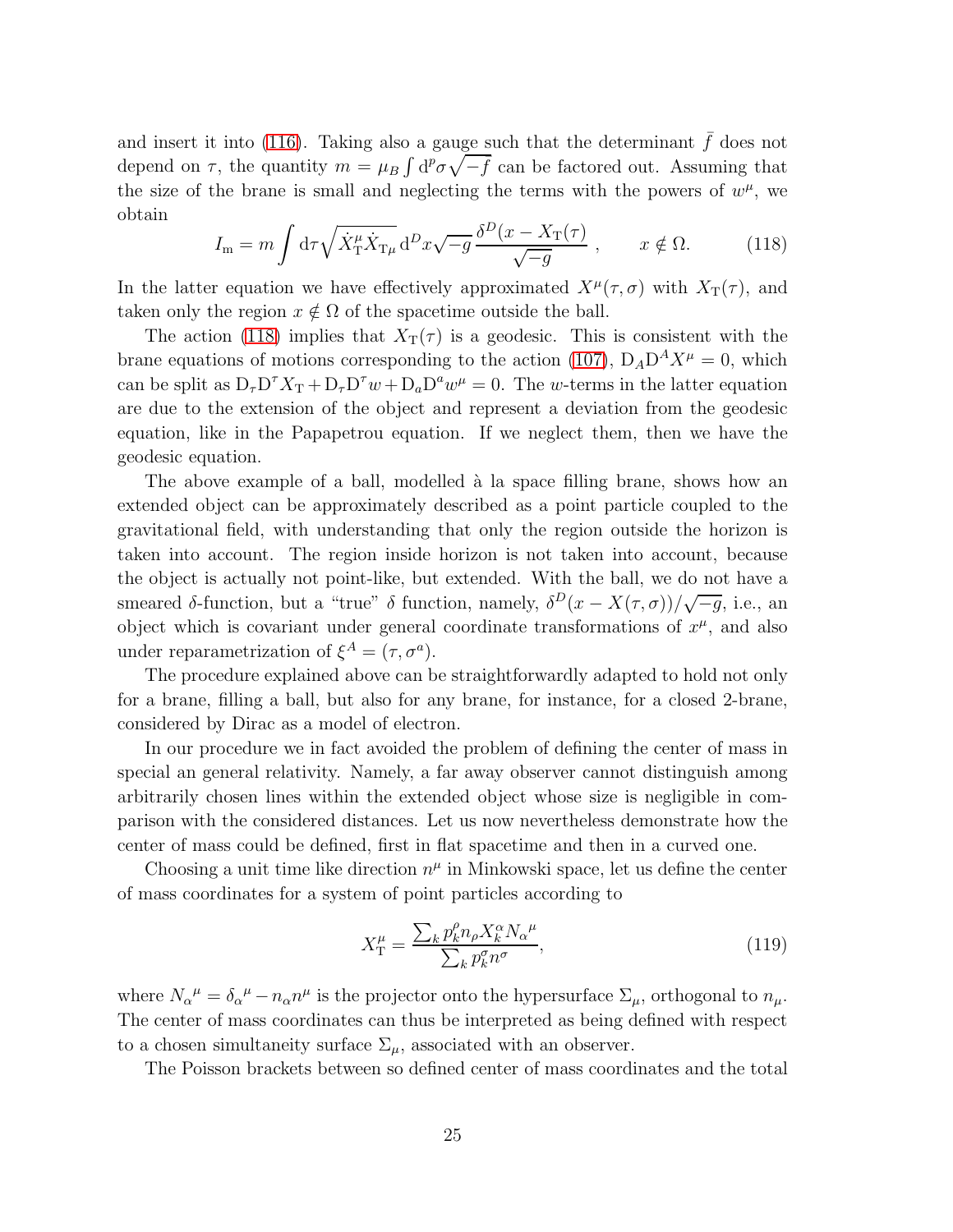momentum  $P^{\nu} = \sum_{k} P^{\nu}_{k}$  are

$$
\{X_{\rm T}^{\mu}, X_{\rm T}^{\nu}\} = \frac{\partial X_{\rm T}^{\mu}}{\partial X_{k}^{\beta}} \frac{\partial X_{\rm T}^{\nu}}{\partial p_{k\beta}} - \frac{\partial X_{\rm T}^{\nu}}{\partial X_{k}^{\beta}} \frac{\partial X_{\rm T}^{\mu}}{\partial p_{k\beta}} = 0, \tag{120}
$$

$$
\{X_{\rm T}^{\mu}, P^{\nu}\} = N^{\mu\nu} = \eta^{\mu\nu} - n^{\mu}n^{\nu}.
$$
 (121)

These equations are Lorentz covariant. In the particular case of  $n^{\mu} = (1, 0, 0, 0)$ , we have

$$
\{X_{\rm T}^0, P^0\} = \eta^{00} - 1 = 0,\tag{122}
$$

$$
\{X_{\mathcal{T}}^{r}, P^{s}\} = \eta^{rs} , \qquad r, s = 1, 2, 3
$$
\n<sup>(123)</sup>

$$
\{X_{\rm T}^0, P^s\} = \eta^{0s} - n^0 n^s = 0,\tag{124}
$$

$$
X_{\rm T}^{\mu} = \frac{\sum_{k} p_k^0 (X_k^{\mu} - X_k^0 n^{\mu})}{\sum_{k} p_k^0} = \begin{cases} 0 & \text{if } \mu = 0, \\ \frac{\sum_{k} p_k^0 X_k^r}{\sum_{k} p_k^0} & \text{if } \mu = r. \end{cases}
$$
(125)

We see that these are correct Poisson bracket relations.

For a generic stress-energy tensor we have

<span id="page-25-0"></span>
$$
X_{\rm T}^{\mu} = \frac{\int \mathrm{d}\Sigma_{\nu} T^{\nu \rho} n_{\rho} X^{\alpha} N_{\alpha}^{\mu}}{\int \mathrm{d}\Sigma_{\nu} T^{\nu \rho} n_{\rho}}.
$$
\n(126)

How to define the center of mass in curved spacetime is much debated, with no unique generally accepted solution. Our tentative proposal is first to consider  $x^{\alpha}$  as a vector field which in given coordinates [\[14\]](#page-28-7) is  $a^{\alpha}(x) = x^{\alpha}$ . Then we can generalize [\(126\)](#page-25-0) to

$$
X_{\rm T}^{\mu} = \frac{\int^{[x_0]} d\Sigma_{\nu}\sqrt{-g} \, T^{\nu\rho} n_{\rho} a(x)^{\alpha} N_{\alpha}^{\mu}}{\int d\Sigma_{\nu}\sqrt{-g} \, T^{\nu\rho} n_{\rho}}.
$$
 (127)

where  $\int^{[x_0]}$  denotes the covariant integral over a vector field, which in the above case is  $A^{\mu}(x) = a^{\alpha} N_{\alpha}{}^{\mu}$ . This means that the vectors  $A^{\mu}(x)$  at different points x are paralelly transported along a geodesic from the point x to a chosen point  $x_0$  (the "origin"), where they are summed (integrated). How precisely this works is shown in Refs. [\[40,](#page-30-4) [41\]](#page-30-5) and [\[15\]](#page-28-8).

For the purpose of the procedure adopted in this paper it is sufficient that the center of mass, or any other point that samples the motion of a finite size particle, does exist. The precise location of such point within the particle is not important for the validity of our procedure.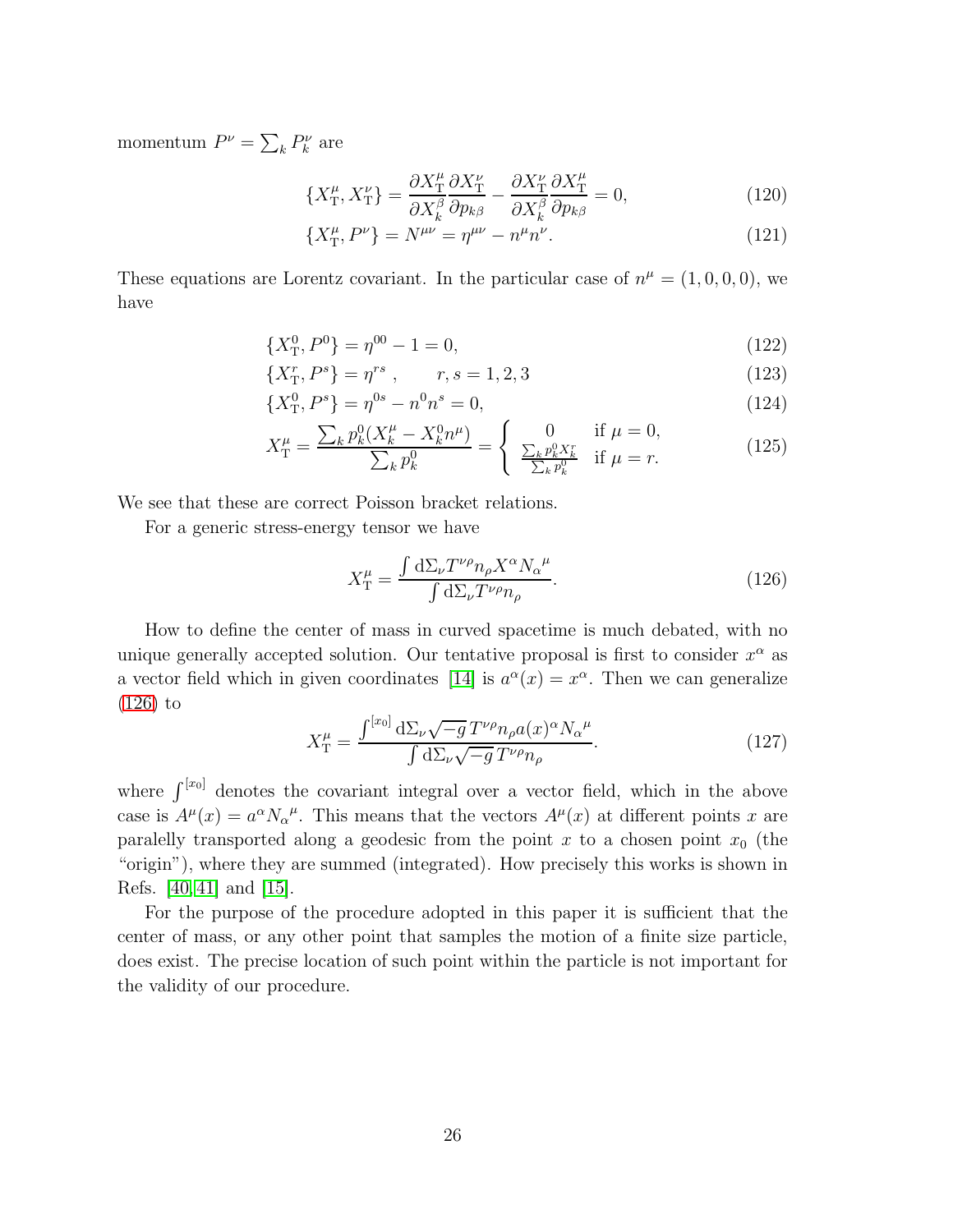### Appenix B: The connection between the multiparticle Schrödinger and Klein-Gordon equation

The multiparticle Schrödinger equation [\(48\)](#page-8-3) can be cast into the following system of equation for the real and the imaginary part of the complex wave function  $\psi =$  $\psi_R + i\psi_I$ :

<span id="page-26-0"></span>
$$
\frac{\partial \psi_R}{\partial t} = \sum_{k=1}^r \omega_{\mathbf{x}_k} \psi_I(t, \mathbf{x}_1, \mathbf{x}_2, ..., \mathbf{x}_r),
$$
\n(128)

<span id="page-26-1"></span>
$$
\frac{\partial \psi_I}{\partial t} = -\sum_{k=1}^r \omega_{\mathbf{x}_k} \psi_R(t, \mathbf{x}_1, \mathbf{x}_2, ..., \mathbf{x}_r), \qquad (129)
$$

Introducing the compact notation

$$
\boldsymbol{x}_1, \boldsymbol{x}_2, ..., \boldsymbol{x}_r \equiv \boldsymbol{X}_r , \qquad \psi_R(\boldsymbol{x}_1, \boldsymbol{x}_2, ..., \boldsymbol{x}_r) \equiv \psi_R(\boldsymbol{X}_r) \equiv \psi_R^{(\boldsymbol{X}_r)}, \qquad (130)
$$

<span id="page-26-4"></span>
$$
\Omega^{(\boldsymbol{X}_r)}(\boldsymbol{X}_s) = \sum_{k=1}^r \omega_{\boldsymbol{x}_k} \delta^r_s \delta(\boldsymbol{X}_r - \boldsymbol{X}'_s) \ , \quad \omega_{\boldsymbol{x}_k} = \sqrt{m^2 - D_{\boldsymbol{x}_k}}. \tag{131}
$$

we can rewrite Eqs.  $(128), (129)$  $(128), (129)$  as

<span id="page-26-2"></span>
$$
\dot{\psi}_R^{(\mathbf{X}_r)} = \Omega^{(\mathbf{X}_r)}(\mathbf{x}_s) \psi_I^{(\mathbf{X}_s)},\tag{132}
$$

<span id="page-26-3"></span>
$$
\dot{\psi}_I^{(\mathbf{X}_r)} = -\Omega^{(\mathbf{X}_r)}(\mathbf{x}_s) \psi_R^{(\mathbf{X}_s)},\tag{133}
$$

Expressing  $\psi_I^{(\boldsymbol{X}_s)}$  $I_I^{(X_s)}$  in Eq. [\(132\)](#page-26-2) in terms of  $\dot{\psi}_R^{(X_r)}$  $\mathbb{R}^{(N_r)}$ 

$$
\psi_I^{(\mathbf{X}_s)} = \Omega^{-1(\mathbf{X}_r)}(\mathbf{x}_s) \dot{\psi}_R^{(\mathbf{X}_r)},
$$
\n(134)

and inserting it into Eq. [\(133\)](#page-26-3), we obtain the following second order equation:

$$
\ddot{\psi}_R^{(\mathbf{X}_r)} + \Omega^{(\mathbf{X}_r)}(\mathbf{x}_s) \Omega^{(\mathbf{X}_s)}(\mathbf{x}_k) \psi_R^{(\mathbf{X}_r)}.
$$
\n(135)

Taking into account the explicit form [\(131\)](#page-26-4) of the matrix  $\Omega^{(\mathbf{X}_r)}(\mathbf{x}_s)$ , the latter equation becomes

<span id="page-26-5"></span>
$$
\ddot{\psi}_R(t, \mathbf{X}_1, \mathbf{X}_2, ..., \mathbf{X}_r) + \sum_{m=1}^r \sum_{n=1}^r \omega_{\mathbf{x}_m} \omega_{\mathbf{x}_n} \psi_R(t, \mathbf{X}_1, \mathbf{X}_2, ..., \mathbf{X}_r) = 0.
$$
 (136)

Introducing now the notation  $\phi(t, \mathbf{X}_1, \mathbf{X}_2, ..., \mathbf{X}_r) \equiv \psi_R(t, \mathbf{X}_1, \mathbf{X}_2, ..., \mathbf{X}_r) \equiv$  $\tilde{\varphi}(t_1, t_2, ..., t_r, \mathbf{X}_1, \mathbf{X}_2, ..., \mathbf{X}_r)$  and using the relation [\(78\)](#page-14-6), which implies

$$
\frac{\mathrm{d}^2 \phi}{\mathrm{d}t^2} = \sum_{m,n} \frac{\partial^2 \tilde{\varphi}}{\partial t_m \partial t_n},\tag{137}
$$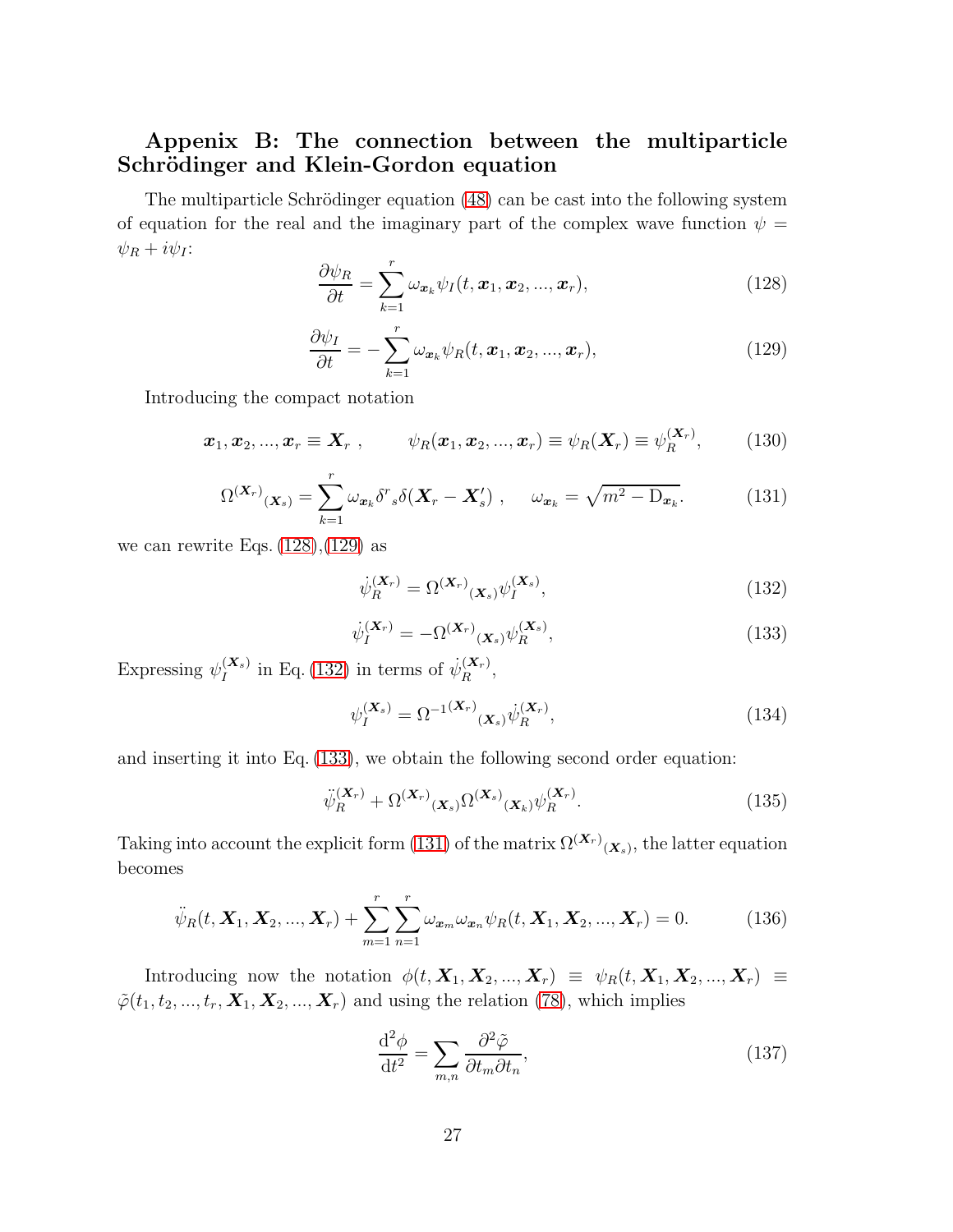Eq. [\(136\)](#page-26-5) can be written in the form

<span id="page-27-2"></span>
$$
\sum_{M,n} \left( \frac{\partial^2 \tilde{\varphi}}{\partial t_m \partial t_n} + \omega_{\boldsymbol{x}_m} \omega_{\boldsymbol{x}_n} \tilde{\varphi} \right) = 0.
$$
\n(138)

In the latter equation is embraced the multiparticle Klein-Gordon equation [\(68\)](#page-13-3)

$$
\frac{\partial^2 \tilde{\varphi}}{\partial t_n^2} + \omega_{\boldsymbol{x}_n}^2 \tilde{\varphi} = 0.
$$
\n(139)

For illustration let us now consider a flat space solution of the above equation,

$$
\tilde{\varphi}(t_1, ..., t_r, \boldsymbol{x}_1, ..., \boldsymbol{x}_r) = \int d^3 \boldsymbol{p}_1 ... d^3 \boldsymbol{p}_r \left( c(\boldsymbol{p}_1, ..., \boldsymbol{p}_r) e^{-\sum_k p_k x_k} + c^*(\boldsymbol{p}_1, ..., \boldsymbol{p}_r) e^{\sum_k p_k x_k} \right).
$$
\n(140)

Taking succesively the derivative with respect to  $t_n$  and  $t_m$ , we obtain

$$
\frac{\partial^2 \tilde{\varphi}}{\partial t_m \partial t_n} = \int d^3 \mathbf{p}_1 ... d^3 \mathbf{p}_r (-\omega_{\mathbf{p}_m} \omega_{\mathbf{p}_n}) \left( c(\mathbf{p}_1, ..., \mathbf{p}_r) e^{-\sum_k p_k x_k} + c^*(\mathbf{p}_1, ..., \mathbf{p}_r) e^{\sum_k p_k x_k} \right).
$$
  
= 
$$
-\omega_{\mathbf{x}_m} \omega_{\mathbf{x}_n} \tilde{\varphi},
$$
 (141)

where  $\omega_{p_n} = \sqrt{m^2 + p_n^2}$ , Summing over m, n we obtain precisely Eq.[\(138\)](#page-27-2) (apart from the fact that the above illustration is done for a flat space solution, while Eq. [\(138\)](#page-27-2) holds in curved space as well).

# <span id="page-27-0"></span>References

- <span id="page-27-1"></span>[1] C. Kiefer, How does gravity modify the Schrödinger equation for matter fields?, Class. Quant. Grav. 9, 147–156 (1992).
- [2] J. B. Barbour and B. Bertotti, Mach's Principle and the Structure of Dynamical Theories, Proc. R. Soc. London 382, 295–306 (1982).
- [3] J. Barbour, B. Z. Foster, N. Ó Murchadha, Relativity without relativity, Class. Quant. Grav. 19, 3217–3248 (2002).
- [4] J. Barbour, Scale-invariant gravity: particle dynamics, Class. Quant. Grav. 20, 3217–3248 (2002).
- [5] E. Anderson, Classical dynamics on triangleland, Class. Quant. Grav. 24, 1543– 1570 (2003).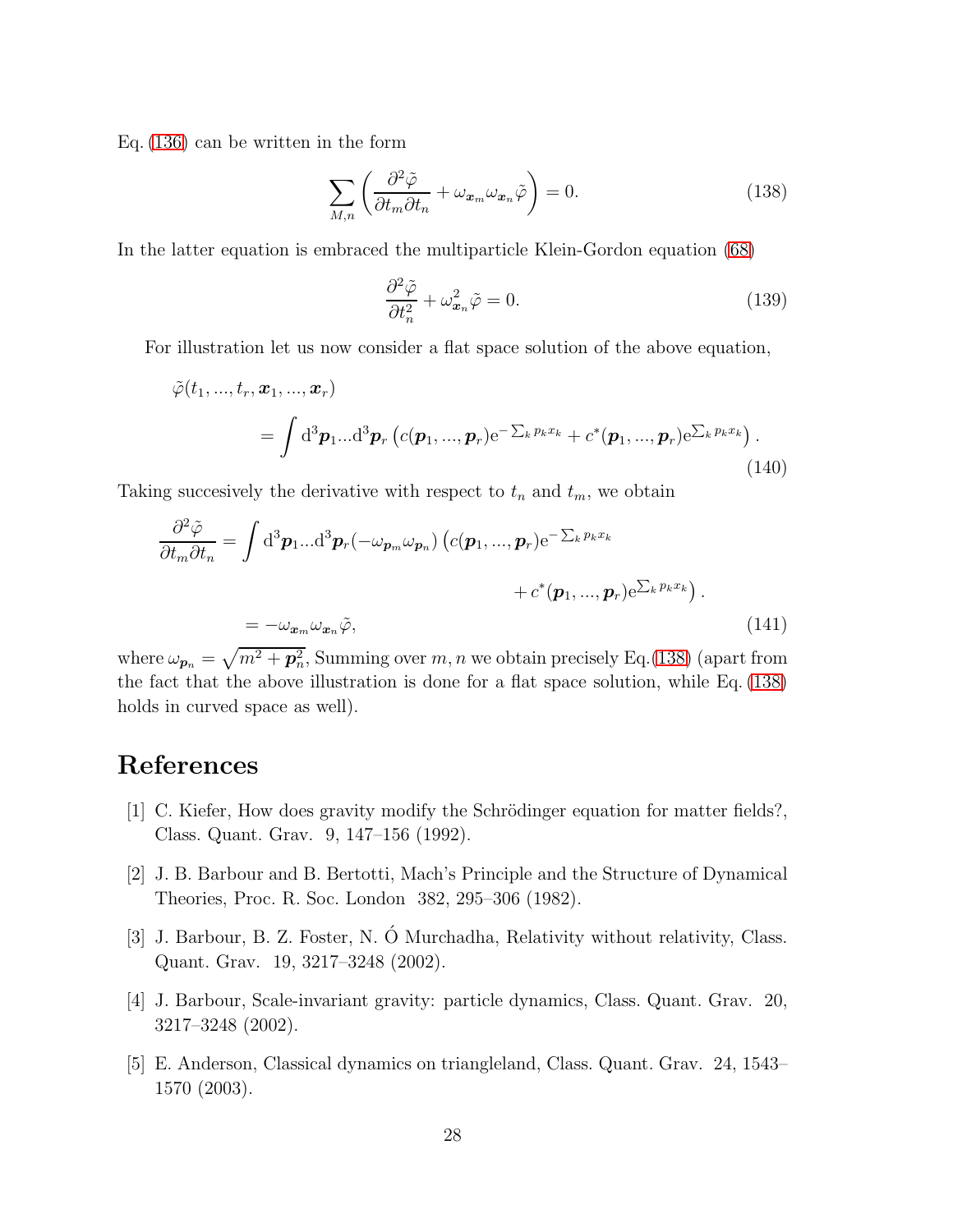- <span id="page-28-0"></span>[6] E. Anderson, Foundations of relational particle dynamics, Class. Quant. Grav. 25, 025003 (29pp) (2008).
- <span id="page-28-1"></span>[7] J. Barbour, The End of Time, (Oxford Univ. Press, 1999).
- [8] E. Anderson, "The Problem of Time in Quantum Gravity," in Classical and Quantum Gravity: Theory, Analysis and Applications, Ed. V.R. Frignanni (Nova, New York 2012), [arXiv:1009.2157](http://arxiv.org/abs/1009.2157) [gr-qc].
- <span id="page-28-3"></span><span id="page-28-2"></span>[9] M. E. Peskin and D. V. Schröder, An Introduction to Quantum Field Theory (Perseus Books Publishing, 1995).
- <span id="page-28-4"></span>[10] R. Jackiw, Diverse Topics in Theoretical and mathematical Physics (World Scientific, Singapore, 1995).
- <span id="page-28-5"></span>[11] B. Hatfield, Quantum Field Theory of Point Particles and Strings (Addison-Wesley, Redford City, 1992).
- [12] M. Pavšič, A New Approach to the Classical and Quantum Dynamics of Branes," Int. J. Mod. Phys. A 31, no. 20n21, 1650115 (2016) doi:10.1142/S0217751X16501153 [\[arXiv:1603.01405](http://arxiv.org/abs/1603.01405) [hep-th]].
- <span id="page-28-7"></span><span id="page-28-6"></span>[13] M. Pavšič, Branes and Quantized Fields, J. Phys. Conf. Ser. 845, no. 1, 012018 (2017) doi:10.1088/1742-6596/845/1/012018 [\[arXiv:1703.05140](http://arxiv.org/abs/1703.05140) [hep-th]].
- [14] M. Pavšič, The Landscape of Theoretical Physics: A Global View; From Point Particles to the Braneworlds and Beyond, in Search of a Unifying Principle (Kluwer, 2001).
- <span id="page-28-8"></span>[15] M. Pavšič, How the geometric calculus resolves the ordering ambiguity of quantum theory in curved space,' Class. Quant. Grav. 20, 2697–2714 (2003) doi:10.1088/0264-9381/20/13/318 [\[gr-qc/0111092\]](http://arxiv.org/abs/gr-qc/0111092).
- <span id="page-28-10"></span><span id="page-28-9"></span>[16] J. Engle, Quantum field theory and its symmetry reduction, Class. Quant. Grav. 23, 2861–2894 (2006).
- <span id="page-28-11"></span>[17] M. Pavšič, Localized States in Quantum Field Theories,"  $\alpha$ Xiv:1705.02774 [hepth].
- <span id="page-28-12"></span>[18] M. Pavšič, Klein-Gordon-Wheeler-DeWitt-Schrödinger Equation, Phys. Lett. B **703**, 614 (2011) doi:10.1016/j.physletb.2011.08.041 [\[arXiv:1106.2017](http://arxiv.org/abs/1106.2017) [gr-qc]].
- [19] M.H.L. Price, The mass-centre in the restricted theory of relativity and its connexion with the quantum theory of elementary particles, Proc. Roy. Soc. A 195, 62–81 (1948).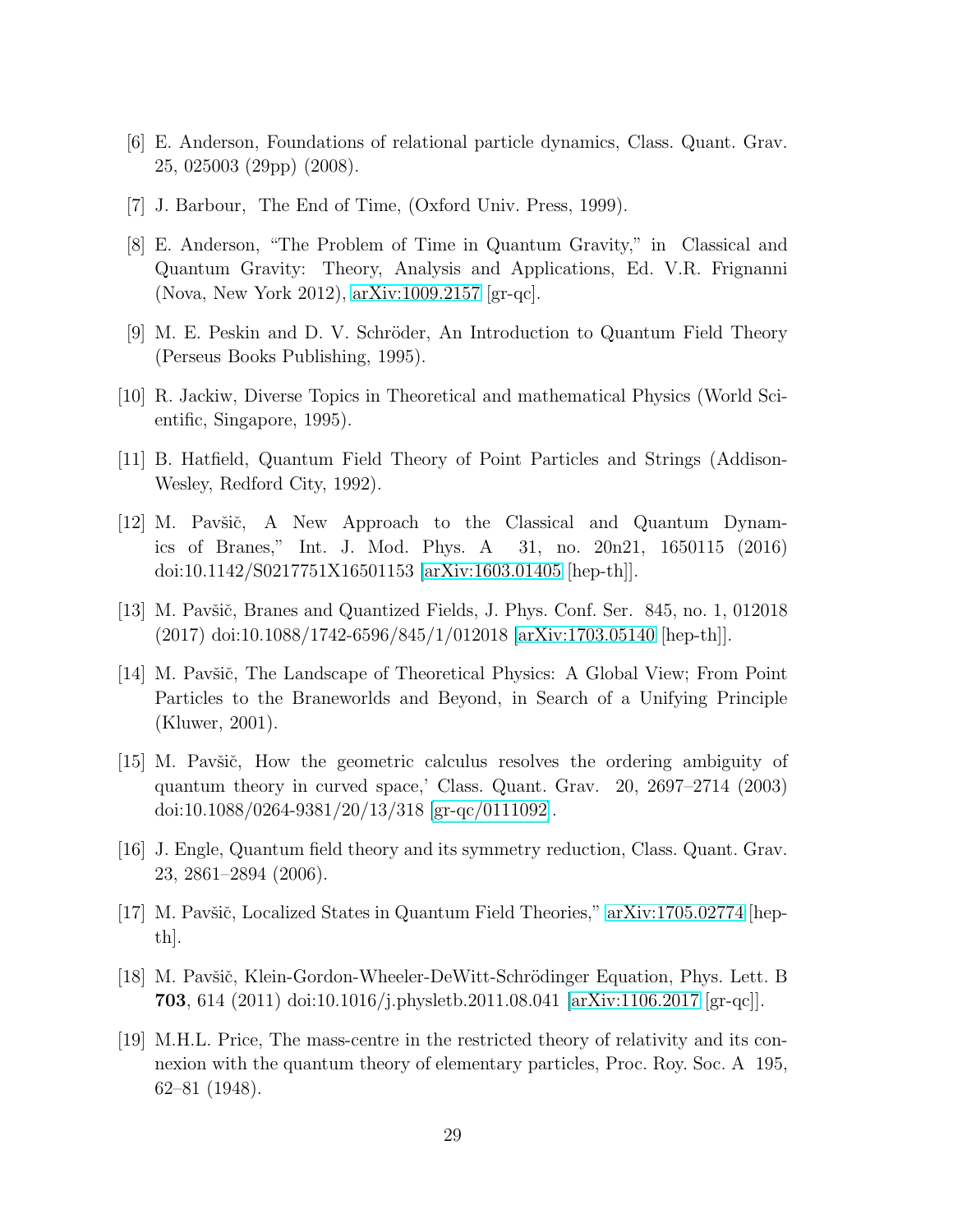- <span id="page-29-1"></span><span id="page-29-0"></span>[20] A. Papapetrou, Spinning Test-Particles in General Relativity. I, Proc. R. Soc. Lond. A 1951 209, 248-258 (1951).
- <span id="page-29-2"></span>[21] J. D. Brown and K. V. Kuchar, Dust as a Standard of Space and Time in anonical Quantum Gravity, Phys. Rev. D 51, 5600–5629 (1995); arxiv: [gr-qc/9409001.](http://arxiv.org/abs/gr-qc/9409001)
- <span id="page-29-3"></span>[22] L. Infeld and J. Plebanski, Motion in Relativity (Pergamon Press, New York, 1960).
- <span id="page-29-4"></span>[23] B. S. DeWitt, Quantum Theory of Gravity I. The Canonical Theory, Phys. Rev. 160, 1113–1148 (1967)
- [24] V. Moncrief, C. Teitelboim, Momentum Constraints as Integrability Conditions for the Hamiltonian Constraint in General Relativity, Physical Review D 6, 966–969 (1972).
- <span id="page-29-5"></span>[25] A.A. Deriglazov, On singular Lagrangian underlying the Schrodinger equation Phys.Lett. A373 (2009) 3920-3923 DOI: 10.1016/j.physleta.2009.08.050 [arXiv:0903.1428](http://arxiv.org/abs/0903.1428) [math-ph]
- <span id="page-29-7"></span><span id="page-29-6"></span>[26] M. Pavšič, A Novel View on Successive Quantizations, Leading to Increasingly More "Miraculous" States, [arXiv:1901.01762](http://arxiv.org/abs/1901.01762) [hep-th].
- [27] V. G. Lapchinsky and V. A. Rubakov, Canonical Quantization Of Gravity And Quantum Field Theory In Curved Space-time, Acta Phys. Polon. B 10 (1979) 1041.
- <span id="page-29-9"></span><span id="page-29-8"></span>[28] A. O. Barvinsky, Unitarity approach to quantum cosmology, Phys. Rept. 230 (1993) 237.
- <span id="page-29-10"></span>[29] A. Peres, Critique of the Wheeler-DeWitt equation, in On Einstein's Path ed. by A. Harvey (Springer, 1998) pp. 367-379 [gr-qc/9704061.](http://arxiv.org/abs/gr-qc/9704061)
- [30] C. Kiefer and B. Sandhofer, Quantum Cosmology, [arXiv:0804.0672v](http://arxiv.org/abs/0804.0672)2 [gr-qc].
- [31] J. J. Halliwell (1991), Introductory lectures on quantum cosmology. In: Quantum Cosmology and Baby Universes, edited by S. Coleman, J. B. Hartle, T. Piran, and S. Weinberg (World Scientific, Singapore), pp. 159?243.
- [32] C. Kiefer, Quantum Gravity, second edition (Oxford University Press, Oxford, 2007).
- [33] H. D. Zeh, The physical basis of the direction of time, fifth edition (Springer, Berlin, 2007).